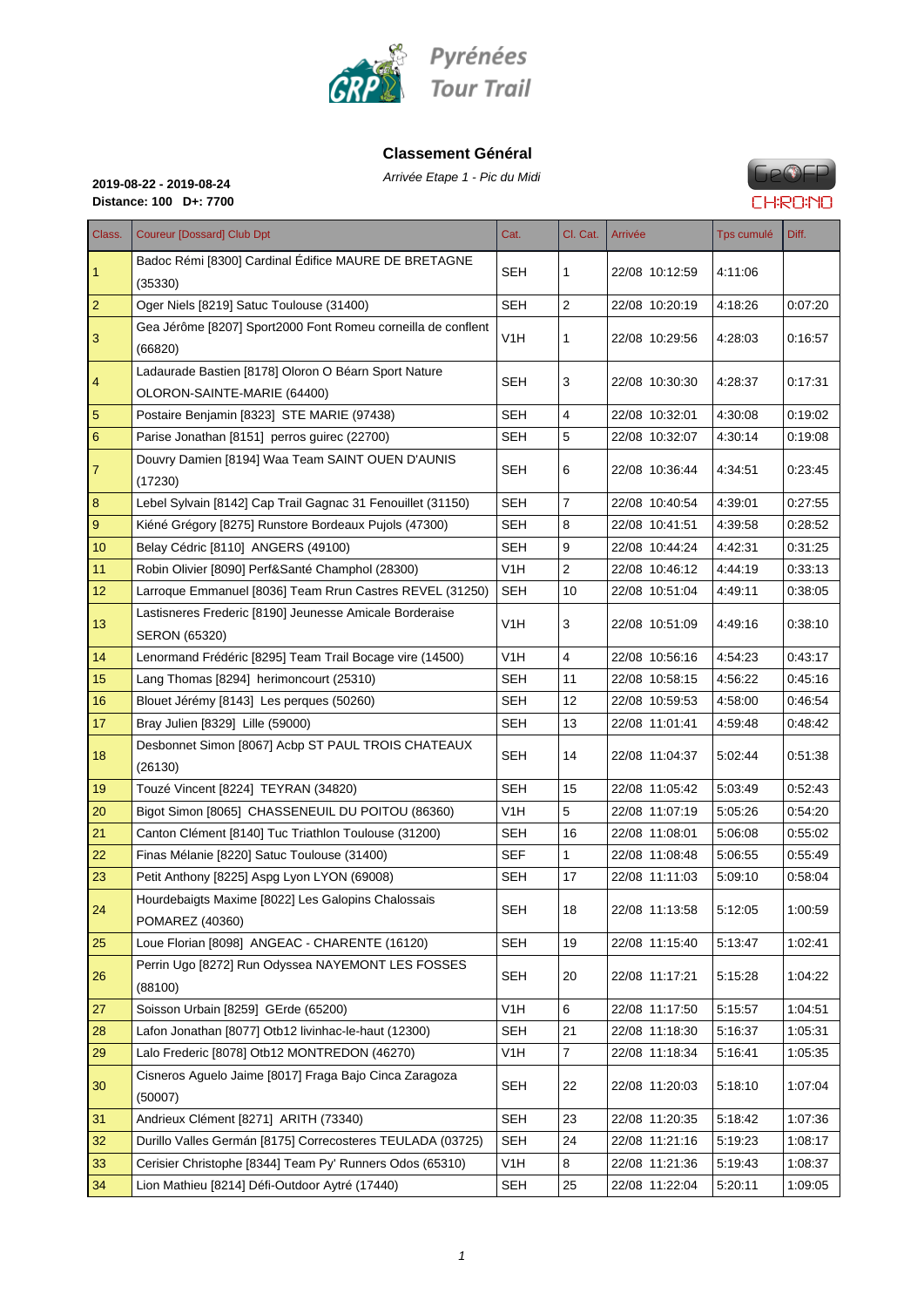| Class. | <b>Coureur [Dossard] Club Dpt</b>                                                     | Cat.             | Cl. Cat.       | Arrivée        | <b>Tps cumulé</b> | Diff.   |
|--------|---------------------------------------------------------------------------------------|------------------|----------------|----------------|-------------------|---------|
| 35     | Besset Patrick [8273] Asph Montpellier Triathlon MONTPELLIER<br>(34090)               | <b>SEH</b>       | 26             | 22/08 11:22:08 | 5:20:15           | 1:09:09 |
| 36     | Nogue Laurence [8319] Bouliac Sport Plaisir carignan de<br>bordeaux (33360)           | V1F              | 1              | 22/08 11:22:20 | 5:20:27           | 1:09:21 |
| 37     | Janvier Guillaume [8120] Les Crocos Dundee GRENOBLE<br>(38000)                        | <b>SEH</b>       | 27             | 22/08 11:23:09 | 5:21:16           | 1:10:10 |
| 38     | Pilon Manu [8121] Les Crocos Dundee VILLAINES LA JUHEL<br>(53700)                     | <b>SEH</b>       | 28             | 22/08 11:23:15 | 5:21:22           | 1:10:16 |
| 39     | Bouby Maxime [8076] Otb12 rodez (12000)                                               | <b>SEH</b>       | 29             | 22/08 11:23:18 | 5:21:25           | 1:10:19 |
| 40     | Loudèche Thomas [8062] ROLY (5600)                                                    | <b>SEH</b>       | 30             | 22/08 11:23:54 | 5:22:01           | 1:10:55 |
| 41     | Jaud Anthony [8261] Bordeaux (33800)                                                  | <b>SEH</b>       | 31             | 22/08 11:24:20 | 5:22:27           | 1:11:21 |
| 42     | Morin Franck [8180] Us Talence Canéjan (33610)                                        | <b>SEH</b>       | 32             | 22/08 11:24:49 | 5:22:56           | 1:11:50 |
| 43     | Le Bihan Régis [8228] Team Humblezh SAINT FRÉGANT<br>(29260)                          | <b>SEH</b>       | 33             | 22/08 11:25:06 | 5:23:13           | 1:12:07 |
| 44     | Godefroy Luc [8284] Domont Athletisme Domont (95330)                                  | V2H              | $\mathbf{1}$   | 22/08 11:26:07 | 5:24:14           | 1:13:08 |
| 45     | Bourjade Freddy [8084] Beauville No Team Trail Beauville<br>(47470)                   | <b>SEH</b>       | 34             | 22/08 11:27:43 | 5:25:50           | 1:14:44 |
| 46     | Llorca Anthony [8306] Défi Outdoor PERIGNY (17180)                                    | <b>SEH</b>       | 35             | 22/08 11:27:51 | 5:25:58           | 1:14:52 |
| 47     | Audouin Maxime [8267] NOILHAN (32130)                                                 | <b>SEH</b>       | 36             | 22/08 11:28:04 | 5:26:11           | 1:15:05 |
| 48     | Imhoff Julien [8338] Muret Ac MURET (31600)                                           | <b>SEH</b>       | 37             | 22/08 11:28:30 | 5:26:37           | 1:15:31 |
| 49     | Meynsan Jerome [8340] BORDEAUX (33000)                                                | V1H              | 9              | 22/08 11:28:54 | 5:27:01           | 1:15:55 |
| 50     | Godinho Jean-Claude [8213] Ac Noyon CARLEPONT (60170)                                 | V1H              | 10             | 22/08 11:28:57 | 5:27:04           | 1:15:58 |
| 51     | Alliot Alexis [8208] MONNAIE (37380)                                                  | <b>SEH</b>       | 38             | 22/08 11:29:55 | 5:28:02           | 1:16:56 |
| 52     | Lechevallier Franck [8254] Acc Tri Groupe Psa VAUDRY<br>(14500)                       | V1H              | 11             | 22/08 11:30:09 | 5:28:16           | 1:17:10 |
| 53     | Tocu Yannis [8232] TOULOUSE (31100)                                                   | V <sub>1</sub> H | 12             | 22/08 11:31:53 | 5:30:00           | 1:18:54 |
| 54     | Gilli Franc [8276] Splach L' Isle Jourdain Tri Pujaudran<br>(32600)                   | <b>SEH</b>       | 39             | 22/08 11:34:51 | 5:32:58           | 1:21:52 |
| 55     | Rusti Simon [8028] chaniers (17610)                                                   | <b>ESH</b>       | 1              | 22/08 11:36:28 | 5:34:35           | 1:23:29 |
| 56     | Girouard Gaylord [8337] Saint Hilaire du Harcouet (50600)                             | <b>ESH</b>       | 2              | 22/08 11:36:51 | 5:34:58           | 1:23:52 |
| 57     | Vinsonneau David [8015] Team Aspoc PEYREHORADE<br>(40300)                             | V <sub>1</sub> H | 13             | 22/08 11:38:22 | 5:36:29           | 1.25.23 |
| 58     | Raffel Christophe [8316] Cosatrail Toulousain Saint-Jean<br>(31240)                   | V <sub>2</sub> H | 2              | 22/08 11:39:20 | 5:37:27           | 1:26:21 |
| 59     | Bertrand Christophe [8314] Tracks Athle L Isle Jourdain 32 L'isle<br>Jourdain (32600) | V <sub>1</sub> H | 14             | 22/08 11:39:52 | 5:37:59           | 1:26:53 |
| 60     | Fourez Michael [8126] Beauville No Team Trail AGEN (47000)                            | <b>SEH</b>       | 40             | 22/08 11:40:11 | 5:38:18           | 1:27:12 |
| 61     | Burdack Julien [8124] Otb 12/ Endurance Shop Rodez Rodez<br>(12000)                   | <b>SEH</b>       | 41             | 22/08 11:41:40 | 5:39:47           | 1:28:41 |
| 62     | Perez Loic [8260] Cahors (46000)                                                      | V <sub>1</sub> H | 15             | 22/08 11:43:09 | 5:41:16           | 1:30:10 |
| 63     | Bodard Mathias [8021] Défi Outdoor La Rochelle (17000)                                | <b>SEH</b>       | 42             | 22/08 11:43:38 | 5:41:45           | 1:30:39 |
| 64     | Girard Pierrot [8103] VOUILLE (79230)                                                 | <b>SEH</b>       | 43             | 22/08 11:45:51 | 5:43:58           | 1:32:52 |
| 65     | Mercier Quentin [8227] BORDEAUX (33000)                                               | <b>SEH</b>       | 44             | 22/08 11:46:30 | 5:44:37           | 1:33:31 |
| 66     | Abouhali Mouad [8281] Team La Gouache SARTROUVILLE<br>(78500)                         | <b>SEH</b>       | 45             | 22/08 11:47:05 | 5:45:12           | 1:34:06 |
| 67     | Aveline Vincent [8288] Domont Athlétisme DOMONT (95330)                               | <b>SEH</b>       | 46             | 22/08 11:49:12 | 5:47:19           | 1:36:13 |
| 68     | Launay Emmanuelle [8292] Montussan (33450)                                            | <b>SEF</b>       | $\overline{2}$ | 22/08 11:49:23 | 5:47:30           | 1:36:24 |
| 69     | Meygret Benjamin [8299] Asvel Triathlon LYON (69002)                                  | <b>SEH</b>       | 47             | 22/08 11:49:26 | 5:47:33           | 1:36:27 |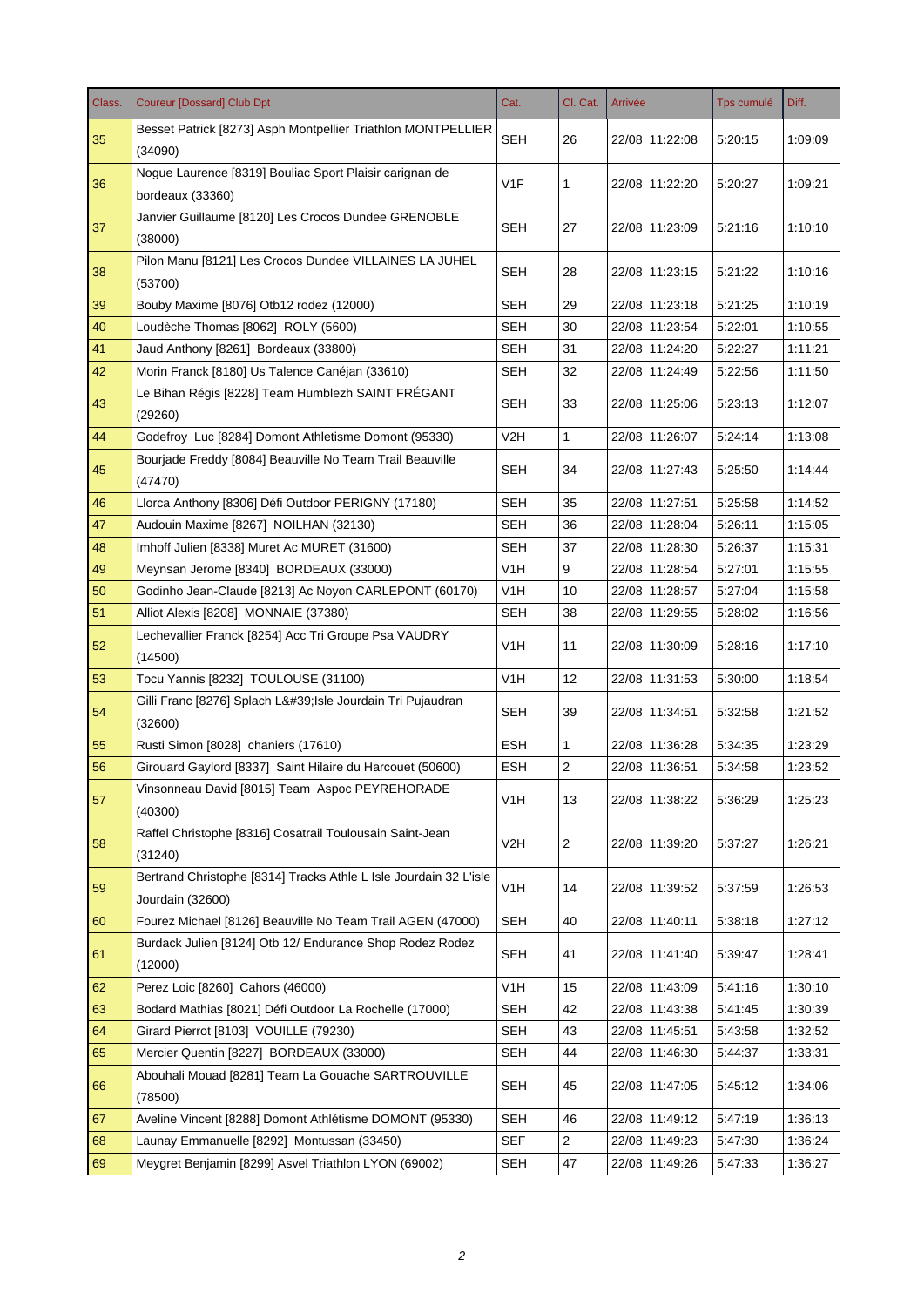| Class. | <b>Coureur [Dossard] Club Dpt</b>                                   | Cat.             | Cl. Cat.                | Arrivée        | Tps cumulé | Diff.   |
|--------|---------------------------------------------------------------------|------------------|-------------------------|----------------|------------|---------|
| 70     | Geerebaert Matthieu [8095] Urban Runners Arcachon LE TEICH          | V <sub>1</sub> H | 16                      | 22/08 11:50:06 | 5:48:13    | 1:37:07 |
|        | (33470)                                                             |                  |                         |                |            |         |
| 71     | Carme Pierre [8216] Team Never Flinch, Acp Agde                     | SEH              | 48                      | 22/08 11:50:23 | 5:48:30    | 1:37:24 |
|        | SAINT-THIBéRY (34630)                                               |                  |                         |                |            |         |
| 72     | Raoul Armelle [8266] MONTROZIER (12630)                             | V <sub>1</sub> F | $\overline{2}$          | 22/08 11:51:45 | 5:49:52    | 1:38:46 |
| 73     | Rabat Jean-Noël [8019] Aspoc / Team Papy Coach CAGNOTTE<br>(40300)  | <b>SEH</b>       | 49                      | 22/08 11:52:44 | 5:50:51    | 1:39:45 |
| 74     | Devulder Jean-Pierre [8311] Domont Athletisme MONTLIGNON<br>(95680) | V3H              | 1                       | 22/08 11:54:31 | 5:52:38    | 1:41:32 |
| 75     | Perrin Bruno [8293] BESANCON (25000)                                | <b>SEH</b>       | 50                      | 22/08 11:54:44 | 5:52:51    | 1:41:45 |
|        | Simon Richard [8247] As Ambares Sport Endurance ambares             |                  |                         |                |            |         |
| 76     | (33440)                                                             | V1H              | 17                      | 22/08 11:55:22 | 5:53:29    | 1:42:23 |
| 77     | Colombi Jean-Loup [8264] My Tribe PHNOM PENH (1132)                 | <b>SEH</b>       | 51                      | 22/08 11:56:50 | 5:54:57    | 1:43:51 |
| 78     | Maillet Léo [8309] Caf Auxerre VAUX (89290)                         | <b>SEH</b>       | 52                      | 22/08 11:58:10 | 5:56:17    | 1:45:11 |
| 79     | Yonnet Guillaume [8048] Saintes Triathlon Saint Savinien<br>(17350) | SEH              | 53                      | 22/08 11:59:23 | 5:57:30    | 1:46:24 |
| 80     | Monge François [8253] L'ISLE JOURDAIN (32600)                       | <b>SEH</b>       | 54                      | 22/08 11:59:45 | 5:57:52    | 1:46:46 |
| 81     | Sempey Romain [8252] CENON (33150)                                  | V <sub>1</sub> H | 18                      | 22/08 12:00:01 | 5:58:08    | 1:47:02 |
| 82     | Burlaud Antony [8045] LOUHOSSOA (64250)                             | <b>SEH</b>       | 55                      | 22/08 12:02:12 | 6:00:19    | 1:49:13 |
| 83     | Boursier Lilian [8049] RIOUX (17460)                                | <b>SEH</b>       | 56                      | 22/08 12:02:45 | 6:00:52    | 1:49:46 |
| 84     | Guilbaud Anne-Sophie [8313] Asbrezé REZE (44400)                    | <b>SEF</b>       | 3                       | 22/08 12:03:00 | 6:01:07    | 1:50:01 |
| 85     | Nicolas Johan [8088] Triathlon Club Nantais NANTES (44000)          | <b>SEH</b>       | 57                      | 22/08 12:03:10 | 6:01:17    | 1:50:11 |
| 86     | Brochoire Jean Francois [8270] la roche sur yon (85000)             | V <sub>1</sub> H | 19                      | 22/08 12:03:26 | 6:01:33    | 1:50:27 |
|        | Morillon Mickael [8179] Asec La Pommeraye Le Mesnil en              | V <sub>1</sub> H |                         |                |            |         |
| 87     | Vallée (49410)                                                      |                  | 20                      | 22/08 12:03:33 | 6:01:40    | 1:50:34 |
| 88     | Cazelle Sébastien [8265] Figeac Athétisme Club                      | <b>SEH</b>       | 58                      | 22/08 12:04:59 | 6:03:06    | 1:52:00 |
|        | BALAGUIER-D'OLT (12260)                                             |                  |                         |                |            |         |
| 89     | Foresti Pierre [8304] Rlp BESANCON (25000)                          | <b>SEH</b>       | 59                      | 22/08 12:06:34 | 6:04:41    | 1:53:35 |
| 90     | Estivalet Julie [8006] CUGNAUX (31270)                              | <b>SEF</b>       | $\overline{4}$          | 22/08 12:06:37 | 6:04:44    | 1:53:38 |
| 91     | Domec Eric [8296] Tracks Athlé Isle Jourdain FONTENILLES<br>(31470) | V <sub>2</sub> H | 3                       | 22/08 12:06:41 | 6:04:48    | 1:53:42 |
| 92     | Mathie Nathalie [8136] lauzerville (31650)                          | V <sub>1F</sub>  | 3                       | 22/08 12:06:52 | 6:04:59    | 1:53:53 |
| 93     | Renaudie Romain [8063] Team La Girafe LES FOURGS<br>(25300)         | <b>SEH</b>       | 60                      | 22/08 12:06:55 | 6:05:02    | 1:53:56 |
| 94     | Saint Martin Cedric [8162] le brouilh monbert (32350)               | <b>SEH</b>       | 61                      | 22/08 12:07:31 | 6:05:38    | 1:54:32 |
| 95     | Durand Baptiste [8123] Asptt Athle Agen BRAX (47310)                | V <sub>1</sub> H | 21                      | 22/08 12:09:39 | 6:07:46    | 1:56:40 |
| 96     | Despray Nicolas [8100] Usm Vire Mesnil-Clinchamp (14380)            | SEH              | 62                      | 22/08 12:10:28 | 6:08:35    | 1:57:29 |
| 97     | Souchelot Aurélien [8343] Rorthais Sport Endurance Melle<br>(79500) | <b>SEH</b>       | 63                      | 22/08 12:10:35 | 6:08:42    | 1:57:36 |
| 98     | Pierard Maxime [8221] Bpbo 31 / Tis Cap Beauville (31460)           | <b>SEH</b>       | 64                      | 22/08 12:10:41 | 6:08:48    | 1:57:42 |
|        | Fontanille Romain [8335] Les Galopins De Guyenne QUEYRAC            |                  |                         |                |            |         |
| 99     | (33340)                                                             | <b>SEH</b>       | 65                      | 22/08 12:10:53 | 6:09:00    | 1:57:54 |
| 100    | Kermanac'H Erwann [8158] SAINT POL DE LéON (29250)                  | V <sub>2</sub> H | $\overline{\mathbf{4}}$ | 22/08 12:12:11 | 6:10:18    | 1:59:12 |
| 101    | Alvarez De La Marina Adrien [8046] Vafa Trail CAMBRAI<br>(59400)    | <b>SEH</b>       | 66                      | 22/08 12:13:54 | 6:12:01    | 2:00:55 |
| 102    | Bahor Sebastien [8092] Acva LILLE (59800)                           | <b>SEH</b>       | 67                      | 22/08 12:13:58 | 6:12:05    | 2:00:59 |
| 103    | Genty Jeremy [8244] VILLEURBANNE (69100)                            | <b>SEH</b>       | 68                      | 22/08 12:14:41 | 6:12:48    | 2:01:42 |
| 104    | Barritaud Remi [8157] Raid Apte AUBIGNY (85430)                     | <b>SEH</b>       | 69                      | 22/08 12:15:00 | 6:13:07    | 2:02:01 |
| 105    | Carenou Michael [8164] Trix Team MONTAUBAN (82000)                  | <b>SEH</b>       | 70                      | 22/08 12:15:03 | 6:13:10    | 2:02:04 |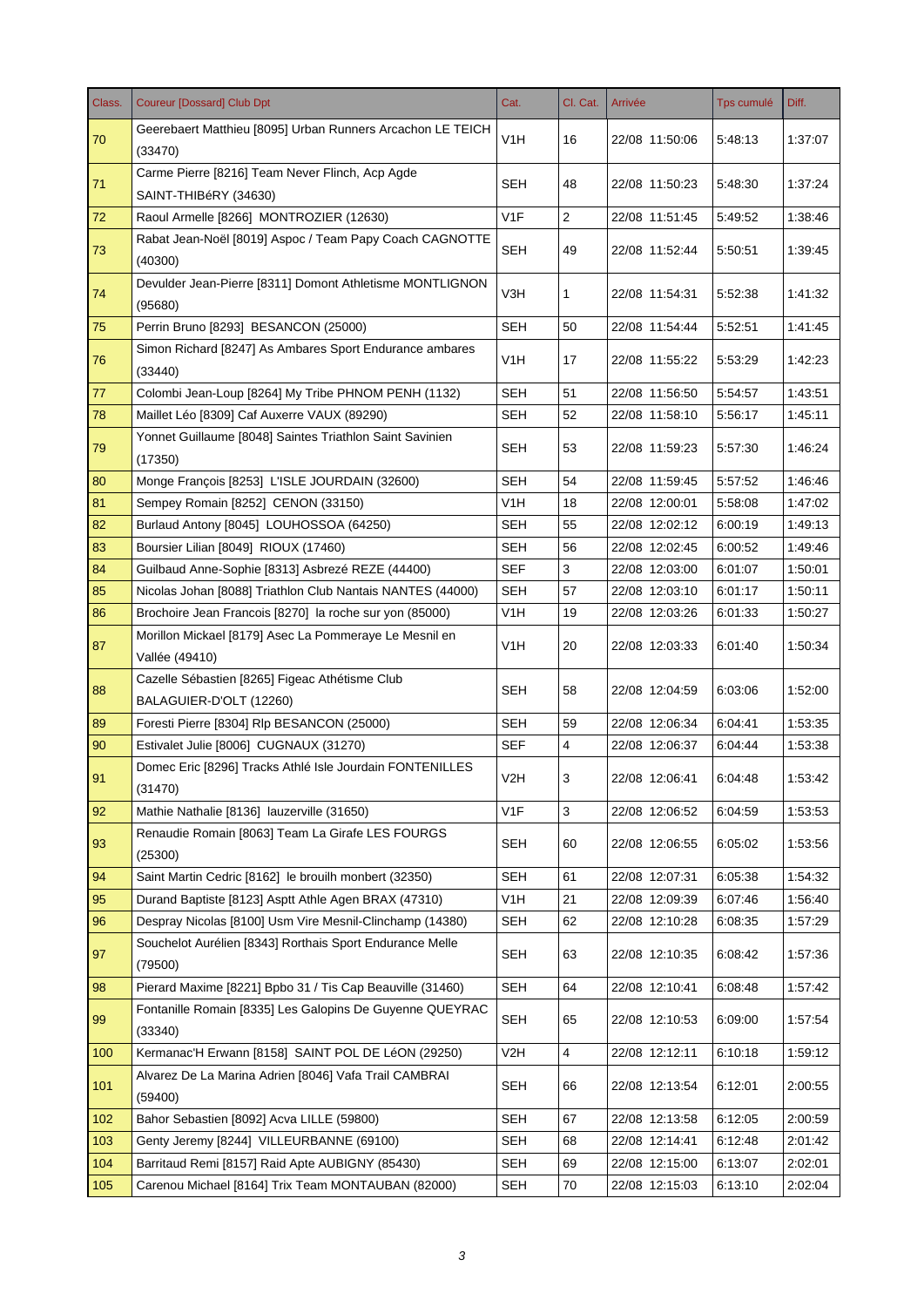| Class. | <b>Coureur [Dossard] Club Dpt</b>                                  | Cat.             | Cl. Cat.     | Arrivée        | Tps cumulé | Diff.   |
|--------|--------------------------------------------------------------------|------------------|--------------|----------------|------------|---------|
| 106    | Verouil Maxime [8037] aurillac (15000)                             | SEH              | 71           | 22/08 12:15:35 | 6:13:42    | 2:02:36 |
| 107    | Helbling Jean-Chrsitophe [8009] BORDEAUX (33000)                   | <b>SEH</b>       | 72           | 22/08 12:16:09 | 6:14:16    | 2:03:10 |
| 108    | Fradin Nicolas [8010] Cap Endurance rezé (44400)                   | V1H              | 22           | 22/08 12:16:28 | 6:14:35    | 2:03:29 |
| 109    | Soubiran Vincent [8073] Stade Montois MONT DE MARSAN<br>(40000)    | SEH              | 73           | 22/08 12:17:17 | 6:15:24    | 2:04:18 |
| 110    | Krauch Bruno [8238] Running Concept VILLERS DEVANT<br>ORVAL (6823) | V <sub>1</sub> H | 23           | 22/08 12:17:45 | 6:15:52    | 2:04:46 |
| 111    | Zandvliet Cécile [8116] BOURG DE PEAGE (26300)                     | <b>SEF</b>       | 5            | 22/08 12:19:06 | 6:17:13    | 2:06:07 |
| 112    | Puyo Matthieu [8156] Pessac Ac PESSAC (33600)                      | V1H              | 24           | 22/08 12:19:25 | 6:17:32    | 2:06:26 |
| 113    | Guineheux Cyril [8280] Jogging Meslay LA CROPTE (53170)            | V1H              | 25           | 22/08 12:20:41 | 6:18:48    | 2:07:42 |
|        | Mouillard Jerome [8248] As Ambares Sport Endurance                 |                  |              |                |            |         |
| 114    | AMBARES ET LAGRAVE (33440)                                         | <b>SEH</b>       | 74           | 22/08 12:21:21 | 6:19:28    | 2:08:22 |
| 115    | Renard Rodrigue [8155] FONTAINES (85200)                           | <b>SEH</b>       | 75           | 22/08 12:23:13 | 6:21:20    | 2:10:14 |
| 116    | Benoit Franck [8093] VALDALLIERE (14410)                           | V2H              | 5            | 22/08 12:23:22 | 6:21:29    | 2:10:23 |
| 117    | Brochot Vincent [8230] LILLE (59000)                               | <b>SEH</b>       | 76           | 22/08 12:23:29 | 6:21:36    | 2:10:30 |
| 118    | Bernard Elias [8303] BESSEY-LA-COUR (21360)                        | <b>SEH</b>       | 77           | 22/08 12:24:24 | 6:22:31    | 2:11:25 |
| 119    | Raimond Kevin [8041] BRIOUZE (61220)                               | <b>SEH</b>       | 78           | 22/08 12:24:48 | 6:22:55    | 2:11:49 |
| 120    | Teyssier Simon [8243] VILLEURBANNE (69100)                         | <b>SEH</b>       | 79           | 22/08 12:24:54 | 6:23:01    | 2:11:55 |
| 121    | Bouquet Paul [8315] Asec La Pommeraye La Pommeraye<br>(49620)      | SEH              | 80           | 22/08 12:25:31 | 6:23:38    | 2:12:32 |
| 122    | Caudal Romain [8159] LE LESLAY (22800)                             | <b>SEH</b>       | 81           | 22/08 12:26:04 | 6:24:11    | 2:13:05 |
| 123    | Turc Noel Christophe [8185] LE BOURG D'OISANS (38520)              | V3H              | $\mathbf{2}$ | 22/08 12:27:09 | 6:25:16    | 2:14:10 |
| 124    | Gassie Paul [8161] Aucun merignac (33700)                          | <b>SEH</b>       | 82           | 22/08 12:27:32 | 6:25:39    | 2:14:33 |
| 125    | Pigache Guillaume [8183] MéRIGNAC (33700)                          | V <sub>1</sub> H | 26           | 22/08 12:27:35 | 6:25:42    | 2:14:36 |
| 126    | Lours Christophe [8188] H2r HERLIES (59134)                        | V <sub>1</sub> H | 27           | 22/08 12:29:13 | 6:27:20    | 2:16:14 |
| 127    | David Sylvain [8055] SAFFRé (44390)                                | V <sub>1</sub> H | 28           | 22/08 12:30:02 | 6:28:09    | 2:17:03 |
| 128    | Dumas Franck [8122] ST CERE (46400)                                | V1H              | 29           | 22/08 12:30:12 | 6:28:19    | 2:17:13 |
|        | Bienaimé Alexandre [8290] Domont Athlétisme ERMONT                 |                  |              |                |            |         |
| 129    | (95120)                                                            | SEH              | 83           | 22/08 12:31:23 | 6:29:30    | 2:18:24 |
| 130    | Rousseau Sebastien [8054] CARBON BLNC (33560)                      | V <sub>2</sub> H | 6            | 22/08 12:31:39 | 6:29:46    | 2:18:40 |
| 131    | Geraud Nicolas [8091] Sans Montussan (33450)                       | V <sub>1</sub> H | 30           | 22/08 12:31:42 | 6:29:49    | 2:18:43 |
| 132    | Boudaud Sébastien [8210] Es Coueron SAINT HERBLAIN<br>(44800)      | V <sub>1</sub> H | 31           | 22/08 12:32:34 | 6:30:41    | 2:19:35 |
| 133    | Lepage Ludovic [8236] Es Couëron COUËRON (44220)                   | <b>SEH</b>       | 84           | 22/08 12:32:37 | 6:30:44    | 2:19:38 |
| 134    | Merienne Eric [8134] Team Ultra Trail D'Armor TREVENEUC<br>(22410) | V <sub>2</sub> H | 7            | 22/08 12:35:26 | 6:33:33    | 2:22:27 |
| 135    | Tereso Jpaul [8222] STE LUCE SUR LOIRE (44980)                     | V <sub>1</sub> H | 32           | 22/08 12:36:23 | 6:34:30    | 2:23:24 |
| 136    | Barbier Maurice [8217] Apérun Tapas Trail NANTES (44300)           | V <sub>1</sub> H | 33           | 22/08 12:36:43 | 6:34:50    | 2:23:44 |
| 137    | Escoubre Nicolas [8044] verfeil (31590)                            | <b>SEH</b>       | 85           | 22/08 12:38:26 | 6:36:33    | 2:25:27 |
| 138    | Jouhannaud Jerome [8005] Team La Gouache mont de marsan<br>(40000) | V <sub>1</sub> H | 34           | 22/08 12:38:28 | 6:36:35    | 2:25:29 |
| 139    | De Saint Palais Alain [8187] Gag Gif sur Yvette (91190)            | V1H              | 35           | 22/08 12:40:27 | 6:38:34    | 2:27:28 |
| 140    | Galvez Gauthier [8075] Cabw JEMEPPE SUR SAMBRE (5190)              | <b>SEH</b>       | 86           | 22/08 12:40:32 | 6:38:39    | 2:27:33 |
| 141    | Estivalet Cedric [8007] Team Trail Again CUGNAUX (31270)           | <b>SEH</b>       | 87           | 22/08 12:40:36 | 6:38:43    | 2:27:37 |
| 142    | Grenier Yoann [8310] GARGENVILLE (78440)                           | <b>SEH</b>       | 88           | 22/08 12:40:47 | 6:38:54    | 2:27:48 |
| 143    | Braibant Kevin [8189] NISMES (5670)                                | <b>SEH</b>       | 89           | 22/08 12:41:16 | 6:39:23    | 2:28:17 |
| 144    | Burelier David [8056] CELLIEU (42320)                              | V <sub>2</sub> H | 8            | 22/08 12:41:37 | 6:39:44    | 2:28:38 |
| 145    | Perennec Kévin [8229] GAILLAC TOULZA (31550)                       | <b>SEH</b>       | 90           | 22/08 12:42:14 | 6:40:21    | 2:29:15 |
| 146    | Sallan Pascal [8107] bordeaux (33300)                              | V <sub>2</sub> H | 9            | 22/08 12:42:18 | 6:40:25    | 2:29:19 |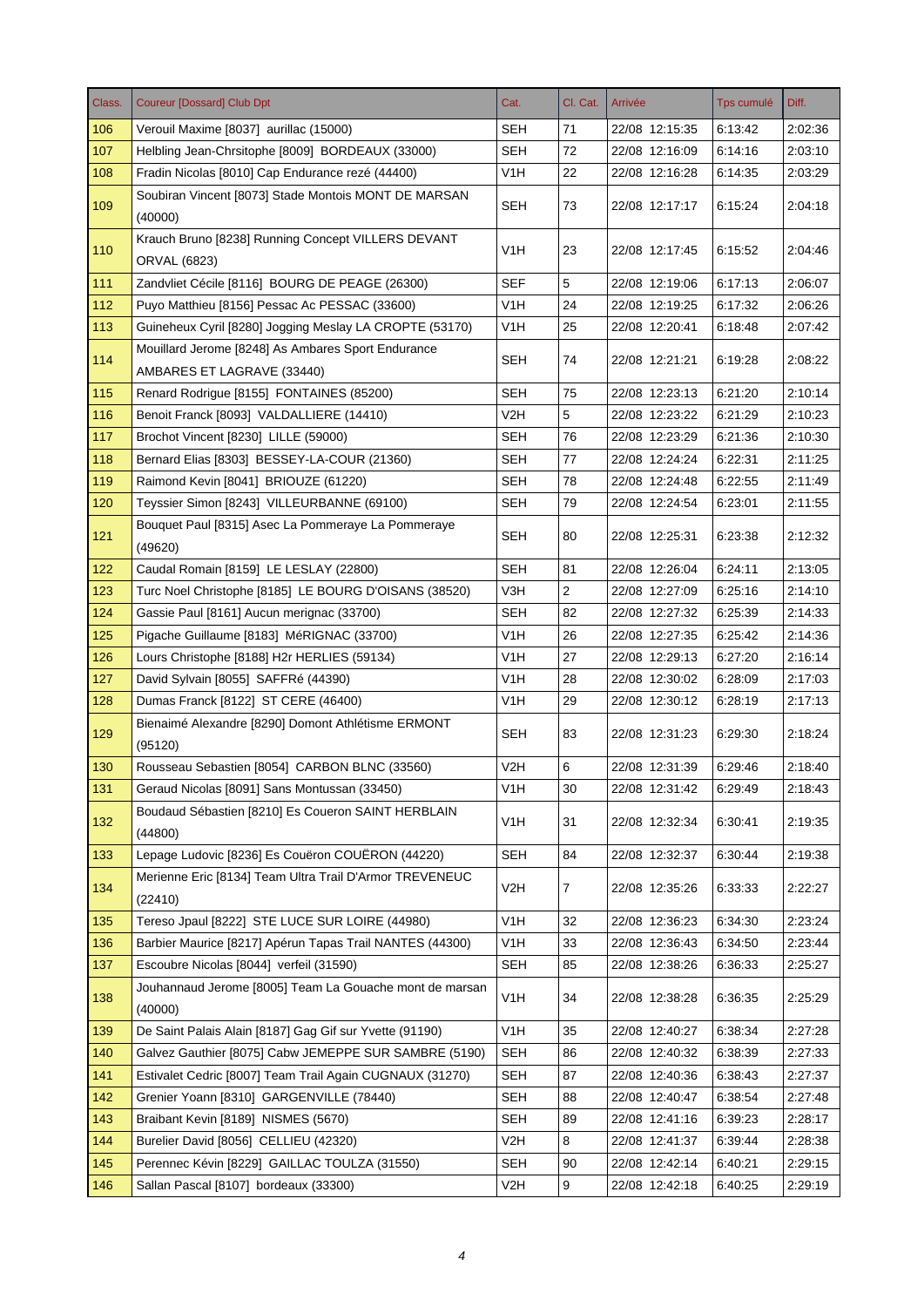| Class. | <b>Coureur [Dossard] Club Dpt</b>                                            | Cat.             | Cl. Cat. | Arrivée        | Tps cumulé | Diff.   |
|--------|------------------------------------------------------------------------------|------------------|----------|----------------|------------|---------|
| 147    | Carneiro Moreira Thierry [8262] Asc Cuts CUTS (60400)                        | V1H              | 36       | 22/08 12:42:28 | 6:40:35    | 2:29:29 |
| 148    | Boulanger Xavier [8328] CARLEPONT (60170)                                    | V1H              | 37       | 22/08 12:42:32 | 6:40:39    | 2:29:33 |
| 149    | Dache Frederic [8346] pessac (33600)                                         | V1H              | 38       | 22/08 12:42:37 | 6:40:44    | 2:29:38 |
| 150    | Guerin Solenn [8061] SAINTE-PAZANNE (44680)                                  | <b>SEF</b>       | 6        | 22/08 12:42:42 | 6:40:49    | 2:29:43 |
| 151    | Malle Noemie [8101] MESNIL-CLINCHAMP (14380)                                 | SEF              | 7        | 22/08 12:42:55 | 6:41:02    | 2:29:56 |
| 152    | Boulgakoff Julien [8144] Saint Genest Malifaux (42660)                       | <b>SEH</b>       | 91       | 22/08 12:44:37 | 6:42:44    | 2:31:38 |
| 153    | Tonna Mathieu [8218] SAINT SELVE (33650)                                     | <b>SEH</b>       | 92       | 22/08 12:44:41 | 6:42:48    | 2:31:42 |
| 154    | Fourmont Claude [8347] VSF la Ferté Bernard (72)                             | V <sub>2</sub> H | 10       | 22/08 12:44:56 | 6:43:03    | 2:31:57 |
| 155    | Chauvet Mathieu [8023] Cap Endurance SAINTE PAZANNE<br>(44680)               | <b>SEH</b>       | 93       | 22/08 12:45:38 | 6:43:45    | 2:32:39 |
| 156    | Panloup Romain [8150] Paris (75013)                                          | <b>SEH</b>       | 94       | 22/08 12:46:49 | 6:44:56    | 2:33:50 |
| 157    | Alliot Baptiste [8209] PUSSAY (91740)                                        | <b>SEH</b>       | 95       | 22/08 12:47:11 | 6:45:18    | 2:34:12 |
| 158    | Nogue Géric [8318] Bouliac Sport Plaisir carignan de bordeaux<br>(33360)     | V1H              | 39       | 22/08 12:48:07 | 6:46:14    | 2:35:08 |
| 159    | Riviere Sebastien [8070] SAINT SEBASTIEN SUR LOIRE<br>(44230)                | V1H              | 40       | 22/08 12:48:10 | 6:46:17    | 2:35:11 |
| 160    | Rimbert Jean Francois [8047] LE HAVRE (76620)                                | V1H              | 41       | 22/08 12:49:53 | 6:48:00    | 2:36:54 |
| 161    | Henri Arnaud [8176] Trix Team vaissac (82800)                                | V1H              | 42       | 22/08 12:50:04 | 6:48:11    | 2:37:05 |
| 162    | Besnard Francois [8297] Esprit Trail Anjou Mazé (49630)                      | V <sub>1</sub> H | 43       | 22/08 12:50:25 | 6:48:32    | 2:37:26 |
| 163    | Bras Frederic [8104] Team Eurexia MEILHAN SUR GARONNE<br>(47180)             | <b>SEH</b>       | 96       | 22/08 12:50:52 | 6:48:59    | 2:37:53 |
| 164    | Durand Hervé [8118] Rvh ST GEORGES DES GARDES<br>(49120)                     | V2H              | 11       | 22/08 12:51:25 | 6:49:32    | 2:38:26 |
| 165    | Allene Freddy [8099] Biscarrosse Olympique Triathlon<br>BISCARROSSE (40600)  | V1H              | 44       | 22/08 12:52:31 | 6:50:38    | 2:39:32 |
| 166    | Loyau Arnaud [8305] Domont Athletisme DOMONT (95330)                         | V <sub>1</sub> H | 45       | 22/08 12:52:55 | 6:51:02    | 2:39:56 |
| 167    | Billet Sandrine [8066] Saint Lary Aure Athlétisme CASTILLON<br>SAVES (32490) | V <sub>1</sub> F | 4        | 22/08 12:53:03 | 6:51:10    | 2:40:04 |
| 168    | Potier Maxime [8138] AVRILLé (85440)                                         | <b>SEH</b>       | 97       | 22/08 12:53:50 | 6:51:57    | 2:40:51 |
| 169    | Garinet Vincent [8321] MONTBERT (44140)                                      | V <sub>1</sub> H | 46       | 22/08 12:53:55 | 6:52:02    | 2:40:56 |
| 170    | Galtier Samuel [8320] NOTRE-DAME-DES-LANDES (44130)                          | V <sub>1</sub> H | 47       | 22/08 12:53:59 | 6:52:06    | 2:41:00 |
| 171    | Delmas Etienne [8085] Chignin (73800)                                        | <b>SEH</b>       | 98       | 22/08 12:54:19 | 6:52:26    | 2:41:20 |
| 172    | Carmes Romain [8083] BLAGNAC (31700)                                         | <b>SEH</b>       | 99       | 22/08 12:54:22 | 6:52:29    | 2:41:23 |
| 173    | Lepley Jérome [8147] Olympique Darnetal ST JACQUES SUR<br>DARNETAL (76160)   | V <sub>2</sub> H | 12       | 22/08 12:54:38 | 6:52:45    | 2:41:39 |
| 174    | Garcia David [8277] Encausse (32430)                                         | V <sub>2</sub> H | 13       | 22/08 12:56:23 | 6:54:30    | 2:43:24 |
| 175    | Diener Yvan [8008] Ajmontmoreau Athlétisme MONMOREAU<br>(16190)              | V <sub>1</sub> H | 48       | 22/08 12:56:59 | 6:55:06    | 2:44:00 |
| 176    | Bissey Guillaume [8024] LANTON (33138)                                       | V <sub>1</sub> H | 49       | 22/08 12:57:05 | 6:55:12    | 2:44:06 |
| 177    | Leymarie Christophe [8289] Happy Run Andernos ARèS<br>(33740)                | V <sub>1</sub> H | 50       | 22/08 12:57:14 | 6:55:21    | 2:44:15 |
| 178    | Charie Stéphane [8242] Rvt SAINT SULPICE LE VERDON<br>(85260)                | V <sub>1</sub> H | 51       | 22/08 12:57:17 | 6:55:24    | 2:44:18 |
| 179    | Gabaston Thierry [8203] Seysses (31600)                                      | <b>SEH</b>       | 100      | 22/08 12:58:30 | 6:56:37    | 2:45:31 |
| 180    | Rideau Florian [8032] ST MEDARD DE MUSSIDAN (24400)                          | <b>SEH</b>       | 101      | 22/08 12:59:21 | 6:57:28    | 2:46:22 |
| 181    | Beranger Florian [8102] AVRILLé (85440)                                      | <b>SEH</b>       | 102      | 22/08 12:59:26 | 6:57:33    | 2:46:27 |
| 182    | Raoult Emeric [8341] Lille Triathlon Lille (59000)                           | <b>SEH</b>       | 103      | 22/08 13:00:00 | 6:58:07    | 2:47:01 |
| 183    | Menanteau Herve [8148] ANGERS (49000)                                        | V <sub>1</sub> H | 52       | 22/08 13:01:07 | 6:59:14    | 2:48:08 |
| 184    | Bourguignon Antoine [8195] Mjc UKKEL (1180)                                  | <b>SEH</b>       | 104      | 22/08 13:01:12 | 6:59:19    | 2:48:13 |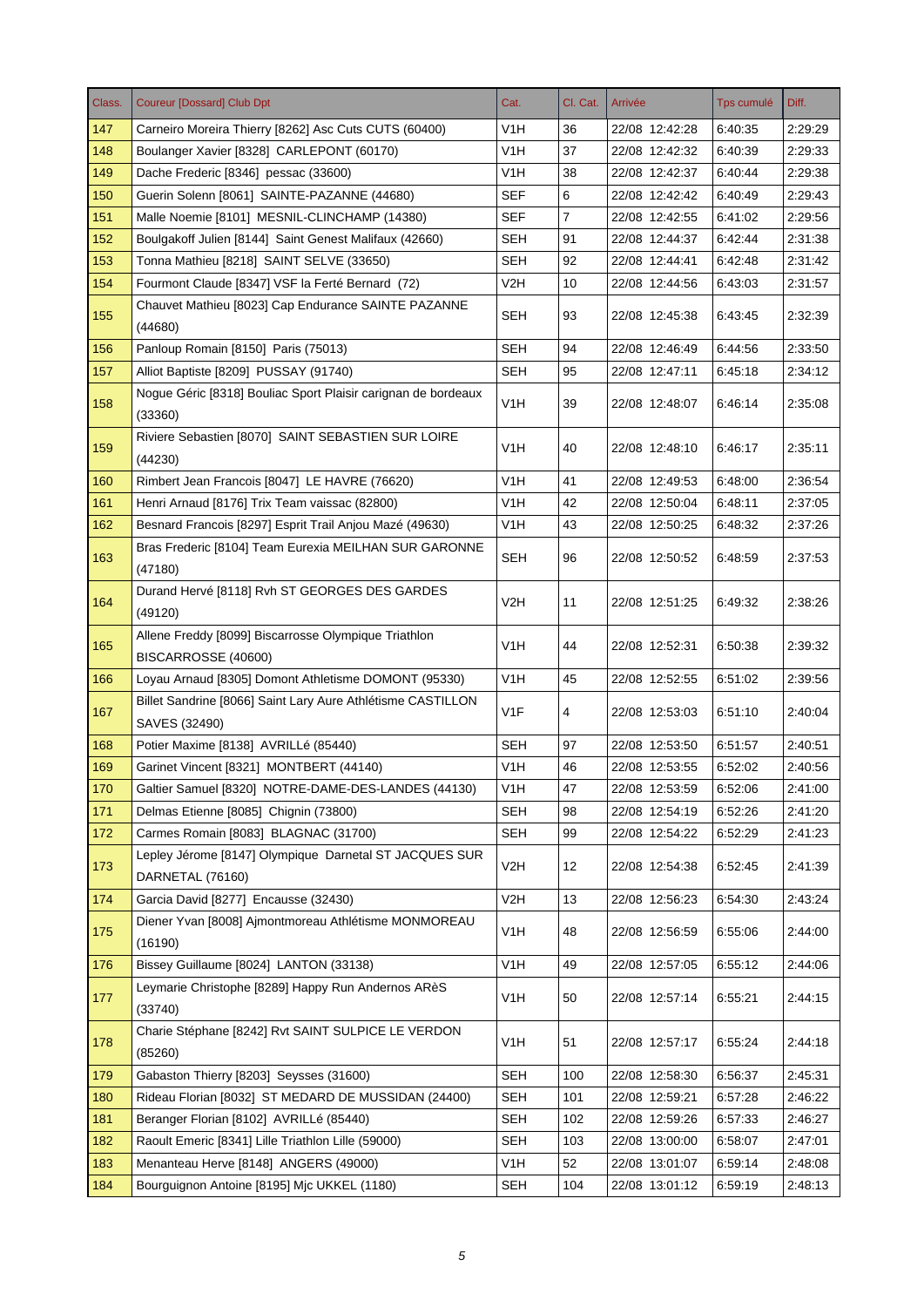| Class. | <b>Coureur [Dossard] Club Dpt</b>                                         | Cat.             | Cl. Cat.       | Arrivée        | <b>Tps cumulé</b> | Diff.   |
|--------|---------------------------------------------------------------------------|------------------|----------------|----------------|-------------------|---------|
| 185    | Ingles Christel [8052] Rac St Estève PERPIGNAN (66000)                    | V <sub>2</sub> F | 1              | 22/08 13:01:19 | 6:59:26           | 2:48:20 |
| 186    | Loizeau Maxime [8125] Abv LES HERBIERS (85500)                            | <b>SEH</b>       | 105            | 22/08 13:01:52 | 6.59.59           | 2:48:53 |
| 187    | Sol Yannick [8127] Volvic Natura Trail COMBRONDE (63460)                  | V <sub>1</sub> H | 53             | 22/08 13:03:02 | 7:01:09           | 2:50:03 |
| 188    | Bessot Veronique [8325] Domont Athletisme domont (95330)                  | V <sub>2</sub> F | $\overline{2}$ | 22/08 13:03:07 | 7:01:14           | 2:50:08 |
| 189    | Leyssenne Christophe [8086] Ag Pierre Buffière                            | V1H              | 54             | 22/08 13:03:13 | 7:01:20           | 2:50:14 |
|        | CHATEAU-CHERVIX (87380)                                                   |                  |                |                |                   |         |
| 190    | Testard Luc [8263] Ac-Gigouzac / Trail A Lot PRADINES<br>(46090)          | V2H              | 14             | 22/08 13:03:27 | 7:01:34           | 2:50:28 |
| 191    | Hadjadj Norbert [8171] MERIGNAC (33700)                                   | V <sub>1</sub> H | 55             | 22/08 13:03:33 | 7:01:40           | 2:50:34 |
| 192    | Bonnet Chrystelle [8231] Racing Club Nantais VALLET (44330)               | V1F              | 5              | 22/08 13:03:37 | 7:01:44           | 2:50:38 |
| 193    | Boyer Aurélie [8234] 1000pattes De Buxerolles buxerolles<br>(86180)       | <b>SEF</b>       | 8              | 22/08 13:03:43 | 7:01:50           | 2:50:44 |
|        | Rideau-Petit Emilie [8034] SAINT-MéDARD-DE-MUSSIDAN                       |                  |                |                |                   |         |
| 194    | (24400)                                                                   | <b>SEF</b>       | 9              | 22/08 13:03:47 | 7:01:54           | 2:50:48 |
| 195    | Sacriste Yoann [8089] Team La Girafe ST FRONT SUR<br>NIZONNE (24300)      | SEH              | 106            | 22/08 13:04:28 | 7:02:35           | 2:51:29 |
| 196    | Louis Jean-Christophe [8193] Run In Niort niort (79000)                   | V2H              | 15             | 22/08 13:06:08 | 7:04:15           | 2:53:09 |
| 197    | Mouillet-Chaudet Carlo [8043] Aspoc/Psa ORTHEVIELLE<br>(40300)            | V <sub>1</sub> H | 56             | 22/08 13:06:30 | 7:04:37           | 2:53:31 |
| 198    | Dubourg Grégory [8255] Pessac Athletic Club PESSAC (33600)                | V1H              | 57             | 22/08 13:06:37 | 7:04:44           | 2:53:38 |
| 199    | Jardon Tom [8146] Cap Bollène ROCHEGUDE (26790)                           | <b>SEH</b>       | 107            | 22/08 13:07:22 | 7:05:29           | 2:54:23 |
| 200    | Schouler Raphael [8129] Evian Off Course evian les bains<br>(74500)       | <b>SEH</b>       | 108            | 22/08 13:07:39 | 7:05:46           | 2:54:40 |
| 201    | Baldet Marine [8245] Les Résistants MONTBONNOT (38330)                    | <b>SEF</b>       | 10             | 22/08 13:07:50 | 7:05:57           | 2:54:51 |
| 202    | Savio Lisa [8184] Pessac (33600)                                          | <b>SEF</b>       | 11             | 22/08 13:07:53 | 7:06:00           | 2:54:54 |
| 203    | Barost Sylvain [8131] OLONNE SUR MER (85340)                              | <b>SEH</b>       | 109            | 22/08 13:08:04 | 7:06:11           | 2:55:05 |
| 204    | Gay Christophe [8128] Volvic Natura Trail Loubeyrat (63410)               | V <sub>1</sub> H | 58             | 22/08 13:08:12 | 7:06:19           | 2:55:13 |
| 205    | Poey Jean Michel [8137] Duathlon Liebherr Lauzerville (31650)             | V <sub>1</sub> H | 59             | 22/08 13:09:29 | 7:07:36           | 2:56:30 |
| 206    | Wollner Nina [8051] Rac St Estève BAIXAS (66390)                          | V <sub>2</sub> F | 3              | 22/08 13:10:04 | 7:08:11           | 2:57:05 |
| 207    | Potdvin Régis [8204] Courir En Layon TRELAZE (49800)                      | V <sub>1</sub> H | 60             | 22/08 13:10:58 | 7:09:05           | 2:57:59 |
| 208    | Degardin Cyril [8205] ANDARD (49800)                                      | V <sub>1</sub> H | 61             | 22/08 13:11:08 | 7:09:15           | 2:58:09 |
|        | Meunier Bruno [8097] D' Chesnaye Trail                                    |                  |                |                |                   |         |
| 209    | SAINTE-NéOMAYE, FRANCE (79260)                                            | V <sub>2</sub> H | 16             | 22/08 13:11:55 | 7:10:02           | 2:58:56 |
| 210    | Moreau Nathalie [8274] Spiridon16 SAINT FRAIGNE (16140)                   | V <sub>2</sub> F | 4              | 22/08 13:12:44 | 7:10:51           | 2:59:45 |
| 211    | Barrere Eric [8130] Ab Bayonne Tarnos (40220)                             | V <sub>2</sub> H | 17             | 22/08 13:12:57 | 7:11:04           | 2:59:58 |
| 212    | Guyomard Franck [8177] Courir A Ste Luce SAINTE LUCE SUR<br>LOIRE (44980) | V <sub>2</sub> H | 18             | 22/08 13:13:35 | 7:11:42           | 3:00:36 |
| 213    | Lebigre William [8298] Kalon Eag LAGOR (64150)                            | V <sub>1</sub> H | 62             | 22/08 13:14:27 | 7:12:34           | 3:01:28 |
| 214    | Paillard Sabrina [8166] Acb 35 RENNES (35000)                             | <b>SEF</b>       | 12             | 22/08 13:14:36 | 7:12:43           | 3:01:37 |
| 215    | Le Friec Rodolphe [8167] Asppt Rennes Athletisme RENNES<br>(35700)        | <b>SEH</b>       | 110            | 22/08 13:14:40 | 7:12:47           | 3:01:41 |
| 216    | Hery Joel [8087] Ploeuc Sur Lie 22150 - PLOEUC SUR LIE                    | V <sub>2</sub> H | 19             | 22/08 13:14:49 | 7:12:56           | 3:01:50 |
|        | (22150)                                                                   |                  |                |                |                   |         |
| 217    | Robiolle Charlène [8165] Acb 35 CHANTEPIE (35135)                         | <b>SEF</b>       | 13             | 22/08 13:14:59 | 7:13:06           | 3:02:00 |
| 218    | Plantard Sylvain [8174] Asptt Rennes RENNES (35700)                       | <b>SEH</b>       | 111            | 22/08 13:15:03 | 7:13:10           | 3:02:04 |
| 219    | Delavergne Johanna [8109] AVRILLE (85440)                                 | <b>SEF</b>       | 14             | 22/08 13:15:35 | 7:13:42           | 3:02:36 |
| 220    | Castaignede Jean-Luc [8285] SANGUINET (40460)                             | V <sub>1</sub> H | 63             | 22/08 13:15:40 | 7:13:47           | 3:02:41 |
| 221    | Vallee Elodie [8241] GUJAN MESTRAS (3347 »)                               | <b>SEF</b>       | 15             | 22/08 13:16:47 | 7:14:54           | 3:03:48 |
| 222    | Hofstede Martine [8153] hoeven (4741dl)                                   | V <sub>2</sub> F | 5              | 22/08 13:17:52 | 7:15:59           | 3:04:53 |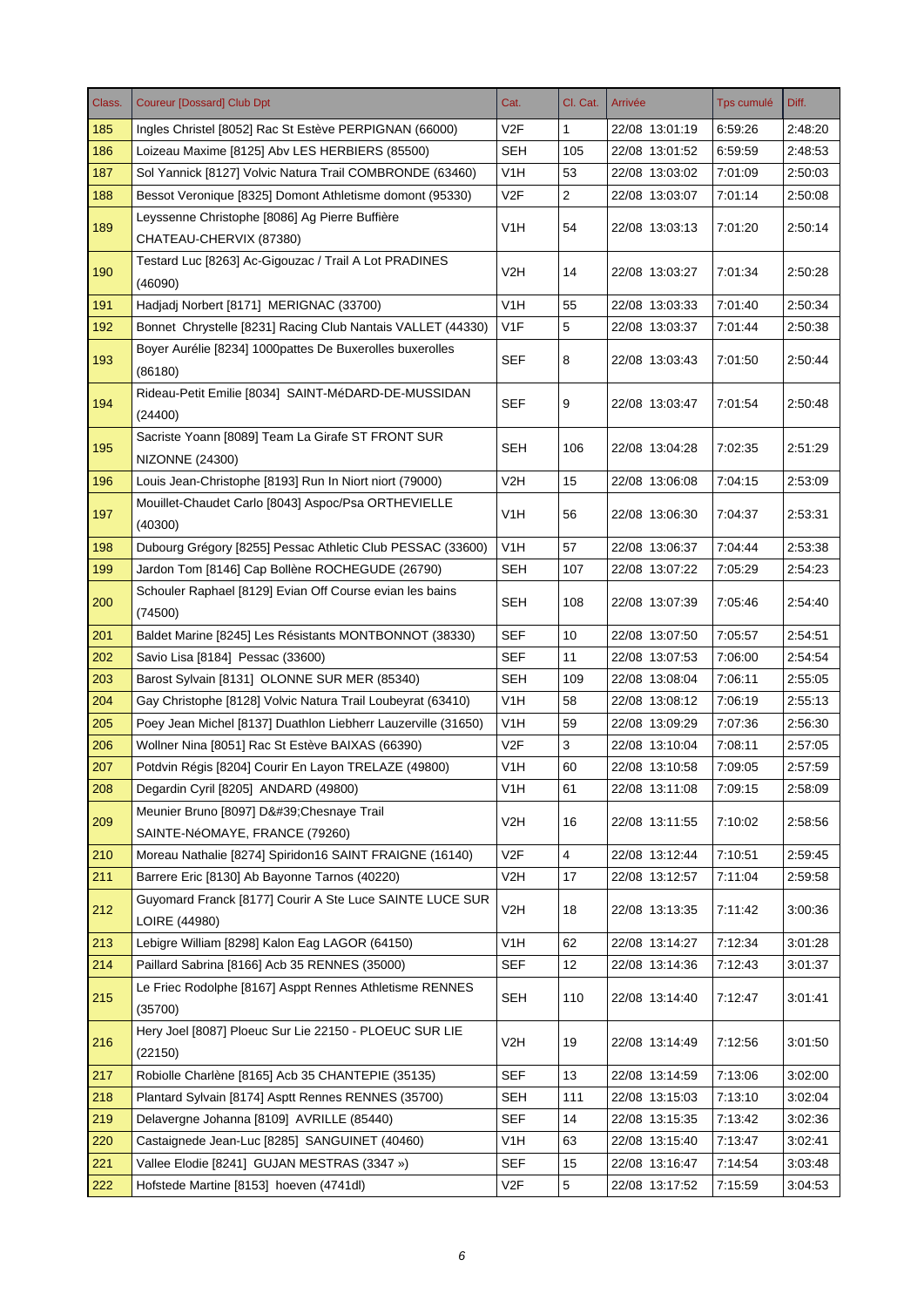| Class. | <b>Coureur [Dossard] Club Dpt</b>                                                       | Cat.             | Cl. Cat.       | Arrivée        | <b>Tps cumulé</b> | Diff.   |
|--------|-----------------------------------------------------------------------------------------|------------------|----------------|----------------|-------------------|---------|
| 223    | Hilairet Wilfried [8132] S/L Aby Les Herbiers MOUCHAMPS<br>(85640)                      | <b>SEH</b>       | 112            | 22/08 13:18:07 | 7:16:14           | 3:05:08 |
| 224    | Chasseloup Florent [8226] Les Mordus Du Trail 17 ECOYEUX<br>(17770)                     | <b>SEH</b>       | 113            | 22/08 13:19:39 | 7:17:46           | 3:06:40 |
| 225    | Vermeiren Nico [8152] Buggenhout (9255)                                                 | V <sub>1</sub> H | 64             | 22/08 13:20:47 | 7:18:54           | 3:07:48 |
| 226    | Moussouteguy Cedric [8163] Mimizan (40200)                                              | V1H              | 65             | 22/08 13:20:58 | 7:19:05           | 3:07:59 |
| 227    | Berkès Céline [8192] Sudolux Saint-Mard (6762)                                          | V <sub>1</sub> F | 6              | 22/08 13:21:13 | 7:19:20           | 3:08:14 |
| 228    | Sentout Alain [8038] Courir A Audenge AUDENGE (33980)                                   | V3H              | 3              | 22/08 13:22:22 | 7:20:29           | 3:09:23 |
| 229    | Fleuret Quentin [8105] ST SAUVANT (17610)                                               | <b>SEH</b>       | 114            | 22/08 13:22:27 | 7:20:34           | 3:09:28 |
| 230    | Chan Gobain [8200] Toubkarmeliet bordeaux (33000)                                       | SEH              | 115            | 22/08 13:22:30 | 7:20:37           | 3:09:31 |
| 231    | Ablain Nico [8154] CHâTEAU-D?OLONNE (85180)                                             | V <sub>1</sub> H | 66             | 22/08 13:22:38 | 7:20:45           | 3:09:39 |
| 232    | Billon Wilfrid [8027] Saint Jean De Monts Vendee Triathlon LE<br><b>PERRIER (85300)</b> | V <sub>1</sub> H | 67             | 22/08 13:23:15 | 7:21:22           | 3:10:16 |
| 233    | Desachy Antoine [8113] Grand Angoulême Athlétisme<br>Montpellier (34000)                | <b>SEH</b>       | 116            | 22/08 13:25:03 | 7:23:10           | 3:12:04 |
| 234    | Bauza Manuel [8050] Simvta SAINT JEAN DE MONTS (85160)                                  | V <sub>1</sub> H | 68             | 22/08 13:25:32 | 7:23:39           | 3:12:33 |
| 235    | Bosser Loig [8012] QUIMPER (29000)                                                      | <b>SEH</b>       | 117            | 22/08 13:27:24 | 7:25:31           | 3:14:25 |
| 236    | Lafforgue Veronique [8011] Hsi Prepaphysique Istres ISTRES<br>(13800)                   | V <sub>1</sub> F | $\overline{7}$ | 22/08 13:29:02 | 7:27:09           | 3:16:03 |
| 237    | Leroy Simon [8250] Ambares Sport Endurance AMBARES ET<br><b>LAGRAVE (33440)</b>         | <b>SEH</b>       | 118            | 22/08 13:29:08 | 7:27:15           | 3:16:09 |
| 238    | Soulhac David [8108] SAINT éTIENNE CANTALèS (15150)                                     | <b>SEH</b>       | 119            | 22/08 13:30:37 | 7:28:44           | 3:17:38 |
| 239    | Chochois Frederic [8182] issendolus (46500)                                             | V2H              | 20             | 22/08 13:30:49 | 7:28:56           | 3:17:50 |
| 240    | Gaudefroy Alain [8336] CUISE LA MOTTE (60350)                                           | V <sub>1</sub> H | 69             | 22/08 13:31:09 | 7:29:16           | 3:18:10 |
| 241    | Ducamp Mathieu [8211] Les Traileurs Du Marensin CASSEN<br>(40380)                       | V <sub>1</sub> H | 70             | 22/08 13:33:14 | 7:31:21           | 3:20:15 |
| 242    | Chappe Michèle [8139] Ea Saint Quentin CHEVREUSE (78460)                                | V <sub>1</sub> F | 8              | 22/08 13:33:26 | 7:31:33           | 3:20:27 |
|        | Guittonneau Laurent [8026] Saint Jean De Monts Vendée                                   | V <sub>1</sub> H |                |                |                   |         |
| 243    | Triathlon Athletisme LE PERRIER (85300)                                                 |                  | 71             | 22/08 13:33:53 | 7:32:00           | 3:20:54 |
| 244    | Hache Edouard [8145] LE TAILLAN MEDOC (33320)                                           | V <sub>1</sub> H | 72             | 22/08 13:34:27 | 7:32:34           | 3:21:28 |
| 245    | Gautier Baptiste [8141] PARIS (75010)                                                   | <b>SEH</b>       | 120            | 22/08 13:34:39 | 7:32:46           | 3:21:40 |
| 246    | Raimond Thomas [8096] Les Pieds Ornais BRIOUZE (61220)                                  | <b>SEH</b>       | 121            | 22/08 13:34:41 | 7:32:48           | 3.21.42 |
| 247    | Jazede Olivier [8302] A S H Le Haillan Le Haillan (33185)                               | V2H              | 21             | 22/08 13:35:55 | 7:34:02           | 3:22:56 |
| 248    | Rongvaux Bernard [8191] Sudolux Saint-Mard (6762)                                       | V2H              | 22             | 22/08 13:36:27 | 7:34:34           | 3:23:28 |
| 249    | Depret Helene [8333] FERON (59610)                                                      | <b>SEF</b>       | 16             | 22/08 13:37:30 | 7:35:37           | 3:24:31 |
| 250    | Wrobel Christophe [8201] Toubkarmeliet CAESTRE (59190)                                  | V2H              | 23             | 22/08 13:41:09 | 7:39:16           | 3:28:10 |
| 251    | Wrobel Marion [8199] Toubkarmeliet Poey de Lescar (64230)                               | <b>SEF</b>       | 17             | 22/08 13:41:13 | 7:39:20           | 3.28.14 |
| 252    | Pijarias Julien [8117] Team La Girafe NONTRON (24300)                                   | <b>SEH</b>       | 122            | 22/08 13:41:29 | 7:39:36           | 3:28:30 |
| 253    | Bourdon Emmanuel [8312] saint jean du cardonnay (76150)                                 | V1H              | 73             | 22/08 13:44:08 | 7:42:15           | 3:31:09 |
| 254    | Morel Laurent [8173] Olympique Darnetal SAINT JACQUES<br>SUR DARNETAL (76160)           | V3H              | 4              | 22/08 13:44:13 | 7:42:20           | 3:31:14 |
| 255    | Dumortier Quentin [8033] BEAUVOIR-SUR-NIORT (79360)                                     | <b>SEH</b>       | 123            | 22/08 13:44:37 | 7:42:44           | 3:31:38 |
| 256    | Grizon Cyril [8069] THOUARé SUR LOIRE (44470)                                           | V1H              | 74             | 22/08 13:45:12 | 7:43:19           | 3:32:13 |
| 257    | Girard Franck [8111] Ama Cugand SAINT GEORGES DE<br><b>MONTAIGU (85600)</b>             | V <sub>2</sub> H | 24             | 22/08 13:45:25 | 7:43:32           | 3:32:26 |
| 258    | Forestier Clotilde [8279] Asn 15 SAINT GEORGES (15100)                                  | <b>SEF</b>       | 18             | 22/08 13:45:38 | 7:43:45           | 3:32:39 |
| 259    | Francheteau Guillaume [8025] La Mothe Achard (85150)                                    | <b>SEH</b>       | 124            | 22/08 13:54:00 | 7:52:07           | 3:41:01 |
| 260    | Girard Sophie [8112] Ama Cugand SAINT GEORGES DE<br>MONTAIGU (85600)                    | V1F              | 9              | 22/08 13:54:29 | 7:52:36           | 3.41.30 |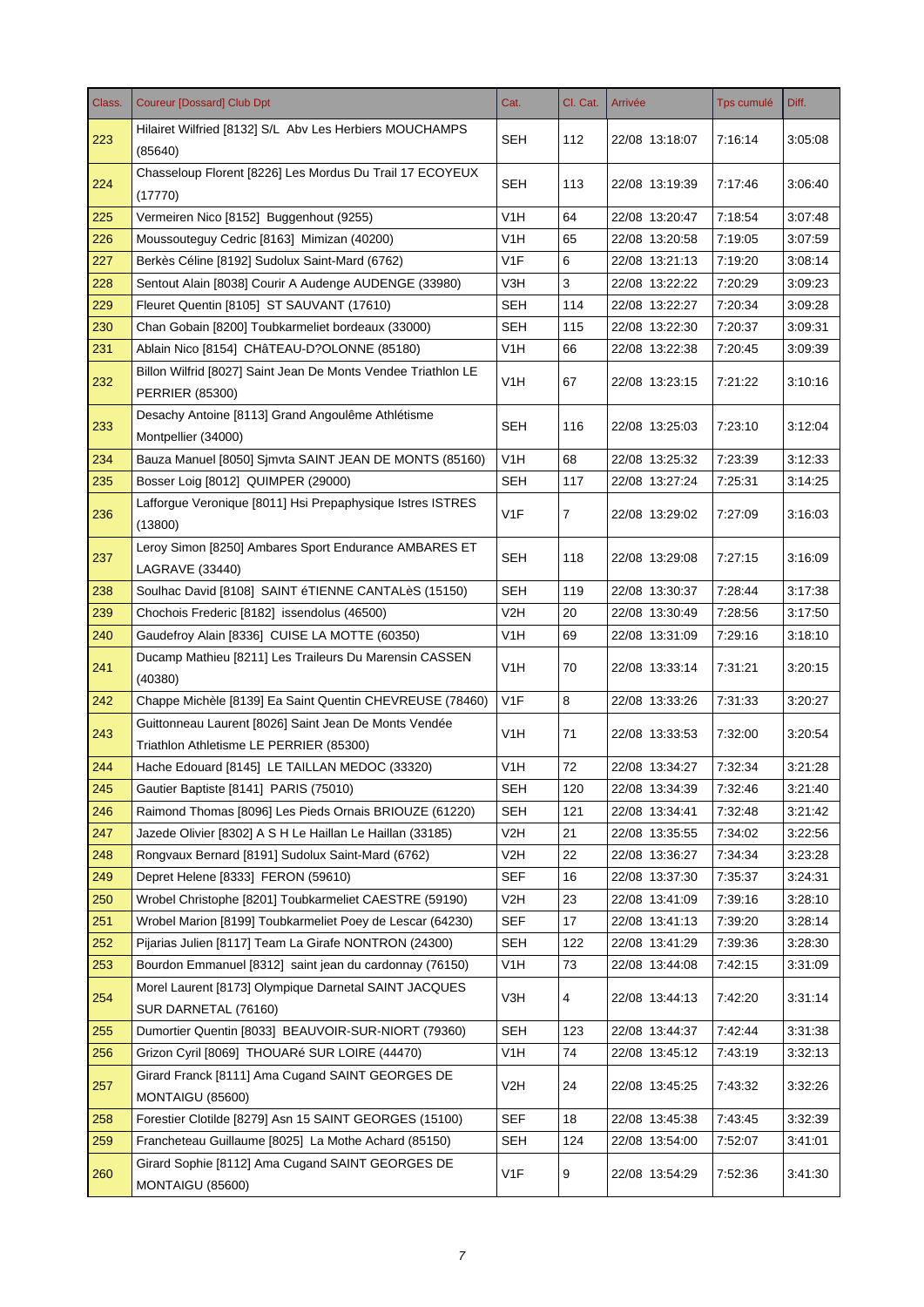| Class. | <b>Coureur [Dossard] Club Dpt</b>                                                 | Cat.             | Cl. Cat.       | Arrivée        | Tps cumulé | Diff.   |
|--------|-----------------------------------------------------------------------------------|------------------|----------------|----------------|------------|---------|
| 261    | Batisse Vincent [8301] SAINT ANDRE DE SANGONIS (34725)                            | SEH              | 125            | 22/08 13:55:45 | 7:53:52    | 3:42:46 |
| 262    | Claveau Lucas [8018] RENNES (35700)                                               | <b>ESH</b>       | 3              | 22/08 13:56:45 | 7:54:52    | 3:43:46 |
| 263    | Doublet Jean-Marc [8197] As Credit Foncier ETIOLLES (91450)                       | V <sub>2</sub> H | 25             | 22/08 13:59:34 | 7:57:41    | 3:46:35 |
| 264    | Lapparra Sebastien [8235] Ascff VINCENNES (94300)                                 | V <sub>1</sub> H | 75             | 22/08 13:59:37 | 7:57:44    | 3:46:38 |
| 265    | Lasies Claire [8251] IGNY (91430)                                                 | V <sub>1F</sub>  | 10             | 22/08 14:00:01 | 7:58:08    | 3:47:02 |
| 266    | Poiret Jonathan [8014] St Just Raid Aventure SAINT JUST EN<br>CHAUSSEE (60130)    | <b>SEH</b>       | 126            | 22/08 14:02:04 | 8:00:11    | 3:49:05 |
| 267    | Bichat Stephane [8029] Asptt Compiegne/St Just Raid Aventure<br>compiegne (60200) | <b>SEH</b>       | 127            | 22/08 14:02:06 | 8:00:13    | 3:49:07 |
| 268    | Marie Eric [8172] Herlies Rando Run (H2r) MOUVAUX (59420)                         | V <sub>2</sub> H | 26             | 22/08 14:03:14 | 8:01:21    | 3:50:15 |
| 269    | Le Corre Nicolas [8317] Solidaire En Peloton VAY (44170)                          | <b>SEH</b>       | 128            | 22/08 14:04:27 | 8:02:34    | 3:51:28 |
| 270    | Dumont Cédric [8016] AGNETZ (60600)                                               | <b>SEH</b>       | 129            | 22/08 14:04:34 | 8:02:41    | 3:51:35 |
| 271    | Gosse Kevin [8240] ARSAC (33460)                                                  | <b>SEH</b>       | 130            | 22/08 14:04:40 | 8:02:47    | 3:51:41 |
| 272    | Prevot Matthias [8196] MONTIGNY LES METZ (57950)                                  | V1H              | 76             | 22/08 14:05:13 | 8:03:20    | 3:52:14 |
| 273    | Gicquel Valerie [8068] SANGUINET (40460)                                          | <b>SEF</b>       | 19             | 22/08 14:05:17 | 8:03:24    | 3:52:18 |
| 274    | Torlai Guillaume [8071] Les Détraillés SANGUINET (40460)                          | V1H              | 77             | 22/08 14:05:23 | 8:03:30    | 3:52:24 |
| 275    | Sonneck Franck [8020] St Just Raid Aventure MAIGNELAY<br>(60420)                  | V1H              | 78             | 22/08 14:05:41 | 8:03:48    | 3.52.42 |
| 276    | Garreau Jean-Marie [8202] As Credit Foncier De France<br>FOURQUEUX (78112)        | V3H              | 5              | 22/08 14:15:58 | 8:14:05    | 4:02:59 |
| 277    | Pothier Philippe [8269] Ma Nouvelle Voiture.Com Venansault<br>(85100)             | V <sub>1</sub> H | 79             | 22/08 14:16:02 | 8:14:09    | 4:03:03 |
| 278    | Ghysen André [8291] Sport Pour Tous - Wavre                                       | V3H              | 6              | 22/08 14:18:07 | 8:16:14    | 4:05:08 |
|        | GREZ-DOICEAU (1390)                                                               |                  |                |                |            |         |
| 279    | Le Floch Elisabeth [8004] Je Cours À Rennes ST ARMEL<br>(35230)                   | V <sub>1F</sub>  | 11             | 22/08 14:23:51 | 8:21:58    | 4:10:52 |
| 280    | Maury Guillaume [8246] As Ambares Sport Endurance<br>AMBARES ET LAGRAVE (33440)   | <b>SEH</b>       | 131            | 22/08 14:25:51 | 8:23:58    | 4:12:52 |
| 281    | Faure Alloïc [8282] Ozon Courir MILLERY (69390)                                   | V1H              | 80             | 22/08 14:28:15 | 8:26:22    | 4:15:16 |
| 282    | Dujay Alain [8081] Espérance Trail Nogent Sur Seine LA<br>MOTTE TILLY (10400)     | V3H              | $\overline{7}$ | 22/08 14:28:23 | 8:26:30    | 4:15:24 |
| 283    | Cherpin Sylvie [8283] LE COTEAU (42120)                                           | V <sub>2</sub> F | 6              | 22/08 14:29:22 | 8:27:29    | 4:16:23 |
| 284    | Gemard Dolores [8106] BORDEAUX (33300)                                            | V <sub>1</sub> F | 12             | 22/08 14:30:14 | 8:28:21    | 4:17:15 |
| 285    | Callizo Valerie [8074] Team Moulin De Romanou BLAGNAC<br>(31700)                  | V <sub>1</sub> F | 13             | 22/08 14:30:48 | 8:28:55    | 4:17:49 |
| 286    | Foucher Sébastien [8058] Courir Fonsegrives quint fonsegrives<br>(31130)          | V <sub>1</sub> H | 81             | 22/08 14:32:49 | 8:30:56    | 4:19:50 |
| 287    | Chevrie Antoine [8307] LE PLESSIS ROBINSON (92350)                                | V2H              | 27             | 22/08 14:34:02 | 8:32:09    | 4:21:03 |
| 288    | Fréret Nicolas [8268] Caudebec-lès-Elbeuf (76320)                                 | V <sub>1</sub> H | 82             | 22/08 14:35:20 | 8:33:27    | 4:22:21 |
| 289    | Brossard Frederic [8160] Triathlon Club Nantais NANTES<br>(44000)                 | V <sub>1</sub> H | 83             | 22/08 14:36:23 | 8:34:30    | 4:23:24 |
| 290    | Quénet Catherine [8003] Je Cours À Rennes RENNES (35000)                          | V3F              | 1              | 22/08 14:42:01 | 8:40:08    | 4:29:02 |
| 291    | Berland Gerard [8080] Macon (71000)                                               | V3H              | 8              | 22/08 14:45:16 | 8:43:23    | 4:32:17 |
|        | Hourtiguet Catherine [8053] Sérial Azimuth Saintongeais Izon                      |                  |                |                |            |         |
| 292    | (33450)                                                                           | V <sub>2F</sub>  | 7              | 22/08 14:45:52 | 8:43:59    | 4:32:53 |
| 293    | Clermont Adeline [8331] Team Py'Runners odos (65190)                              | <b>SEF</b>       | 20             | 22/08 14:46:14 | 8:44:21    | 4:33:15 |
| 294    | Coste Claudine [8042] Run Accueil La Rochelle la rochelle<br>(17000)              | V <sub>2</sub> F | 8              | 22/08 14:46:51 | 8:44:58    | 4:33:52 |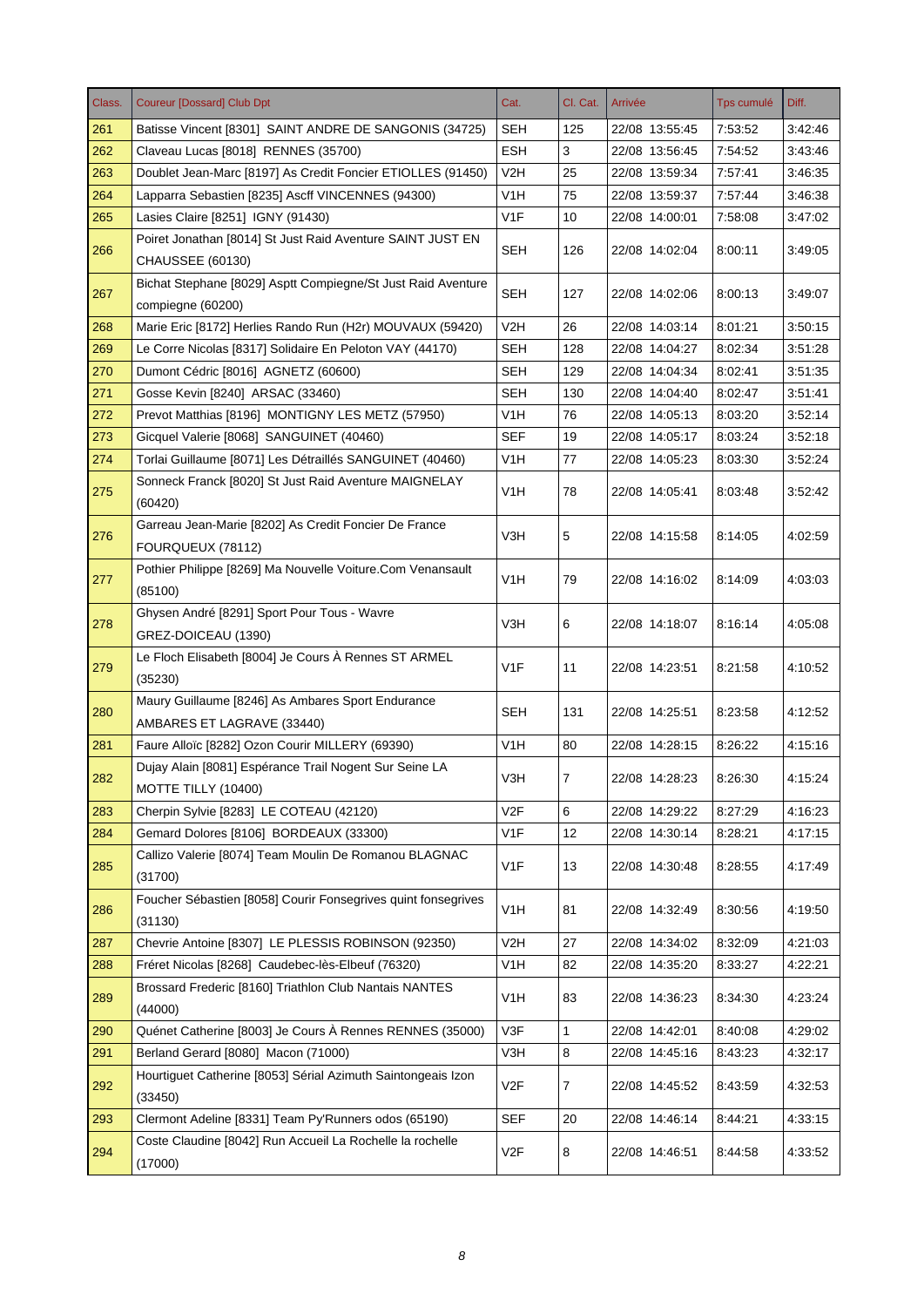| Class. | <b>Coureur [Dossard] Club Dpt</b>                            | Cat.             | Cl. Cat. | Arrivée        | <b>Tps cumulé</b> | Diff.   |
|--------|--------------------------------------------------------------|------------------|----------|----------------|-------------------|---------|
| 295    | Pacaud Michael [8149] St Jean De Monts Vendée Triathlon      | V1H              | 84       | 22/08 14:47:05 | 8:45:12           | 4:34:06 |
|        | <b>CHALLANS (85300)</b>                                      |                  |          |                |                   |         |
| 296    | Michaux Gwénaëlle [8031] Durnal (5530)                       | <b>SEF</b>       | 21       | 22/08 14:47:08 | 8:45:15           | 4:34:09 |
| 297    | Lemonie Jerome [8082] Team Gc ABJAT SUR BANDIAT              | V1H              | 85       | 22/08 14:59:08 | 8:57:15           | 4:46:09 |
|        | (24300)                                                      |                  |          |                |                   |         |
| 298    | Fillon Hélène [8059] Aucun LOUPES (33370)                    | V1F              | 14       | 22/08 15:02:01 | 9:00:08           | 4:49:02 |
| 299    | Coudour Catherine [8057] Athlétisme Nord Bassin ANDERNOS     | V <sub>2</sub> F | 9        | 22/08 15:02:07 | 9:00:14           | 4:49:08 |
|        | (33510)                                                      |                  |          |                |                   |         |
| 300    | Oudart Raphaëlle [8001] Courbevoie Triathlon PARIS (75010)   | V1F              | 15       | 22/08 15:10:28 | 9:08:35           | 4:57:29 |
| 301    | Lambert-Durand Elian [8256] Union Athlétique Nohicoise NOHIC | V2H              | 28       | 22/08 15:15:38 | 9:13:45           | 5:02:39 |
|        | (82370)                                                      |                  |          |                |                   |         |
| 302    | Lambert Christine [8257] Union Athlétique Nohicoise NOHIC    | V1F              | 16       | 22/08 15:15:42 | 9:13:49           | 5:02:43 |
|        | (82370)                                                      |                  |          |                |                   |         |
| 303    | Aubineau Remi [8060] BASSENS (33530)                         | V1H              | 86       | 22/08 15:15:46 | 9:13:53           | 5:02:47 |
| 304    | Fischer Pierre [8035] meaux (77100)                          | V3H              | 9        | 22/08 15:24:20 | 9:22:27           | 5.11.21 |
| 305    | Busignies-Hograindleur Marlyse [8170] Marseille Trail Club   | <b>SEF</b>       | 22       | 22/08 15:47:54 | 9:46:01           | 5:34:55 |
|        | CARNOUX EN PROVENCE (13470)                                  |                  |          |                |                   |         |
| 306    | Parrinello Gerard [8168] Marseille Trail Club CARNOUX EN     | V1H              | 87       | 22/08 15:47:56 | 9:46:03           | 5:34:57 |
|        | PROVENCE (13470)                                             |                  |          |                |                   |         |
| 307    | Thomas Stephane [8308] SAVIGNY SUR ORGE (91600)              | V2H              | 29       | 22/08 15:48:42 | 9:46:49           | 5:35:43 |
| 308    | Guillot Xavier [8039] CLERMONT FERRAND (63000)               | V2H              | 30       | 22/08 15:54:36 | 9:52:43           | 5:41:37 |
| 309    | Lafantaisie Mathieu [8286] Coureur Nordique QUéBEC           | <b>SEH</b>       | 132      |                | 9:58:07           | 5:47:01 |
|        | (G1R1J2)                                                     |                  |          | 22/08 16:00:00 |                   |         |
| 310    | Monette-Plourde Andréane [8287] QUéBEC (G1S 2G8)             | <b>SEF</b>       | 23       | 22/08 16:00:00 | 9:58:07           | 5:47:01 |

#### **Non classés Général**

| Coureur [Dossard] Club Dpt                   | Cat.       |
|----------------------------------------------|------------|
| Almoyner Matthieu [8030] Team Kiné Rpz 69005 | <b>SEH</b> |
| Alves De Souzac Frédéric [8181] 46500        | V1H        |
| Bouca Nova Gaspar [8249] As Ambares 33440    | <b>SEH</b> |
| Siecker Damien [8342] 51150                  | <b>SEH</b> |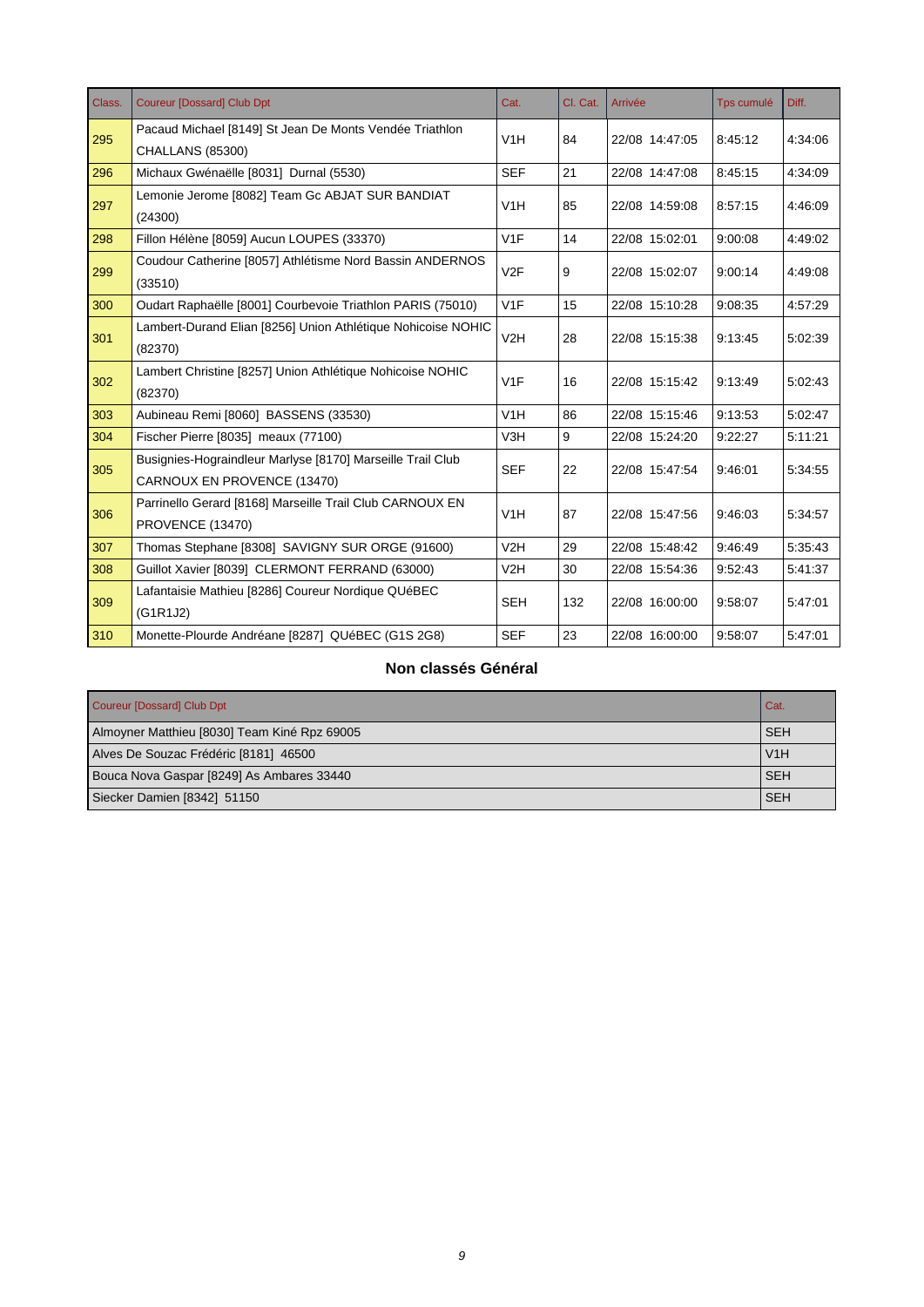

#### **Classement Scratch Hommes**

Arrivée Etape 1 - Pic du Midi **2019-08-22 - 2019-08-24**

**Distance: 100 D+: 7700**

## **FROSED CHRONO**

| Class.         | <b>Coureur [Dossard] Club Dpt</b>                                                   | Cat.             | Cl. Cat.       | Arrivée        | <b>Tps cumulé</b> | Diff.   |
|----------------|-------------------------------------------------------------------------------------|------------------|----------------|----------------|-------------------|---------|
| $\mathbf{1}$   | Badoc Rémi [8300] Cardinal Édifice MAURE DE BRETAGNE<br>(35330)                     | <b>SEH</b>       | 1              | 22/08 10:12:59 | 4:11:06           |         |
| $\overline{2}$ | Oger Niels [8219] Satuc Toulouse (31400)                                            | <b>SEH</b>       | 2              | 22/08 10:20:19 | 4:18:26           | 0.07:20 |
| 3              | Gea Jérôme [8207] Sport2000 Font Romeu corneilla de conflent<br>(66820)             | V <sub>1</sub> H | 1              | 22/08 10:29:56 | 4:28:03           | 0:16:57 |
| 4              | Ladaurade Bastien [8178] Oloron O Béarn Sport Nature<br>OLORON-SAINTE-MARIE (64400) | <b>SEH</b>       | 3              | 22/08 10:30:30 | 4:28:37           | 0:17:31 |
| 5              | Postaire Benjamin [8323] STE MARIE (97438)                                          | <b>SEH</b>       | 4              | 22/08 10:32:01 | 4:30:08           | 0:19:02 |
| 6              | Parise Jonathan [8151] perros guirec (22700)                                        | <b>SEH</b>       | 5              | 22/08 10:32:07 | 4.30:14           | 0.19:08 |
| 7              | Douvry Damien [8194] Waa Team SAINT OUEN D'AUNIS<br>(17230)                         | SEH              | 6              | 22/08 10:36:44 | 4:34:51           | 0:23:45 |
| 8              | Lebel Sylvain [8142] Cap Trail Gagnac 31 Fenouillet (31150)                         | <b>SEH</b>       | $\overline{7}$ | 22/08 10:40:54 | 4:39:01           | 0.27:55 |
| 9              | Kiéné Grégory [8275] Runstore Bordeaux Pujols (47300)                               | <b>SEH</b>       | 8              | 22/08 10:41:51 | 4:39:58           | 0:28:52 |
| 10             | Belay Cédric [8110] ANGERS (49100)                                                  | <b>SEH</b>       | 9              | 22/08 10:44:24 | 4:42:31           | 0.31:25 |
| 11             | Robin Olivier [8090] Perf&Santé Champhol (28300)                                    | V <sub>1</sub> H | 2              | 22/08 10:46:12 | 4:44:19           | 0:33:13 |
| 12             | Larroque Emmanuel [8036] Team Rrun Castres REVEL (31250)                            | <b>SEH</b>       | 10             | 22/08 10:51:04 | 4:49:11           | 0:38:05 |
| 13             | Lastisneres Frederic [8190] Jeunesse Amicale Borderaise<br>SERON (65320)            | V <sub>1</sub> H | 3              | 22/08 10:51:09 | 4:49:16           | 0.38:10 |
| 14             | Lenormand Frédéric [8295] Team Trail Bocage vire (14500)                            | V1H              | 4              | 22/08 10:56:16 | 4:54:23           | 0:43:17 |
| 15             | Lang Thomas [8294] herimoncourt (25310)                                             | <b>SEH</b>       | 11             | 22/08 10:58:15 | 4:56:22           | 0:45:16 |
| 16             | Blouet Jérémy [8143] Les perques (50260)                                            | <b>SEH</b>       | 12             | 22/08 10:59:53 | 4:58:00           | 0:46:54 |
| 17             | Bray Julien [8329] Lille (59000)                                                    | <b>SEH</b>       | 13             | 22/08 11:01:41 | 4:59:48           | 0:48:42 |
| 18             | Desbonnet Simon [8067] Acbp ST PAUL TROIS CHATEAUX<br>(26130)                       | SEH              | 14             | 22/08 11:04:37 | 5:02:44           | 0:51:38 |
| 19             | Touzé Vincent [8224] TEYRAN (34820)                                                 | <b>SEH</b>       | 15             | 22/08 11:05:42 | 5:03:49           | 0:52:43 |
| 20             | Bigot Simon [8065] CHASSENEUIL DU POITOU (86360)                                    | V <sub>1</sub> H | 5              | 22/08 11:07:19 | 5:05:26           | 0:54:20 |
| 21             | Canton Clément [8140] Tuc Triathlon Toulouse (31200)                                | <b>SEH</b>       | 16             | 22/08 11:08:01 | 5.06.08           | 0.55:02 |
| 22             | Petit Anthony [8225] Aspg Lyon LYON (69008)                                         | SEH              | 17             | 22/08 11:11:03 | 5:09:10           | 0:58:04 |
| 23             | Hourdebaigts Maxime [8022] Les Galopins Chalossais<br>POMAREZ (40360)               | <b>SEH</b>       | 18             | 22/08 11:13:58 | 5:12:05           | 1:00:59 |
| 24             | Loue Florian [8098] ANGEAC - CHARENTE (16120)                                       | <b>SEH</b>       | 19             | 22/08 11:15:40 | 5.13:47           | 1:02:41 |
| 25             | Perrin Ugo [8272] Run Odyssea NAYEMONT LES FOSSES<br>(88100)                        | <b>SEH</b>       | 20             | 22/08 11:17:21 | 5:15:28           | 1:04:22 |
| 26             | Soisson Urbain [8259] GErde (65200)                                                 | V1H              | 6              | 22/08 11:17:50 | 5:15:57           | 1:04:51 |
| 27             | Lafon Jonathan [8077] Otb12 livinhac-le-haut (12300)                                | <b>SEH</b>       | 21             | 22/08 11:18:30 | 5.16:37           | 1:05:31 |
| 28             | Lalo Frederic [8078] Otb12 MONTREDON (46270)                                        | V1H              | $\overline{7}$ | 22/08 11:18:34 | 5.16:41           | 1:05:35 |
| 29             | Cisneros Aguelo Jaime [8017] Fraga Bajo Cinca Zaragoza<br>(50007)                   | <b>SEH</b>       | 22             | 22/08 11:20:03 | 5:18:10           | 1:07:04 |
| 30             | Andrieux Clément [8271] ARITH (73340)                                               | <b>SEH</b>       | 23             | 22/08 11:20:35 | 5.18:42           | 1.07.36 |
| 31             | Durillo Valles Germán [8175] Correcosteres TEULADA (03725)                          | <b>SEH</b>       | 24             | 22/08 11:21:16 | 5:19:23           | 1:08:17 |
| 32             | Cerisier Christophe [8344] Team Py' Runners Odos (65310)                            | V <sub>1</sub> H | 8              | 22/08 11:21:36 | 5:19:43           | 1.08.37 |
| 33             | Lion Mathieu [8214] Défi-Outdoor Aytré (17440)                                      | <b>SEH</b>       | 25             | 22/08 11:22:04 | 5:20:11           | 1:09:05 |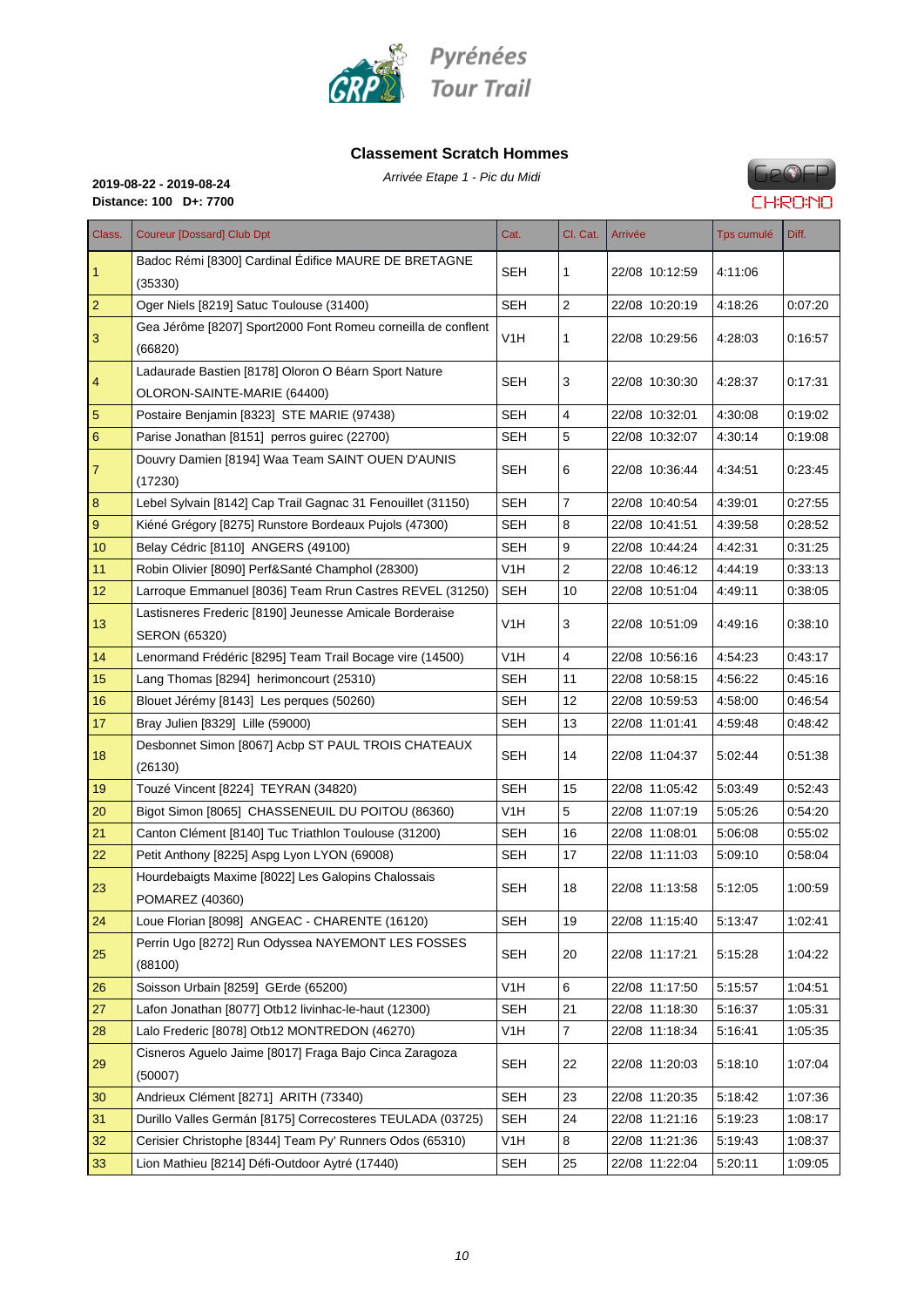| Class. | <b>Coureur [Dossard] Club Dpt</b>                                                     | Cat.             | Cl. Cat.       | Arrivée        | <b>Tps cumulé</b> | Diff.   |
|--------|---------------------------------------------------------------------------------------|------------------|----------------|----------------|-------------------|---------|
| 34     | Besset Patrick [8273] Asph Montpellier Triathlon MONTPELLIER<br>(34090)               | <b>SEH</b>       | 26             | 22/08 11:22:08 | 5:20:15           | 1:09:09 |
| 35     | Janvier Guillaume [8120] Les Crocos Dundee GRENOBLE<br>(38000)                        | SEH              | 27             | 22/08 11:23:09 | 5:21:16           | 1:10:10 |
| 36     | Pilon Manu [8121] Les Crocos Dundee VILLAINES LA JUHEL<br>(53700)                     | <b>SEH</b>       | 28             | 22/08 11:23:15 | 5:21:22           | 1:10:16 |
| 37     | Bouby Maxime [8076] Otb12 rodez (12000)                                               | <b>SEH</b>       | 29             | 22/08 11:23:18 | 5:21:25           | 1:10:19 |
| 38     | Loudèche Thomas [8062] ROLY (5600)                                                    | <b>SEH</b>       | 30             | 22/08 11:23:54 | 5:22:01           | 1:10:55 |
| 39     | Jaud Anthony [8261] Bordeaux (33800)                                                  | <b>SEH</b>       | 31             | 22/08 11:24:20 | 5:22:27           | 1:11:21 |
| 40     | Morin Franck [8180] Us Talence Canéjan (33610)                                        | SEH              | 32             | 22/08 11:24:49 | 5:22:56           | 1:11:50 |
| 41     | Le Bihan Régis [8228] Team Humblezh SAINT FRÉGANT<br>(29260)                          | <b>SEH</b>       | 33             | 22/08 11:25:06 | 5:23:13           | 1:12:07 |
| 42     | Godefroy Luc [8284] Domont Athletisme Domont (95330)                                  | V2H              | 1              | 22/08 11:26:07 | 5:24:14           | 1:13:08 |
| 43     | Bourjade Freddy [8084] Beauville No Team Trail Beauville<br>(47470)                   | SEH              | 34             | 22/08 11:27:43 | 5:25:50           | 1:14:44 |
| 44     | Llorca Anthony [8306] Défi Outdoor PERIGNY (17180)                                    | SEH              | 35             | 22/08 11:27:51 | 5:25:58           | 1:14:52 |
| 45     | Audouin Maxime [8267] NOILHAN (32130)                                                 | <b>SEH</b>       | 36             | 22/08 11:28:04 | 5:26:11           | 1:15:05 |
| 46     | Imhoff Julien [8338] Muret Ac MURET (31600)                                           | <b>SEH</b>       | 37             | 22/08 11:28:30 | 5:26:37           | 1:15:31 |
| 47     | Meynsan Jerome [8340] BORDEAUX (33000)                                                | V1H              | 9              | 22/08 11:28:54 | 5:27:01           | 1:15:55 |
| 48     | Godinho Jean-Claude [8213] Ac Noyon CARLEPONT (60170)                                 | V1H              | 10             | 22/08 11:28:57 | 5:27:04           | 1:15:58 |
| 49     | Alliot Alexis [8208] MONNAIE (37380)                                                  | <b>SEH</b>       | 38             | 22/08 11:29:55 | 5:28:02           | 1:16:56 |
| 50     | Lechevallier Franck [8254] Acc Tri Groupe Psa VAUDRY<br>(14500)                       | V <sub>1</sub> H | 11             | 22/08 11:30:09 | 5:28:16           | 1:17:10 |
| 51     | Tocu Yannis [8232] TOULOUSE (31100)                                                   | V1H              | 12             | 22/08 11:31:53 | 5:30:00           | 1:18:54 |
| 52     | Gilli Franc [8276] Splach L'Isle Jourdain Tri Pujaudran<br>(32600)                    | SEH              | 39             | 22/08 11:34:51 | 5:32:58           | 1:21:52 |
| 53     | Rusti Simon [8028] chaniers (17610)                                                   | <b>ESH</b>       | 1              | 22/08 11:36:28 | 5:34:35           | 1:23:29 |
| 54     | Girouard Gaylord [8337] Saint Hilaire du Harcouet (50600)                             | <b>ESH</b>       | $\sqrt{2}$     | 22/08 11:36:51 | 5:34:58           | 1:23:52 |
| 55     | Vinsonneau David [8015] Team Aspoc PEYREHORADE<br>(40300)                             | V1H              | 13             | 22/08 11:38:22 | 5:36:29           | 1:25:23 |
| 56     | Raffel Christophe [8316] Cosatrail Toulousain Saint-Jean<br>(31240)                   | V <sub>2</sub> H | $\overline{c}$ | 22/08 11:39:20 | 5:37:27           | 1:26:21 |
| 57     | Bertrand Christophe [8314] Tracks Athle L Isle Jourdain 32 L'isle<br>Jourdain (32600) | V <sub>1</sub> H | 14             | 22/08 11:39:52 | 5:37:59           | 1:26:53 |
| 58     | Fourez Michael [8126] Beauville No Team Trail AGEN (47000)                            | <b>SEH</b>       | 40             | 22/08 11:40:11 | 5:38:18           | 1:27:12 |
| 59     | Burdack Julien [8124] Otb 12/ Endurance Shop Rodez Rodez<br>(12000)                   | <b>SEH</b>       | 41             | 22/08 11:41:40 | 5:39:47           | 1:28:41 |
| 60     | Perez Loic [8260] Cahors (46000)                                                      | V1H              | 15             | 22/08 11:43:09 | 5:41:16           | 1:30:10 |
| 61     | Bodard Mathias [8021] Défi Outdoor La Rochelle (17000)                                | <b>SEH</b>       | 42             | 22/08 11:43:38 | 5:41:45           | 1:30:39 |
| 62     | Girard Pierrot [8103] VOUILLE (79230)                                                 | <b>SEH</b>       | 43             | 22/08 11:45:51 | 5:43:58           | 1:32:52 |
| 63     | Mercier Quentin [8227] BORDEAUX (33000)                                               | <b>SEH</b>       | 44             | 22/08 11:46:30 | 5:44:37           | 1:33:31 |
| 64     | Abouhali Mouad [8281] Team La Gouache SARTROUVILLE<br>(78500)                         | <b>SEH</b>       | 45             | 22/08 11:47:05 | 5:45:12           | 1:34:06 |
| 65     | Aveline Vincent [8288] Domont Athlétisme DOMONT (95330)                               | <b>SEH</b>       | 46             | 22/08 11:49:12 | 5:47:19           | 1:36:13 |
| 66     | Meygret Benjamin [8299] Asvel Triathlon LYON (69002)                                  | <b>SEH</b>       | 47             | 22/08 11:49:26 | 5:47:33           | 1:36:27 |
| 67     | Geerebaert Matthieu [8095] Urban Runners Arcachon LE TEICH<br>(33470)                 | V <sub>1</sub> H | 16             | 22/08 11:50:06 | 5:48:13           | 1:37:07 |
| 68     | Carme Pierre [8216] Team Never Flinch, Acp Agde<br>SAINT-THIBéRY (34630)              | <b>SEH</b>       | 48             | 22/08 11:50:23 | 5:48:30           | 1:37:24 |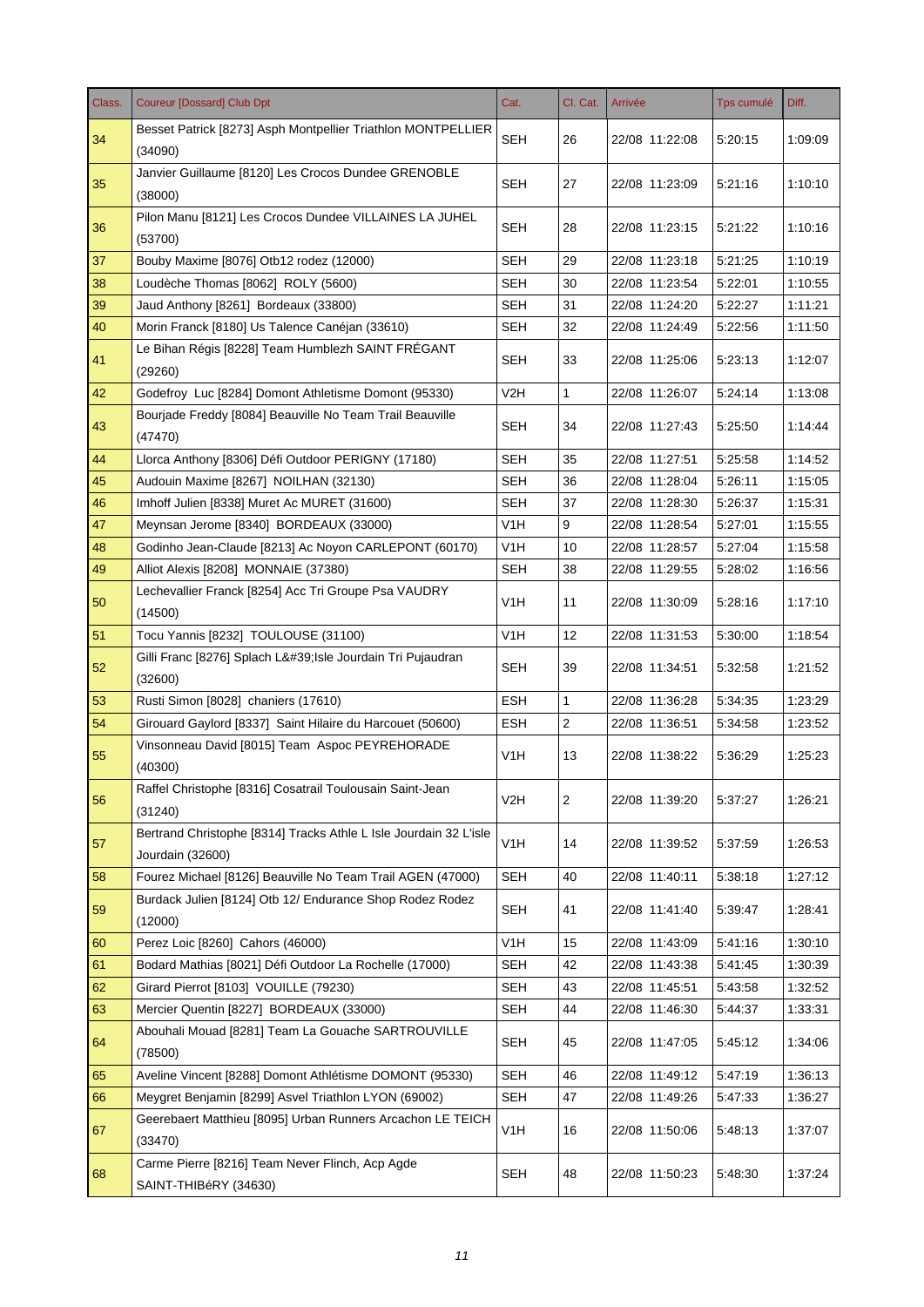| Class. | <b>Coureur [Dossard] Club Dpt</b>                                         | Cat.             | Cl. Cat.       | Arrivée        | <b>Tps cumulé</b> | Diff.   |
|--------|---------------------------------------------------------------------------|------------------|----------------|----------------|-------------------|---------|
| 69     | Rabat Jean-Noël [8019] Aspoc / Team Papy Coach CAGNOTTE<br>(40300)        | <b>SEH</b>       | 49             | 22/08 11:52:44 | 5:50:51           | 1:39:45 |
| 70     | Devulder Jean-Pierre [8311] Domont Athletisme MONTLIGNON<br>(95680)       | V3H              | 1              | 22/08 11:54:31 | 5:52:38           | 1:41:32 |
| 71     | Perrin Bruno [8293] BESANCON (25000)                                      | <b>SEH</b>       | 50             | 22/08 11:54:44 | 5:52:51           | 1:41:45 |
| 72     | Simon Richard [8247] As Ambares Sport Endurance ambares<br>(33440)        | V1H              | 17             | 22/08 11:55:22 | 5:53:29           | 1:42:23 |
| 73     | Colombi Jean-Loup [8264] My Tribe PHNOM PENH (1132)                       | <b>SEH</b>       | 51             | 22/08 11:56:50 | 5:54:57           | 1:43:51 |
| 74     | Maillet Léo [8309] Caf Auxerre VAUX (89290)                               | <b>SEH</b>       | 52             | 22/08 11:58:10 | 5:56:17           | 1:45:11 |
| 75     | Yonnet Guillaume [8048] Saintes Triathlon Saint Savinien<br>(17350)       | <b>SEH</b>       | 53             | 22/08 11:59:23 | 5:57:30           | 1:46:24 |
| 76     | Monge François [8253] L'ISLE JOURDAIN (32600)                             | SEH              | 54             | 22/08 11:59:45 | 5:57:52           | 1:46:46 |
| 77     | Sempey Romain [8252] CENON (33150)                                        | V1H              | 18             | 22/08 12:00:01 | 5:58:08           | 1:47:02 |
| 78     | Burlaud Antony [8045] LOUHOSSOA (64250)                                   | <b>SEH</b>       | 55             | 22/08 12:02:12 | 6:00:19           | 1:49:13 |
| 79     | Boursier Lilian [8049] RIOUX (17460)                                      | <b>SEH</b>       | 56             | 22/08 12:02:45 | 6:00:52           | 1:49:46 |
| 80     | Nicolas Johan [8088] Triathlon Club Nantais NANTES (44000)                | SEH              | 57             | 22/08 12:03:10 | 6:01:17           | 1:50:11 |
| 81     | Brochoire Jean Francois [8270] la roche sur yon (85000)                   | V1H              | 19             | 22/08 12:03:26 | 6.01.33           | 1:50:27 |
| 82     | Morillon Mickael [8179] Asec La Pommeraye Le Mesnil en<br>Vallée (49410)  | V1H              | 20             | 22/08 12:03:33 | 6:01:40           | 1:50:34 |
| 83     | Cazelle Sébastien [8265] Figeac Athétisme Club<br>BALAGUIER-D'OLT (12260) | SEH              | 58             | 22/08 12:04:59 | 6:03:06           | 1:52:00 |
| 84     | Foresti Pierre [8304] Rlp BESANCON (25000)                                | <b>SEH</b>       | 59             | 22/08 12:06:34 | 6:04:41           | 1:53:35 |
| 85     | Domec Eric [8296] Tracks Athlé Isle Jourdain FONTENILLES<br>(31470)       | V2H              | 3              | 22/08 12:06:41 | 6:04:48           | 1:53:42 |
| 86     | Renaudie Romain [8063] Team La Girafe LES FOURGS<br>(25300)               | <b>SEH</b>       | 60             | 22/08 12:06:55 | 6:05:02           | 1:53:56 |
| 87     | Saint Martin Cedric [8162] le brouilh monbert (32350)                     | <b>SEH</b>       | 61             | 22/08 12:07:31 | 6:05:38           | 1:54:32 |
| 88     | Durand Baptiste [8123] Asptt Athle Agen BRAX (47310)                      | V1H              | 21             | 22/08 12:09:39 | 6:07:46           | 1:56:40 |
| 89     | Despray Nicolas [8100] Usm Vire Mesnil-Clinchamp (14380)                  | <b>SEH</b>       | 62             | 22/08 12:10:28 | 6:08:35           | 1:57:29 |
| 90     | Souchelot Aurélien [8343] Rorthais Sport Endurance Melle<br>(79500)       | <b>SEH</b>       | 63             | 22/08 12:10:35 | 6:08:42           | 1:57:36 |
| 91     | Pierard Maxime [8221] Bpbo 31 / Tis Cap Beauville (31460)                 | <b>SEH</b>       | 64             | 22/08 12:10:41 | 6:08:48           | 1:57:42 |
| 92     | Fontanille Romain [8335] Les Galopins De Guyenne QUEYRAC<br>(33340)       | <b>SEH</b>       | 65             | 22/08 12:10:53 | 6:09:00           | 1:57:54 |
| 93     | Kermanac'H Erwann [8158] SAINT POL DE LéON (29250)                        | V <sub>2</sub> H | $\overline{4}$ | 22/08 12:12:11 | 6:10:18           | 1:59:12 |
| 94     | Alvarez De La Marina Adrien [8046] Vafa Trail CAMBRAI<br>(59400)          | <b>SEH</b>       | 66             | 22/08 12:13:54 | 6:12:01           | 2:00:55 |
| 95     | Bahor Sebastien [8092] Acva LILLE (59800)                                 | <b>SEH</b>       | 67             | 22/08 12:13:58 | 6:12:05           | 2:00:59 |
| 96     | Genty Jeremy [8244] VILLEURBANNE (69100)                                  | <b>SEH</b>       | 68             | 22/08 12:14:41 | 6.12.48           | 2:01:42 |
| 97     | Barritaud Remi [8157] Raid Apte AUBIGNY (85430)                           | <b>SEH</b>       | 69             | 22/08 12:15:00 | 6:13:07           | 2:02:01 |
| 98     | Carenou Michael [8164] Trix Team MONTAUBAN (82000)                        | <b>SEH</b>       | 70             | 22/08 12:15:03 | 6:13:10           | 2:02:04 |
| 99     | Verouil Maxime [8037] aurillac (15000)                                    | <b>SEH</b>       | 71             | 22/08 12:15:35 | 6:13:42           | 2:02:36 |
| 100    | Helbling Jean-Chrsitophe [8009] BORDEAUX (33000)                          | <b>SEH</b>       | 72             | 22/08 12:16:09 | 6:14:16           | 2:03:10 |
| 101    | Fradin Nicolas [8010] Cap Endurance rezé (44400)                          | V <sub>1</sub> H | 22             | 22/08 12:16:28 | 6:14:35           | 2:03:29 |
| 102    | Soubiran Vincent [8073] Stade Montois MONT DE MARSAN<br>(40000)           | <b>SEH</b>       | 73             | 22/08 12:17:17 | 6:15:24           | 2:04:18 |
| 103    | Krauch Bruno [8238] Running Concept VILLERS DEVANT<br>ORVAL (6823)        | V <sub>1</sub> H | 23             | 22/08 12:17:45 | 6:15:52           | 2:04:46 |
| 104    | Puyo Matthieu [8156] Pessac Ac PESSAC (33600)                             | V <sub>1</sub> H | 24             | 22/08 12:19:25 | 6:17:32           | 2:06:26 |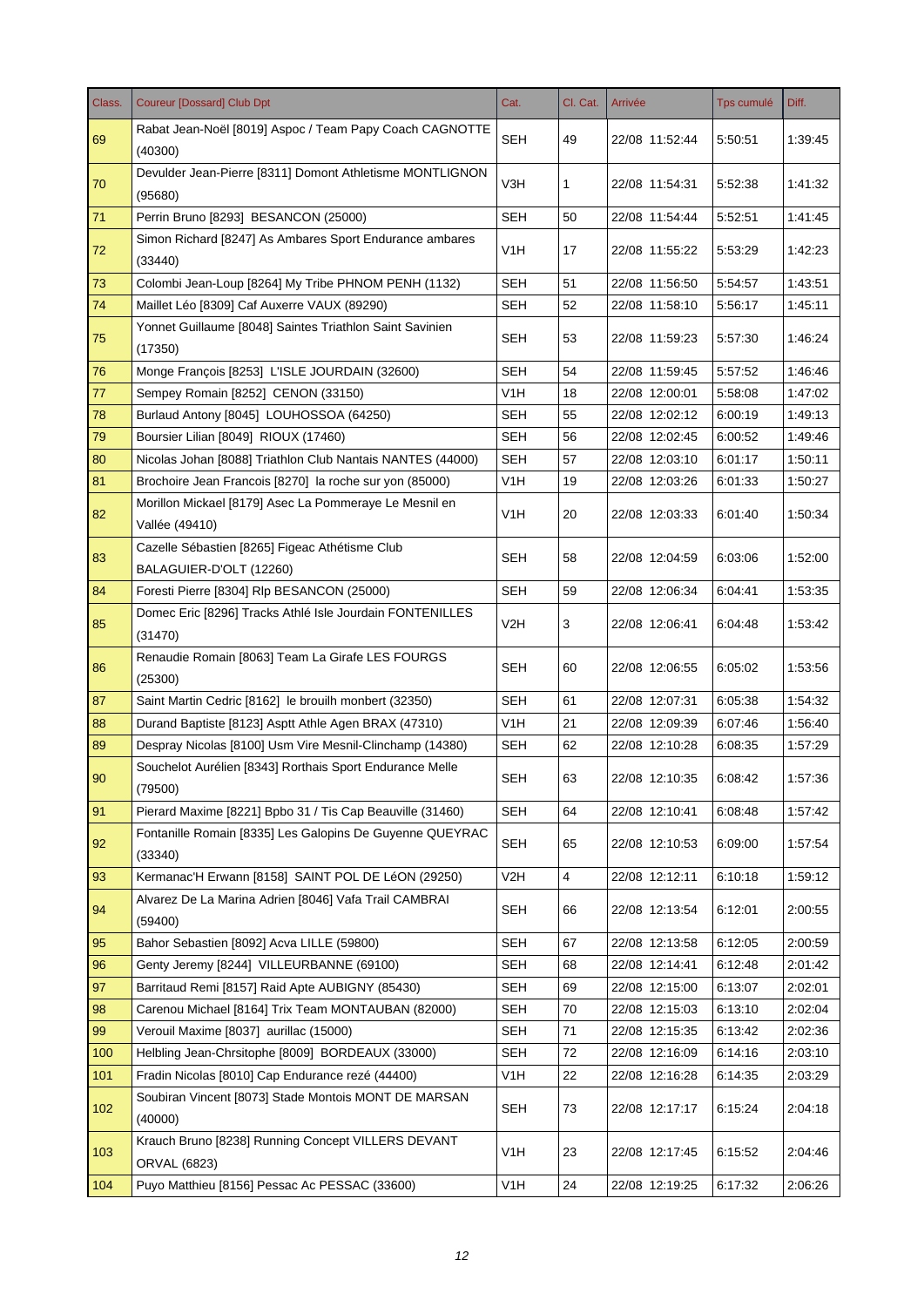| Class. | <b>Coureur [Dossard] Club Dpt</b>                         | Cat.             | Cl. Cat.       | Arrivée        | <b>Tps cumulé</b> | Diff.   |
|--------|-----------------------------------------------------------|------------------|----------------|----------------|-------------------|---------|
| 105    | Guineheux Cyril [8280] Jogging Meslay LA CROPTE (53170)   | V1H              | 25             | 22/08 12:20:41 | 6:18:48           | 2:07:42 |
| 106    | Mouillard Jerome [8248] As Ambares Sport Endurance        | <b>SEH</b>       | 74             | 22/08 12:21:21 | 6:19:28           | 2:08:22 |
|        | AMBARES ET LAGRAVE (33440)                                |                  |                |                |                   |         |
| 107    | Renard Rodrigue [8155] FONTAINES (85200)                  | <b>SEH</b>       | 75             | 22/08 12:23:13 | 6:21:20           | 2:10:14 |
| 108    | Benoit Franck [8093] VALDALLIERE (14410)                  | V2H              | 5              | 22/08 12:23:22 | 6:21:29           | 2:10:23 |
| 109    | Brochot Vincent [8230] LILLE (59000)                      | <b>SEH</b>       | 76             | 22/08 12:23:29 | 6:21:36           | 2:10:30 |
| 110    | Bernard Elias [8303] BESSEY-LA-COUR (21360)               | <b>SEH</b>       | 77             | 22/08 12:24:24 | 6:22:31           | 2:11:25 |
| 111    | Raimond Kevin [8041] BRIOUZE (61220)                      | SEH              | 78             | 22/08 12:24:48 | 6:22:55           | 2:11:49 |
| 112    | Teyssier Simon [8243] VILLEURBANNE (69100)                | <b>SEH</b>       | 79             | 22/08 12:24:54 | 6:23:01           | 2:11:55 |
| 113    | Bouquet Paul [8315] Asec La Pommeraye La Pommeraye        | <b>SEH</b>       | 80             | 22/08 12:25:31 | 6:23:38           | 2:12:32 |
|        | (49620)                                                   |                  |                |                |                   |         |
| 114    | Caudal Romain [8159] LE LESLAY (22800)                    | SEH              | 81             | 22/08 12:26:04 | 6:24:11           | 2:13:05 |
| 115    | Turc Noel Christophe [8185] LE BOURG D'OISANS (38520)     | V3H              | $\overline{2}$ | 22/08 12:27:09 | 6:25:16           | 2:14:10 |
| 116    | Gassie Paul [8161] Aucun merignac (33700)                 | SEH              | 82             | 22/08 12:27:32 | 6:25:39           | 2:14:33 |
| 117    | Pigache Guillaume [8183] MéRIGNAC (33700)                 | V <sub>1</sub> H | 26             | 22/08 12:27:35 | 6:25:42           | 2:14:36 |
| 118    | Lours Christophe [8188] H2r HERLIES (59134)               | V1H              | 27             | 22/08 12:29:13 | 6:27:20           | 2:16:14 |
| 119    | David Sylvain [8055] SAFFRé (44390)                       | V1H              | 28             | 22/08 12:30:02 | 6:28:09           | 2:17:03 |
| 120    | Dumas Franck [8122] ST CERE (46400)                       | V <sub>1</sub> H | 29             | 22/08 12:30:12 | 6:28:19           | 2:17:13 |
| 121    | Bienaimé Alexandre [8290] Domont Athlétisme ERMONT        | SEH              | 83             | 22/08 12:31:23 | 6:29:30           | 2:18:24 |
|        | (95120)                                                   |                  |                |                |                   |         |
| 122    | Rousseau Sebastien [8054] CARBON BLNC (33560)             | V2H              | 6              | 22/08 12:31:39 | 6:29:46           | 2:18:40 |
| 123    | Geraud Nicolas [8091] Sans Montussan (33450)              | V <sub>1</sub> H | 30             | 22/08 12:31:42 | 6:29:49           | 2:18:43 |
| 124    | Boudaud Sébastien [8210] Es Coueron SAINT HERBLAIN        | V <sub>1</sub> H | 31             | 22/08 12:32:34 | 6:30:41           | 2:19:35 |
|        | (44800)                                                   |                  |                |                |                   |         |
| 125    | Lepage Ludovic [8236] Es Couëron COUERON (44220)          | <b>SEH</b>       | 84             | 22/08 12:32:37 | 6:30:44           | 2:19:38 |
| 126    | Merienne Eric [8134] Team Ultra Trail D'Armor TREVENEUC   | V2H              | $\overline{7}$ | 22/08 12:35:26 | 6:33:33           | 2:22:27 |
| 127    | (22410)<br>Tereso Jpaul [8222] STE LUCE SUR LOIRE (44980) | V1H              | 32             | 22/08 12:36:23 | 6:34:30           | 2:23:24 |
| 128    | Barbier Maurice [8217] Apérun Tapas Trail NANTES (44300)  | V <sub>1</sub> H | 33             | 22/08 12:36:43 | 6:34:50           | 2:23:44 |
| 129    | Escoubre Nicolas [8044] verfeil (31590)                   | <b>SEH</b>       | 85             | 22/08 12:38:26 | 6:36:33           | 2:25:27 |
|        | Jouhannaud Jerome [8005] Team La Gouache mont de marsan   |                  |                |                |                   |         |
| 130    | (40000)                                                   | V <sub>1</sub> H | 34             | 22/08 12:38:28 | 6:36:35           | 2:25:29 |
| 131    | De Saint Palais Alain [8187] Gag Gif sur Yvette (91190)   | V <sub>1</sub> H | 35             | 22/08 12:40:27 | 6:38:34           | 2:27:28 |
| 132    | Galvez Gauthier [8075] Cabw JEMEPPE SUR SAMBRE (5190)     | <b>SEH</b>       | 86             | 22/08 12:40:32 | 6:38:39           | 2.27.33 |
| 133    | Estivalet Cedric [8007] Team Trail Again CUGNAUX (31270)  | <b>SEH</b>       | 87             | 22/08 12:40:36 | 6.38.43           | 2:27:37 |
| 134    | Grenier Yoann [8310] GARGENVILLE (78440)                  | <b>SEH</b>       | 88             | 22/08 12:40:47 | 6:38:54           | 2:27:48 |
| 135    | Braibant Kevin [8189] NISMES (5670)                       | <b>SEH</b>       | 89             | 22/08 12:41:16 | 6.39.23           | 2:28:17 |
| 136    | Burelier David [8056] CELLIEU (42320)                     | V2H              | 8              | 22/08 12:41:37 | 6:39:44           | 2:28:38 |
| 137    | Perennec Kévin [8229] GAILLAC TOULZA (31550)              | <b>SEH</b>       | 90             | 22/08 12:42:14 | 6:40:21           | 2:29:15 |
| 138    | Sallan Pascal [8107] bordeaux (33300)                     | V2H              | 9              | 22/08 12:42:18 | 6:40:25           | 2:29:19 |
| 139    | Carneiro Moreira Thierry [8262] Asc Cuts CUTS (60400)     | V <sub>1</sub> H | 36             | 22/08 12:42:28 | 6:40:35           | 2:29:29 |
| 140    | Boulanger Xavier [8328] CARLEPONT (60170)                 | V <sub>1</sub> H | 37             | 22/08 12:42:32 | 6:40:39           | 2:29:33 |
| 141    | Dache Frederic [8346] pessac (33600)                      | V1H              | 38             | 22/08 12:42:37 | 6:40:44           | 2:29:38 |
| 142    | Boulgakoff Julien [8144] Saint Genest Malifaux (42660)    | <b>SEH</b>       | 91             | 22/08 12:44:37 | 6:42:44           | 2:31:38 |
| 143    | Tonna Mathieu [8218] SAINT SELVE (33650)                  | <b>SEH</b>       | 92             | 22/08 12:44:41 | 6:42:48           | 2:31:42 |
| 144    | Fourmont Claude [8347] VSF la Ferté Bernard (72)          | V <sub>2</sub> H | 10             | 22/08 12:44:56 | 6:43:03           | 2:31:57 |
|        | Chauvet Mathieu [8023] Cap Endurance SAINTE PAZANNE       |                  |                |                |                   |         |
| 145    | (44680)                                                   | <b>SEH</b>       | 93             | 22/08 12:45:38 | 6:43:45           | 2:32:39 |
| 146    | Panloup Romain [8150] Paris (75013)                       | <b>SEH</b>       | 94             | 22/08 12:46:49 | 6:44:56           | 2:33:50 |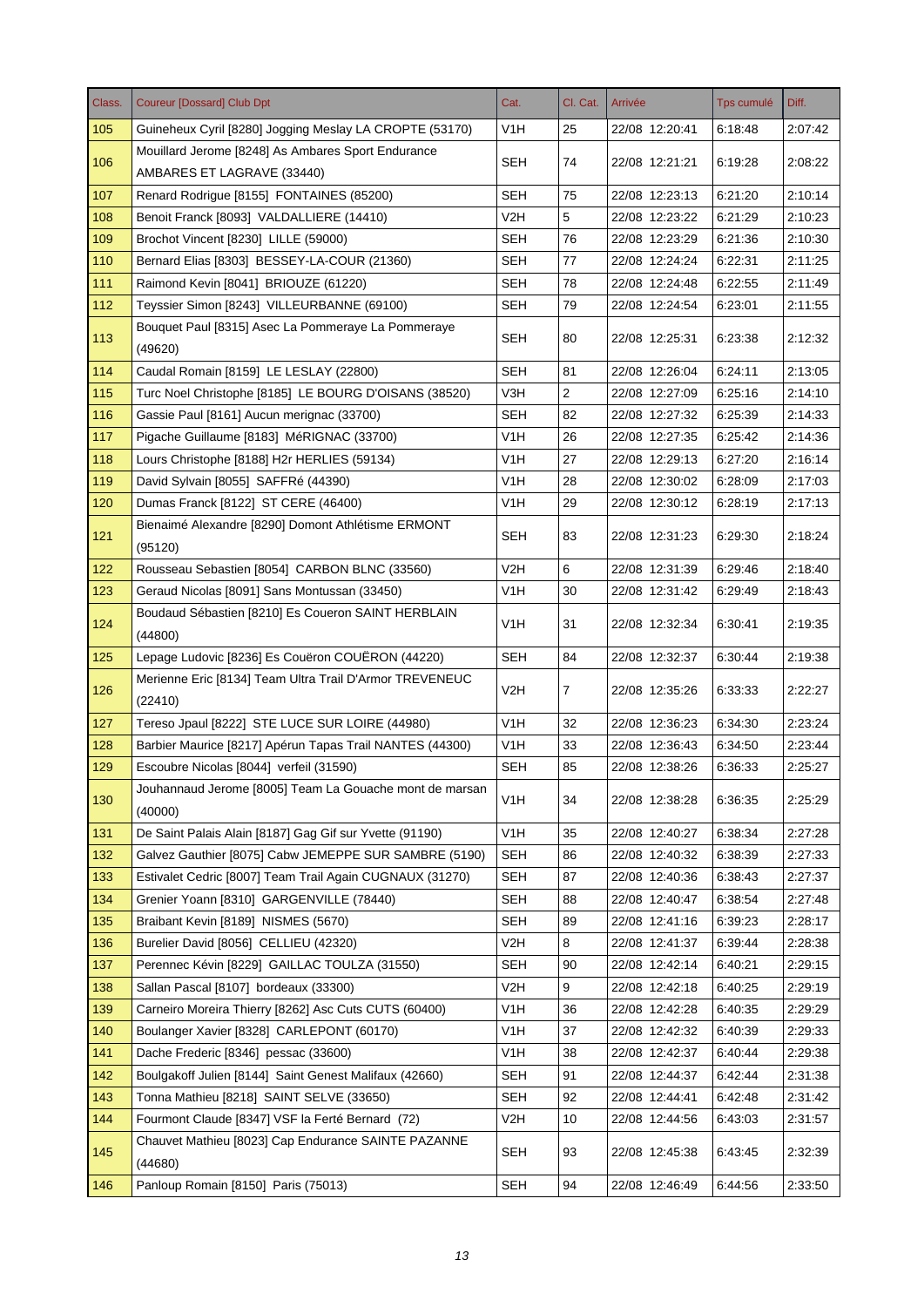| Class. | <b>Coureur [Dossard] Club Dpt</b>                                           | Cat.             | Cl. Cat. | Arrivée        | <b>Tps cumulé</b> | Diff.   |
|--------|-----------------------------------------------------------------------------|------------------|----------|----------------|-------------------|---------|
| 147    | Alliot Baptiste [8209] PUSSAY (91740)                                       | <b>SEH</b>       | 95       | 22/08 12:47:11 | 6:45:18           | 2:34:12 |
| 148    | Nogue Géric [8318] Bouliac Sport Plaisir carignan de bordeaux<br>(33360)    | V1H              | 39       | 22/08 12:48:07 | 6:46:14           | 2:35:08 |
| 149    | Riviere Sebastien [8070] SAINT SEBASTIEN SUR LOIRE<br>(44230)               | V <sub>1</sub> H | 40       | 22/08 12:48:10 | 6:46:17           | 2:35:11 |
| 150    | Rimbert Jean Francois [8047] LE HAVRE (76620)                               | V1H              | 41       | 22/08 12:49:53 | 6:48:00           | 2:36:54 |
| 151    | Henri Arnaud [8176] Trix Team vaissac (82800)                               | V1H              | 42       | 22/08 12:50:04 | 6:48:11           | 2:37:05 |
| 152    | Besnard Francois [8297] Esprit Trail Anjou Mazé (49630)                     | V <sub>1</sub> H | 43       | 22/08 12:50:25 | 6:48:32           | 2:37:26 |
| 153    | Bras Frederic [8104] Team Eurexia MEILHAN SUR GARONNE<br>(47180)            | <b>SEH</b>       | 96       | 22/08 12:50:52 | 6:48:59           | 2:37:53 |
| 154    | Durand Hervé [8118] Rvh ST GEORGES DES GARDES<br>(49120)                    | V2H              | 11       | 22/08 12:51:25 | 6:49:32           | 2:38:26 |
| 155    | Allene Freddy [8099] Biscarrosse Olympique Triathlon<br>BISCARROSSE (40600) | V1H              | 44       | 22/08 12:52:31 | 6:50:38           | 2:39:32 |
| 156    | Loyau Arnaud [8305] Domont Athletisme DOMONT (95330)                        | V1H              | 45       | 22/08 12:52:55 | 6:51:02           | 2:39:56 |
| 157    | Potier Maxime [8138] AVRILLé (85440)                                        | <b>SEH</b>       | 97       | 22/08 12:53:50 | 6:51:57           | 2:40:51 |
| 158    | Garinet Vincent [8321] MONTBERT (44140)                                     | V1H              | 46       | 22/08 12:53:55 | 6:52:02           | 2:40:56 |
| 159    | Galtier Samuel [8320] NOTRE-DAME-DES-LANDES (44130)                         | V1H              | 47       | 22/08 12:53:59 | 6:52:06           | 2:41:00 |
| 160    | Delmas Etienne [8085] Chignin (73800)                                       | <b>SEH</b>       | 98       | 22/08 12:54:19 | 6:52:26           | 2:41:20 |
| 161    | Carmes Romain [8083] BLAGNAC (31700)                                        | <b>SEH</b>       | 99       | 22/08 12:54:22 | 6:52:29           | 2:41:23 |
| 162    | Lepley Jérome [8147] Olympique Darnetal ST JACQUES SUR<br>DARNETAL (76160)  | V <sub>2</sub> H | 12       | 22/08 12:54:38 | 6:52:45           | 2:41:39 |
| 163    | Garcia David [8277] Encausse (32430)                                        | V2H              | 13       | 22/08 12:56:23 | 6:54:30           | 2:43:24 |
| 164    | Diener Yvan [8008] Ajmontmoreau Athlétisme MONMOREAU<br>(16190)             | V <sub>1</sub> H | 48       | 22/08 12:56:59 | 6:55:06           | 2:44:00 |
| 165    | Bissey Guillaume [8024] LANTON (33138)                                      | V1H              | 49       | 22/08 12:57:05 | 6:55:12           | 2:44:06 |
| 166    | Leymarie Christophe [8289] Happy Run Andernos ARèS<br>(33740)               | V1H              | 50       | 22/08 12:57:14 | 6:55:21           | 2:44:15 |
| 167    | Charie Stéphane [8242] Rvt SAINT SULPICE LE VERDON<br>(85260)               | V1H              | 51       | 22/08 12:57:17 | 6:55:24           | 2:44:18 |
| 168    | Gabaston Thierry [8203] Seysses (31600)                                     | <b>SEH</b>       | 100      | 22/08 12:58:30 | 6:56:37           | 2:45:31 |
| 169    | Rideau Florian [8032] ST MEDARD DE MUSSIDAN (24400)                         | <b>SEH</b>       | 101      | 22/08 12:59:21 | 6:57:28           | 2:46:22 |
| 170    | Beranger Florian [8102] AVRILLé (85440)                                     | <b>SEH</b>       | 102      | 22/08 12:59:26 | 6:57:33           | 2:46:27 |
| 171    | Raoult Emeric [8341] Lille Triathlon Lille (59000)                          | <b>SEH</b>       | 103      | 22/08 13:00:00 | 6:58:07           | 2:47:01 |
| 172    | Menanteau Herve [8148] ANGERS (49000)                                       | V <sub>1</sub> H | 52       | 22/08 13:01:07 | 6:59:14           | 2:48:08 |
| 173    | Bourguignon Antoine [8195] Mjc UKKEL (1180)                                 | <b>SEH</b>       | 104      | 22/08 13:01:12 | 6:59:19           | 2:48:13 |
| 174    | Loizeau Maxime [8125] Abv LES HERBIERS (85500)                              | <b>SEH</b>       | 105      | 22/08 13:01:52 | 6:59:59           | 2:48:53 |
| 175    | Sol Yannick [8127] Volvic Natura Trail COMBRONDE (63460)                    | V <sub>1</sub> H | 53       | 22/08 13:03:02 | 7:01:09           | 2:50:03 |
| 176    | Leyssenne Christophe [8086] Ag Pierre Buffière<br>CHATEAU-CHERVIX (87380)   | V <sub>1</sub> H | 54       | 22/08 13:03:13 | 7:01:20           | 2:50:14 |
| 177    | Testard Luc [8263] Ac-Gigouzac / Trail A Lot PRADINES<br>(46090)            | V <sub>2</sub> H | 14       | 22/08 13:03:27 | 7:01:34           | 2:50:28 |
| 178    | Hadjadj Norbert [8171] MERIGNAC (33700)                                     | V <sub>1</sub> H | 55       | 22/08 13:03:33 | 7:01:40           | 2:50:34 |
| 179    | Sacriste Yoann [8089] Team La Girafe ST FRONT SUR<br><b>NIZONNE (24300)</b> | <b>SEH</b>       | 106      | 22/08 13:04:28 | 7:02:35           | 2:51:29 |
| 180    | Louis Jean-Christophe [8193] Run In Niort niort (79000)                     | V <sub>2</sub> H | 15       | 22/08 13:06:08 | 7:04:15           | 2:53:09 |
| 181    | Mouillet-Chaudet Carlo [8043] Aspoc/Psa ORTHEVIELLE<br>(40300)              | V <sub>1</sub> H | 56       | 22/08 13:06:30 | 7:04:37           | 2:53:31 |
| 182    | Dubourg Grégory [8255] Pessac Athletic Club PESSAC (33600)                  | V1H              | 57       | 22/08 13:06:37 | 7:04:44           | 2:53:38 |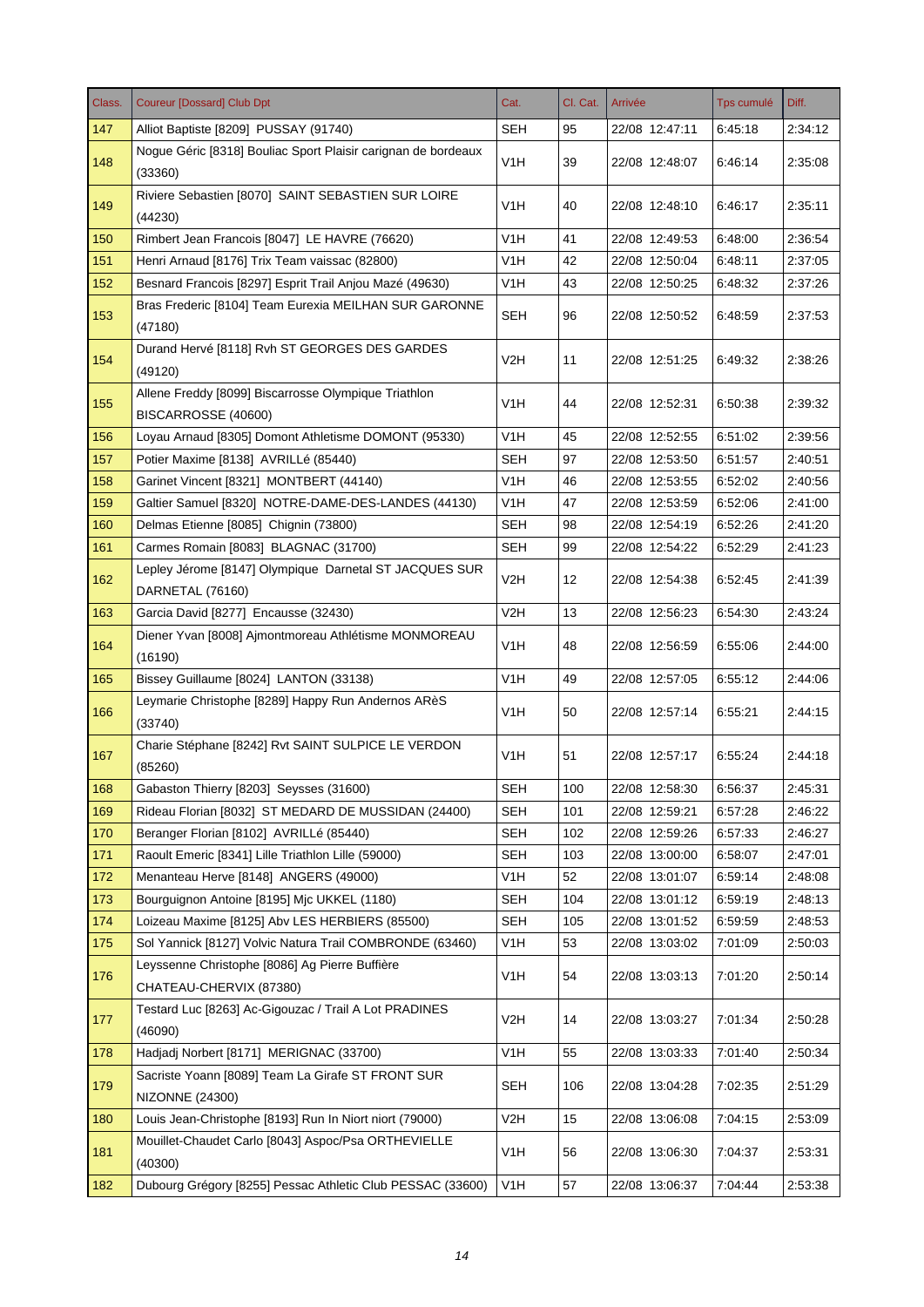| Class. | <b>Coureur [Dossard] Club Dpt</b>                                                       | Cat.             | Cl. Cat. | Arrivée        | <b>Tps cumulé</b> | Diff.   |
|--------|-----------------------------------------------------------------------------------------|------------------|----------|----------------|-------------------|---------|
| 183    | Jardon Tom [8146] Cap Bollène ROCHEGUDE (26790)                                         | SEH              | 107      | 22/08 13:07:22 | 7:05:29           | 2:54:23 |
| 184    | Schouler Raphael [8129] Evian Off Course evian les bains<br>(74500)                     | <b>SEH</b>       | 108      | 22/08 13:07:39 | 7:05:46           | 2:54:40 |
| 185    | Barost Sylvain [8131] OLONNE SUR MER (85340)                                            | <b>SEH</b>       | 109      | 22/08 13:08:04 | 7:06:11           | 2:55:05 |
| 186    | Gay Christophe [8128] Volvic Natura Trail Loubeyrat (63410)                             | V1H              | 58       | 22/08 13:08:12 | 7:06:19           | 2:55:13 |
| 187    | Poey Jean Michel [8137] Duathlon Liebherr Lauzerville (31650)                           | V <sub>1</sub> H | 59       | 22/08 13:09:29 | 7:07:36           | 2:56:30 |
| 188    | Potdvin Régis [8204] Courir En Layon TRELAZE (49800)                                    | V1H              | 60       | 22/08 13:10:58 | 7:09:05           | 2:57:59 |
| 189    | Degardin Cyril [8205] ANDARD (49800)                                                    | V <sub>1</sub> H | 61       | 22/08 13:11:08 | 7:09:15           | 2:58:09 |
|        | Meunier Bruno [8097] D' Chesnaye Trail                                                  |                  |          |                |                   |         |
| 190    | SAINTE-NéOMAYE, FRANCE (79260)                                                          | V2H              | 16       | 22/08 13:11:55 | 7:10:02           | 2.58.56 |
| 191    | Barrere Eric [8130] Ab Bayonne Tarnos (40220)                                           | V2H              | 17       | 22/08 13:12:57 | 7:11:04           | 2:59:58 |
|        | Guyomard Franck [8177] Courir A Ste Luce SAINTE LUCE SUR                                |                  |          |                |                   |         |
| 192    | LOIRE (44980)                                                                           | V <sub>2</sub> H | 18       | 22/08 13:13:35 | 7:11:42           | 3:00:36 |
| 193    | Lebigre William [8298] Kalon Eag LAGOR (64150)                                          | V1H              | 62       | 22/08 13:14:27 | 7:12:34           | 3:01:28 |
|        | Le Friec Rodolphe [8167] Asppt Rennes Athletisme RENNES                                 |                  |          |                |                   |         |
| 194    | (35700)                                                                                 | SEH              | 110      | 22/08 13:14:40 | 7:12:47           | 3:01:41 |
| 195    | Hery Joel [8087] Ploeuc Sur Lie 22150 - PLOEUC SUR LIE<br>(22150)                       | V2H              | 19       | 22/08 13:14:49 | 7:12:56           | 3:01:50 |
| 196    | Plantard Sylvain [8174] Asptt Rennes RENNES (35700)                                     | <b>SEH</b>       | 111      | 22/08 13:15:03 | 7:13:10           | 3:02:04 |
| 197    | Castaignede Jean-Luc [8285] SANGUINET (40460)                                           | V1H              | 63       | 22/08 13:15:40 | 7:13:47           | 3:02:41 |
| 198    | Hilairet Wilfried [8132] S/L Abv Les Herbiers MOUCHAMPS<br>(85640)                      | SEH              | 112      | 22/08 13:18:07 | 7:16:14           | 3:05:08 |
| 199    | Chasseloup Florent [8226] Les Mordus Du Trail 17 ECOYEUX                                | <b>SEH</b>       | 113      | 22/08 13:19:39 | 7:17:46           | 3:06:40 |
|        | (17770)                                                                                 |                  |          |                |                   |         |
| 200    | Vermeiren Nico [8152] Buggenhout (9255)                                                 | V1H              | 64       | 22/08 13:20:47 | 7:18:54           | 3:07:48 |
| 201    | Moussouteguy Cedric [8163] Mimizan (40200)                                              | V <sub>1</sub> H | 65       | 22/08 13:20:58 | 7:19:05           | 3:07:59 |
| 202    | Sentout Alain [8038] Courir A Audenge AUDENGE (33980)                                   | V3H              | 3        | 22/08 13:22:22 | 7:20:29           | 3:09:23 |
| 203    | Fleuret Quentin [8105] ST SAUVANT (17610)                                               | <b>SEH</b>       | 114      | 22/08 13:22:27 | 7:20:34           | 3:09:28 |
| 204    | Chan Gobain [8200] Toubkarmeliet bordeaux (33000)                                       | <b>SEH</b>       | 115      | 22/08 13:22:30 | 7:20:37           | 3:09:31 |
| 205    | Ablain Nico [8154] CHâTEAU-D?OLONNE (85180)                                             | V <sub>1</sub> H | 66       | 22/08 13:22:38 | 7:20:45           | 3:09:39 |
| 206    | Billon Wilfrid [8027] Saint Jean De Monts Vendee Triathlon LE<br><b>PERRIER (85300)</b> | V <sub>1</sub> H | 67       | 22/08 13:23:15 | 7:21:22           | 3:10:16 |
| 207    | Desachy Antoine [8113] Grand Angoulême Athlétisme<br>Montpellier (34000)                | <b>SEH</b>       | 116      | 22/08 13:25:03 | 7:23:10           | 3:12:04 |
| 208    | Bauza Manuel [8050] Simvta SAINT JEAN DE MONTS (85160)                                  | V <sub>1</sub> H | 68       | 22/08 13:25:32 | 7:23:39           | 3:12:33 |
| 209    | Bosser Loig [8012] QUIMPER (29000)                                                      | <b>SEH</b>       | 117      | 22/08 13:27:24 | 7:25:31           | 3:14:25 |
|        | Leroy Simon [8250] Ambares Sport Endurance AMBARES ET                                   |                  |          |                |                   |         |
| 210    | <b>LAGRAVE (33440)</b>                                                                  | <b>SEH</b>       | 118      | 22/08 13:29:08 | 7:27:15           | 3:16:09 |
| 211    | Soulhac David [8108] SAINT éTIENNE CANTALèS (15150)                                     | <b>SEH</b>       | 119      | 22/08 13:30:37 | 7:28:44           | 3:17:38 |
| 212    | Chochois Frederic [8182] issendolus (46500)                                             | V <sub>2</sub> H | 20       | 22/08 13:30:49 | 7:28:56           | 3:17:50 |
| 213    | Gaudefroy Alain [8336] CUISE LA MOTTE (60350)                                           | V <sub>1</sub> H | 69       | 22/08 13:31:09 | 7:29:16           | 3:18:10 |
|        | Ducamp Mathieu [8211] Les Traileurs Du Marensin CASSEN                                  |                  |          |                |                   |         |
| 214    | (40380)                                                                                 | V <sub>1</sub> H | 70       | 22/08 13:33:14 | 7:31:21           | 3:20:15 |
| 215    | Guittonneau Laurent [8026] Saint Jean De Monts Vendée                                   | V <sub>1</sub> H | 71       | 22/08 13:33:53 | 7:32:00           | 3:20:54 |
|        | Triathlon Athletisme LE PERRIER (85300)                                                 |                  |          |                |                   |         |
| 216    | Hache Edouard [8145] LE TAILLAN MEDOC (33320)                                           | V <sub>1</sub> H | 72       | 22/08 13:34:27 | 7:32:34           | 3:21:28 |
| 217    | Gautier Baptiste [8141] PARIS (75010)                                                   | <b>SEH</b>       | 120      | 22/08 13:34:39 | 7:32:46           | 3:21:40 |
| 218    | Raimond Thomas [8096] Les Pieds Ornais BRIOUZE (61220)                                  | <b>SEH</b>       | 121      | 22/08 13:34:41 | 7:32:48           | 3:21:42 |
| 219    | Jazede Olivier [8302] A S H Le Haillan Le Haillan (33185)                               | V <sub>2</sub> H | 21       | 22/08 13:35:55 | 7:34:02           | 3:22:56 |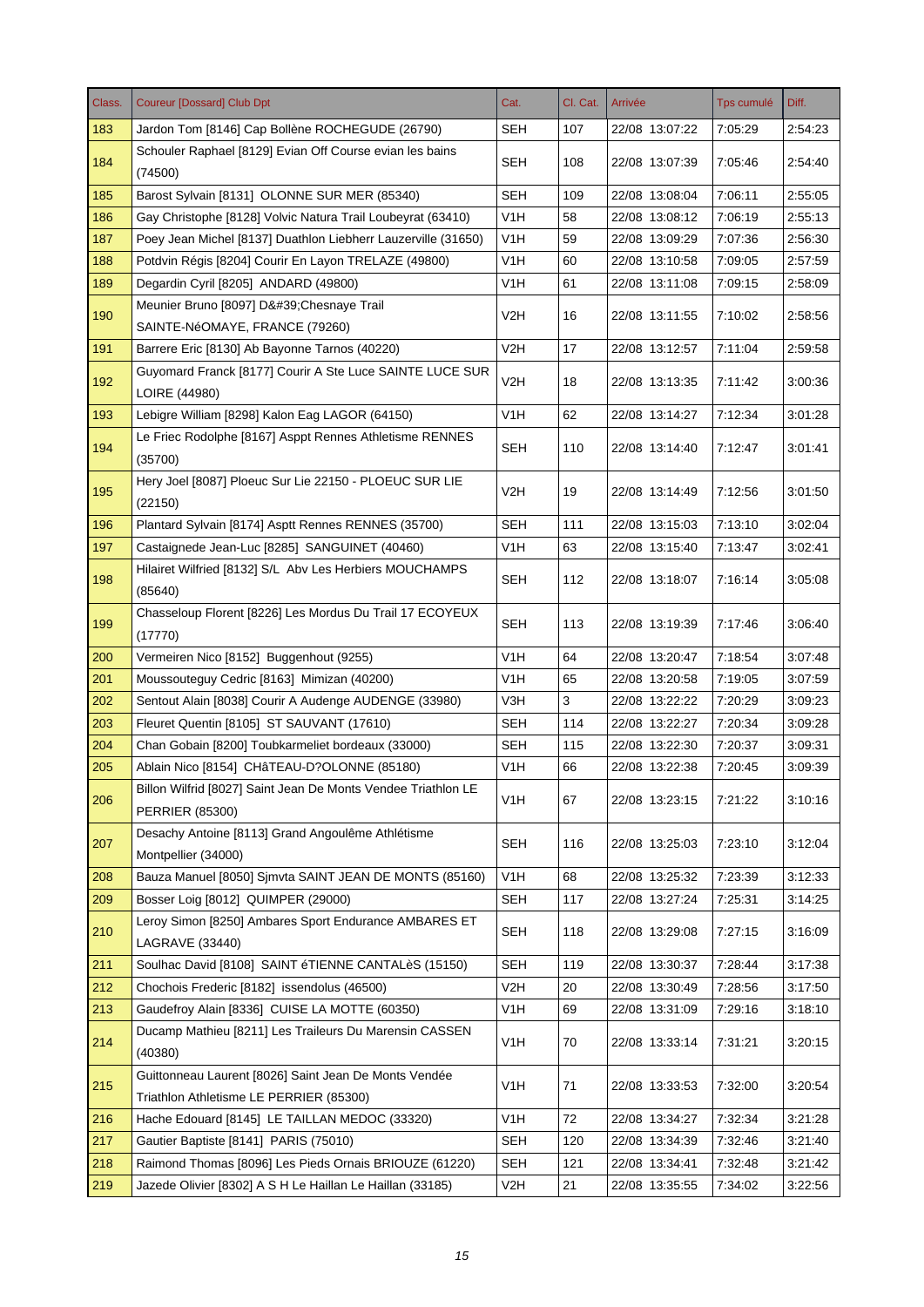| Class. | <b>Coureur [Dossard] Club Dpt</b>                                                 | Cat.             | Cl. Cat. | Arrivée        | Tps cumulé | Diff.   |
|--------|-----------------------------------------------------------------------------------|------------------|----------|----------------|------------|---------|
| 220    | Rongvaux Bernard [8191] Sudolux Saint-Mard (6762)                                 | V2H              | 22       | 22/08 13:36:27 | 7:34:34    | 3:23:28 |
| 221    | Wrobel Christophe [8201] Toubkarmeliet CAESTRE (59190)                            | V <sub>2</sub> H | 23       | 22/08 13:41:09 | 7:39:16    | 3:28:10 |
| 222    | Pijarias Julien [8117] Team La Girafe NONTRON (24300)                             | <b>SEH</b>       | 122      | 22/08 13:41:29 | 7:39:36    | 3:28:30 |
| 223    | Bourdon Emmanuel [8312] saint jean du cardonnay (76150)                           | V <sub>1</sub> H | 73       | 22/08 13:44:08 | 7:42:15    | 3:31:09 |
| 224    | Morel Laurent [8173] Olympique Darnetal SAINT JACQUES<br>SUR DARNETAL (76160)     | V3H              | 4        | 22/08 13:44:13 | 7:42:20    | 3:31:14 |
| 225    | Dumortier Quentin [8033] BEAUVOIR-SUR-NIORT (79360)                               | <b>SEH</b>       | 123      | 22/08 13:44:37 | 7:42:44    | 3:31:38 |
| 226    | Grizon Cyril [8069] THOUARé SUR LOIRE (44470)                                     | V <sub>1</sub> H | 74       | 22/08 13:45:12 | 7:43:19    | 3:32:13 |
| 227    | Girard Franck [8111] Ama Cugand SAINT GEORGES DE                                  | V2H              | 24       | 22/08 13:45:25 | 7:43:32    | 3:32:26 |
|        | MONTAIGU (85600)                                                                  |                  |          |                |            |         |
| 228    | Francheteau Guillaume [8025] La Mothe Achard (85150)                              | <b>SEH</b>       | 124      | 22/08 13:54:00 | 7:52:07    | 3:41:01 |
| 229    | Batisse Vincent [8301] SAINT ANDRE DE SANGONIS (34725)                            | <b>SEH</b>       | 125      | 22/08 13:55:45 | 7:53:52    | 3:42:46 |
| 230    | Claveau Lucas [8018] RENNES (35700)                                               | <b>ESH</b>       | 3        | 22/08 13:56:45 | 7:54:52    | 3:43:46 |
| 231    | Doublet Jean-Marc [8197] As Credit Foncier ETIOLLES (91450)                       | V <sub>2</sub> H | 25       | 22/08 13:59:34 | 7:57:41    | 3:46:35 |
| 232    | Lapparra Sebastien [8235] Ascff VINCENNES (94300)                                 | V <sub>1</sub> H | 75       | 22/08 13:59:37 | 7:57:44    | 3:46:38 |
| 233    | Poiret Jonathan [8014] St Just Raid Aventure SAINT JUST EN<br>CHAUSSEE (60130)    | SEH              | 126      | 22/08 14:02:04 | 8:00:11    | 3:49:05 |
| 234    | Bichat Stephane [8029] Asptt Compiegne/St Just Raid Aventure<br>compiegne (60200) | <b>SEH</b>       | 127      | 22/08 14:02:06 | 8:00:13    | 3:49:07 |
| 235    | Marie Eric [8172] Herlies Rando Run (H2r) MOUVAUX (59420)                         | V2H              | 26       | 22/08 14:03:14 | 8:01:21    | 3:50:15 |
| 236    | Le Corre Nicolas [8317] Solidaire En Peloton VAY (44170)                          | <b>SEH</b>       | 128      | 22/08 14:04:27 | 8:02:34    | 3:51:28 |
| 237    | Dumont Cédric [8016] AGNETZ (60600)                                               | <b>SEH</b>       | 129      | 22/08 14:04:34 | 8:02:41    | 3:51:35 |
| 238    | Gosse Kevin [8240] ARSAC (33460)                                                  | SEH              | 130      | 22/08 14:04:40 | 8:02:47    | 3:51:41 |
| 239    | Prevot Matthias [8196] MONTIGNY LES METZ (57950)                                  | V <sub>1</sub> H | 76       | 22/08 14:05:13 | 8:03:20    | 3:52:14 |
| 240    | Torlai Guillaume [8071] Les Détraillés SANGUINET (40460)                          | V <sub>1</sub> H | 77       | 22/08 14:05:23 | 8:03:30    | 3:52:24 |
| 241    | Sonneck Franck [8020] St Just Raid Aventure MAIGNELAY<br>(60420)                  | V <sub>1</sub> H | 78       | 22/08 14:05:41 | 8:03:48    | 3:52:42 |
| 242    | Garreau Jean-Marie [8202] As Credit Foncier De France                             | V3H              | 5        | 22/08 14:15:58 | 8:14:05    | 4:02:59 |
|        | FOURQUEUX (78112)                                                                 |                  |          |                |            |         |
| 243    | Pothier Philippe [8269] Ma Nouvelle Voiture.Com Venansault<br>(85100)             | V <sub>1</sub> H | 79       | 22/08 14:16:02 | 8:14:09    | 4:03:03 |
| 244    | Ghysen André [8291] Sport Pour Tous - Wavre                                       | V3H              | 6        | 22/08 14:18:07 | 8:16:14    | 4:05:08 |
|        | GREZ-DOICEAU (1390)                                                               |                  |          |                |            |         |
| 245    | Maury Guillaume [8246] As Ambares Sport Endurance<br>AMBARES ET LAGRAVE (33440)   | SEH              | 131      | 22/08 14:25:51 | 8:23:58    | 4:12:52 |
| 246    | Faure Alloïc [8282] Ozon Courir MILLERY (69390)                                   | V <sub>1</sub> H | 80       | 22/08 14:28:15 | 8:26:22    | 4:15:16 |
| 247    | Dujay Alain [8081] Espérance Trail Nogent Sur Seine LA<br>MOTTE TILLY (10400)     | V3H              | 7        | 22/08 14:28:23 | 8:26:30    | 4:15:24 |
| 248    | Foucher Sébastien [8058] Courir Fonsegrives quint fonsegrives<br>(31130)          | V <sub>1</sub> H | 81       | 22/08 14:32:49 | 8:30:56    | 4:19:50 |
| 249    | Chevrie Antoine [8307] LE PLESSIS ROBINSON (92350)                                | V <sub>2</sub> H | 27       | 22/08 14:34:02 | 8:32:09    | 4:21:03 |
|        | Fréret Nicolas [8268] Caudebec-lès-Elbeuf (76320)                                 | V <sub>1</sub> H |          |                |            |         |
| 250    | Brossard Frederic [8160] Triathlon Club Nantais NANTES                            |                  | 82       | 22/08 14:35:20 | 8:33:27    | 4:22:21 |
| 251    | (44000)                                                                           | V <sub>1</sub> H | 83       | 22/08 14:36:23 | 8:34:30    | 4:23:24 |
| 252    | Berland Gerard [8080] Macon (71000)                                               | V3H              | 8        | 22/08 14:45:16 | 8:43:23    | 4:32:17 |
| 253    | Pacaud Michael [8149] St Jean De Monts Vendée Triathlon<br>CHALLANS (85300)       | V <sub>1</sub> H | 84       | 22/08 14:47:05 | 8:45:12    | 4:34:06 |
| 254    | Lemonie Jerome [8082] Team Gc ABJAT SUR BANDIAT<br>(24300)                        | V <sub>1</sub> H | 85       | 22/08 14:59:08 | 8:57:15    | 4:46:09 |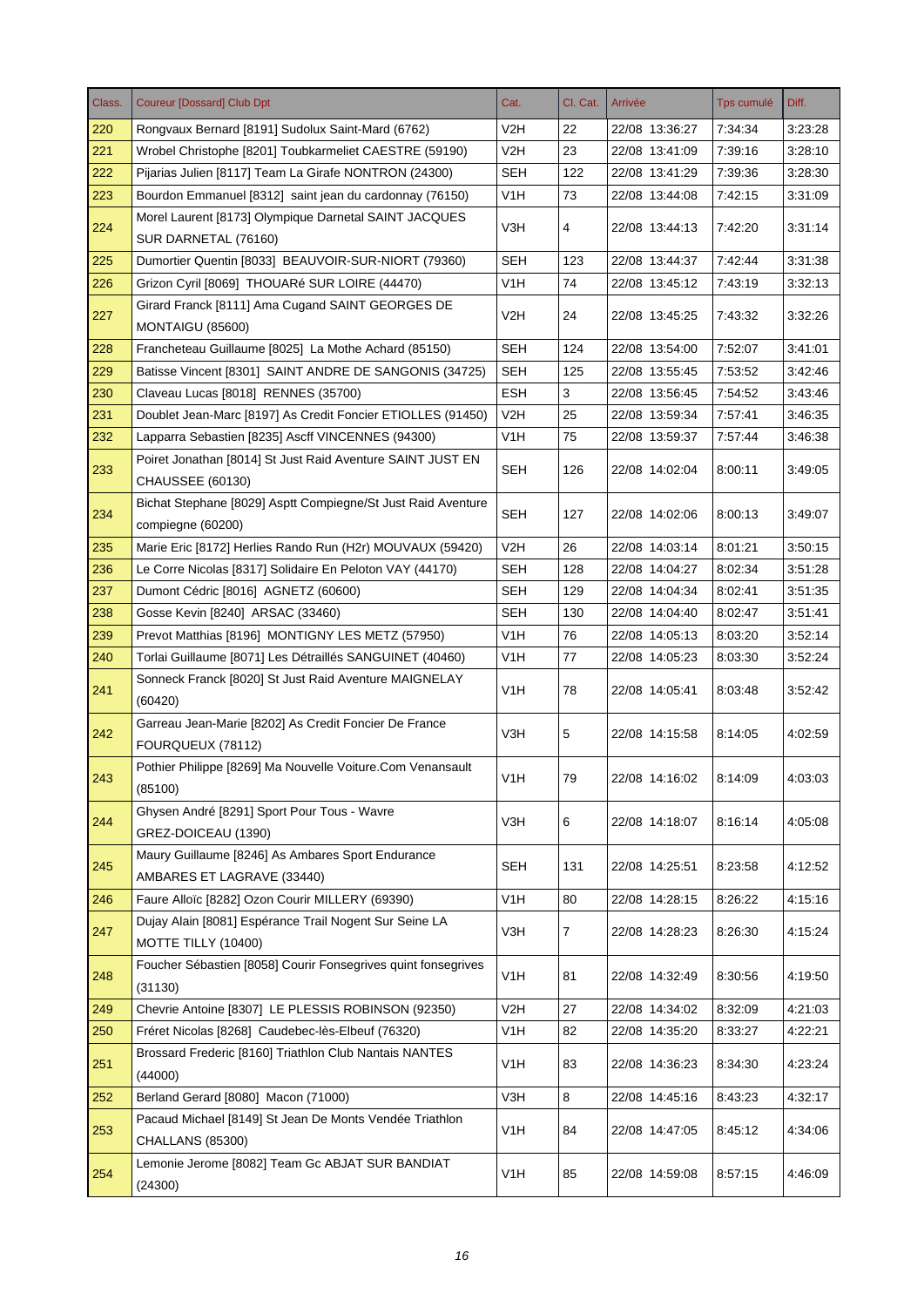| Class. | <b>Coureur [Dossard] Club Dpt</b>                                            | Cat.             | CI. Cat. | Arrivée        | Tps cumulé | Diff.   |
|--------|------------------------------------------------------------------------------|------------------|----------|----------------|------------|---------|
| 255    | Lambert-Durand Elian [8256] Union Athlétique Nohicoise NOHIC<br>(82370)      | V2H              | 28       | 22/08 15:15:38 | 9:13:45    | 5:02:39 |
| 256    | Aubineau Remi [8060] BASSENS (33530)                                         | V1H              | 86       | 22/08 15:15:46 | 9:13:53    | 5:02:47 |
| 257    | Fischer Pierre [8035] meaux (77100)                                          | V <sub>3</sub> H | 9        | 22/08 15:24:20 | 9:22:27    | 5:11:21 |
| 258    | Parrinello Gerard [8168] Marseille Trail Club CARNOUX EN<br>PROVENCE (13470) | V1H              | 87       | 22/08 15:47:56 | 9:46:03    | 5:34:57 |
| 259    | Thomas Stephane [8308] SAVIGNY SUR ORGE (91600)                              | V2H              | 29       | 22/08 15:48:42 | 9:46:49    | 5:35:43 |
| 260    | Guillot Xavier [8039] CLERMONT FERRAND (63000)                               | V2H              | 30       | 22/08 15:54:36 | 9:52:43    | 5:41:37 |
| 261    | Lafantaisie Mathieu [8286] Coureur Nordique QUéBEC<br>(G1R1J2)               | <b>SEH</b>       | 132      | 22/08 16:00:00 | 9:58:07    | 5:47:01 |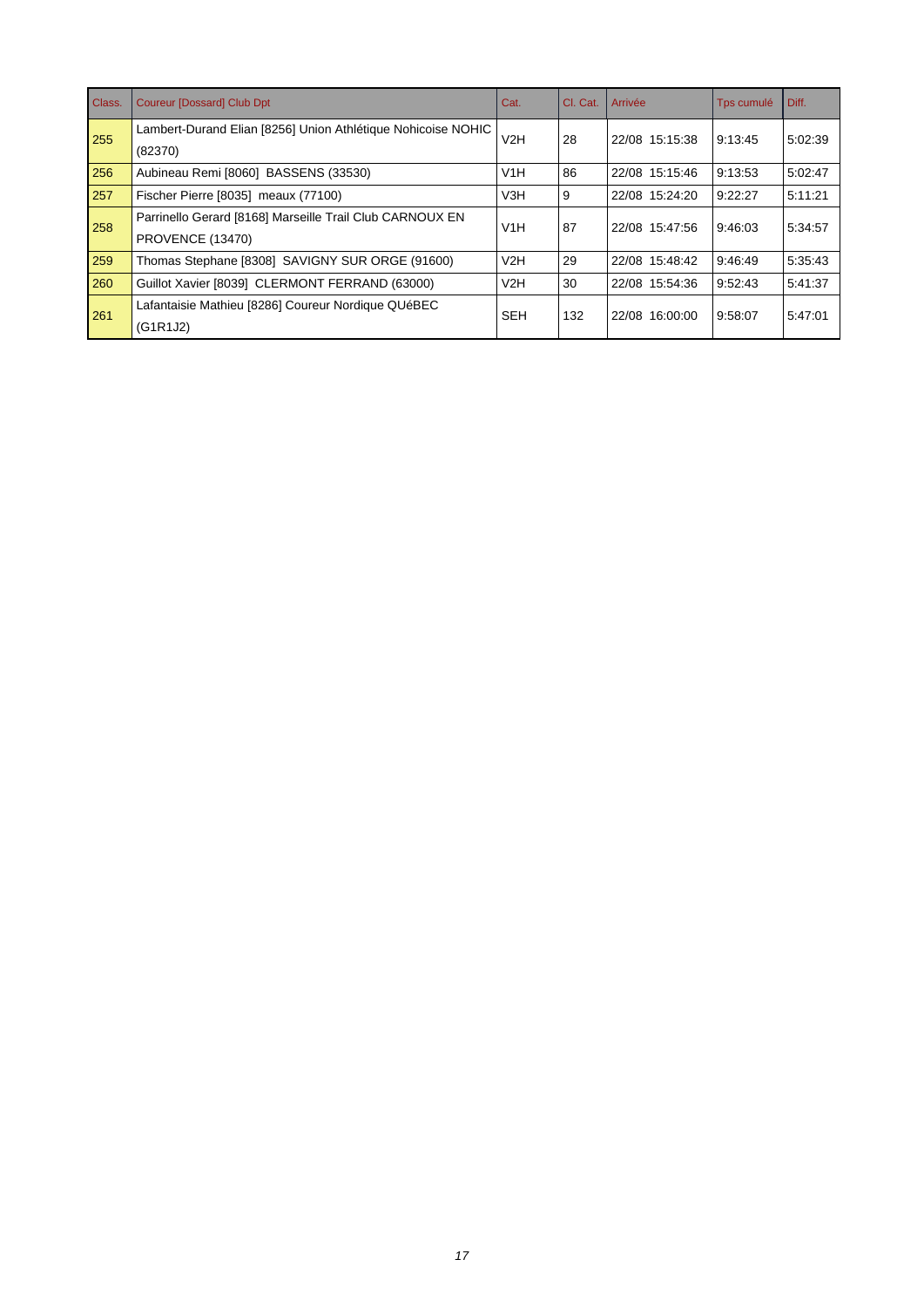

#### **Classement Scratch Femmes**



**Distance: 100 D+: 7700**

## Arrivée Etape 1 - Pic du Midi **2019-08-22 - 2019-08-24**

| Class.                  | <b>Coureur [Dossard] Club Dpt</b>                                            | Cat.             | Cl. Cat.       | Arrivée        | Tps cumulé | Diff.   |
|-------------------------|------------------------------------------------------------------------------|------------------|----------------|----------------|------------|---------|
| 1                       | Finas Mélanie [8220] Satuc Toulouse (31400)                                  | SEF              | 1              | 22/08 11:08:48 | 5:06:55    |         |
| $\overline{c}$          | Nogue Laurence [8319] Bouliac Sport Plaisir carignan de<br>bordeaux (33360)  | V <sub>1</sub> F | 1              | 22/08 11:22:20 | 5:20:27    | 0:13:32 |
| 3                       | Launay Emmanuelle [8292] Montussan (33450)                                   | <b>SEF</b>       | $\overline{c}$ | 22/08 11:49:23 | 5:47:30    | 0:40:35 |
| $\overline{\mathbf{4}}$ | Raoul Armelle [8266] MONTROZIER (12630)                                      | V <sub>1</sub> F | 2              | 22/08 11:51:45 | 5:49:52    | 0:42:57 |
| $\overline{5}$          | Guilbaud Anne-Sophie [8313] Asbrezé REZE (44400)                             | <b>SEF</b>       | 3              | 22/08 12:03:00 | 6:01:07    | 0:54:12 |
| 6                       | Estivalet Julie [8006] CUGNAUX (31270)                                       | <b>SEF</b>       | 4              | 22/08 12:06:37 | 6:04:44    | 0:57:49 |
| 7                       | Mathie Nathalie [8136] lauzerville (31650)                                   | V <sub>1</sub> F | 3              | 22/08 12:06:52 | 6:04:59    | 0:58:04 |
| 8                       | Zandvliet Cécile [8116] BOURG DE PEAGE (26300)                               | SEF              | 5              | 22/08 12:19:06 | 6:17:13    | 1:10:18 |
| 9                       | Guerin Solenn [8061] SAINTE-PAZANNE (44680)                                  | <b>SEF</b>       | 6              | 22/08 12:42:42 | 6:40:49    | 1:33:54 |
| 10                      | Malle Noemie [8101] MESNIL-CLINCHAMP (14380)                                 | <b>SEF</b>       | 7              | 22/08 12:42:55 | 6:41:02    | 1:34:07 |
| 11                      | Billet Sandrine [8066] Saint Lary Aure Athlétisme CASTILLON<br>SAVES (32490) | V <sub>1F</sub>  | 4              | 22/08 12:53:03 | 6:51:10    | 1:44:15 |
| 12                      | Ingles Christel [8052] Rac St Estève PERPIGNAN (66000)                       | V2F              | 1              | 22/08 13:01:19 | 6:59:26    | 1:52:31 |
| 13                      | Bessot Veronique [8325] Domont Athletisme domont (95330)                     | V2F              | 2              | 22/08 13:03:07 | 7:01:14    | 1:54:19 |
| 14                      | Bonnet Chrystelle [8231] Racing Club Nantais VALLET (44330)                  | V <sub>1</sub> F | 5              | 22/08 13:03:37 | 7:01:44    | 1:54:49 |
| 15 <sub>15</sub>        | Boyer Aurélie [8234] 1000pattes De Buxerolles buxerolles<br>(86180)          | <b>SEF</b>       | 8              | 22/08 13:03:43 | 7:01:50    | 1:54:55 |
| 16                      | Rideau-Petit Emilie [8034] SAINT-MéDARD-DE-MUSSIDAN<br>(24400)               | <b>SEF</b>       | 9              | 22/08 13:03:47 | 7:01:54    | 1:54:59 |
| 17                      | Baldet Marine [8245] Les Résistants MONTBONNOT (38330)                       | <b>SEF</b>       | 10             | 22/08 13:07:50 | 7:05:57    | 1:59:02 |
| 18                      | Savio Lisa [8184] Pessac (33600)                                             | <b>SEF</b>       | 11             | 22/08 13:07:53 | 7:06:00    | 1.59.05 |
| 19                      | Wollner Nina [8051] Rac St Estève BAIXAS (66390)                             | V <sub>2F</sub>  | 3              | 22/08 13:10:04 | 7:08:11    | 2:01:16 |
| 20                      | Moreau Nathalie [8274] Spiridon16 SAINT FRAIGNE (16140)                      | V2F              | 4              | 22/08 13:12:44 | 7:10:51    | 2:03:56 |
| 21                      | Paillard Sabrina [8166] Acb 35 RENNES (35000)                                | <b>SEF</b>       | 12             | 22/08 13:14:36 | 7:12:43    | 2:05:48 |
| 22                      | Robiolle Charlène [8165] Acb 35 CHANTEPIE (35135)                            | <b>SEF</b>       | 13             | 22/08 13:14:59 | 7:13:06    | 2:06:11 |
| 23                      | Delavergne Johanna [8109] AVRILLE (85440)                                    | <b>SEF</b>       | 14             | 22/08 13:15:35 | 7:13:42    | 2:06:47 |
| 24                      | Vallee Elodie [8241] GUJAN MESTRAS (3347 »)                                  | <b>SEF</b>       | 15             | 22/08 13:16:47 | 7:14:54    | 2:07:59 |
| 25                      | Hofstede Martine [8153] hoeven (4741dl)                                      | V2F              | 5              | 22/08 13:17:52 | 7:15:59    | 2:09:04 |
| 26                      | Berkès Céline [8192] Sudolux Saint-Mard (6762)                               | V <sub>1</sub> F | 6              | 22/08 13:21:13 | 7:19:20    | 2:12:25 |
| 27                      | Lafforgue Veronique [8011] Hsi Prepaphysique Istres ISTRES<br>(13800)        | V <sub>1</sub> F | $\overline{7}$ | 22/08 13:29:02 | 7:27:09    | 2:20:14 |
| 28                      | Chappe Michèle [8139] Ea Saint Quentin CHEVREUSE (78460)                     | V1F              | 8              | 22/08 13:33:26 | 7:31:33    | 2:24:38 |
| 29                      | Depret Helene [8333] FERON (59610)                                           | <b>SEF</b>       | 16             | 22/08 13:37:30 | 7:35:37    | 2:28:42 |
| 30                      | Wrobel Marion [8199] Toubkarmeliet Poey de Lescar (64230)                    | <b>SEF</b>       | 17             | 22/08 13:41:13 | 7:39:20    | 2:32:25 |
| 31                      | Forestier Clotilde [8279] Asn 15 SAINT GEORGES (15100)                       | <b>SEF</b>       | 18             | 22/08 13:45:38 | 7:43:45    | 2.36.50 |
| 32                      | Girard Sophie [8112] Ama Cugand SAINT GEORGES DE<br>MONTAIGU (85600)         | V1F              | 9              | 22/08 13:54:29 | 7:52:36    | 2:45:41 |
| 33                      | Lasies Claire [8251] IGNY (91430)                                            | V <sub>1F</sub>  | 10             | 22/08 14:00:01 | 7:58:08    | 2:51:13 |
| 34                      | Gicquel Valerie [8068] SANGUINET (40460)                                     | <b>SEF</b>       | 19             | 22/08 14:05:17 | 8:03:24    | 2:56:29 |
| 35                      | Le Floch Elisabeth [8004] Je Cours À Rennes ST ARMEL<br>(35230)              | V <sub>1</sub> F | 11             | 22/08 14:23:51 | 8:21:58    | 3:15:03 |
| 36                      | Cherpin Sylvie [8283] LE COTEAU (42120)                                      | V2F              | 6              | 22/08 14:29:22 | 8:27:29    | 3:20:34 |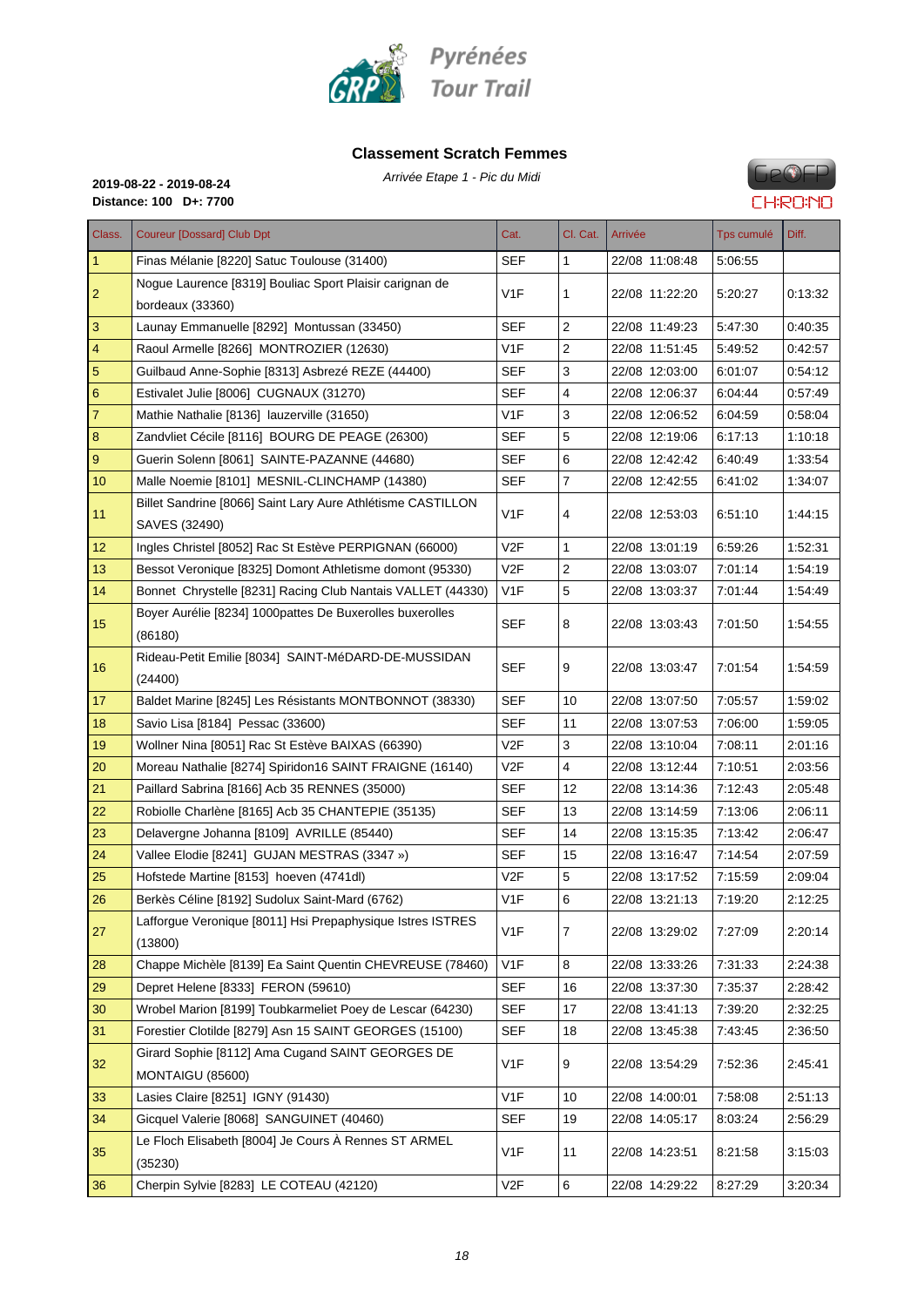| Class. | <b>Coureur [Dossard] Club Dpt</b>                            | Cat.             | Cl. Cat. | Arrivée        | Tps cumulé | Diff.   |
|--------|--------------------------------------------------------------|------------------|----------|----------------|------------|---------|
| 37     | Gemard Dolores [8106] BORDEAUX (33300)                       | V1F              | 12       | 22/08 14:30:14 | 8:28:21    | 3:21:26 |
| 38     | Callizo Valerie [8074] Team Moulin De Romanou BLAGNAC        | V1F              | 13       | 22/08 14:30:48 | 8:28:55    | 3:22:00 |
|        | (31700)                                                      |                  |          |                |            |         |
| 39     | Quénet Catherine [8003] Je Cours À Rennes RENNES (35000)     | V3F              | 1        | 22/08 14:42:01 | 8:40:08    | 3:33:13 |
| 40     | Hourtiguet Catherine [8053] Sérial Azimuth Saintongeais Izon | V2F              | 7        | 22/08 14:45:52 | 8:43:59    | 3:37:04 |
|        | (33450)                                                      |                  |          |                |            |         |
| 41     | Clermont Adeline [8331] Team Py'Runners odos (65190)         | <b>SEF</b>       | 20       | 22/08 14:46:14 | 8:44:21    | 3:37:26 |
| 42     | Coste Claudine [8042] Run Accueil La Rochelle la rochelle    | V <sub>2</sub> F | 8        | 22/08 14:46:51 | 8:44:58    | 3:38:03 |
|        | (17000)                                                      |                  |          |                |            |         |
| 43     | Michaux Gwénaëlle [8031] Durnal (5530)                       | <b>SEF</b>       | 21       | 22/08 14:47:08 | 8:45:15    | 3:38:20 |
| 44     | Fillon Hélène [8059] Aucun LOUPES (33370)                    | V1F              | 14       | 22/08 15:02:01 | 9:00:08    | 3:53:13 |
| 45     | Coudour Catherine [8057] Athlétisme Nord Bassin ANDERNOS     | V <sub>2</sub> F | 9        | 22/08 15:02:07 | 9:00:14    | 3:53:19 |
|        | (33510)                                                      |                  |          |                |            |         |
| 46     | Oudart Raphaëlle [8001] Courbevoie Triathlon PARIS (75010)   | V1F              | 15       | 22/08 15:10:28 | 9:08:35    | 4:01:40 |
| 47     | Lambert Christine [8257] Union Athlétique Nohicoise NOHIC    |                  | 16       | 22/08 15:15:42 | 9:13:49    | 4:06:54 |
|        | (82370)                                                      | V1F              |          |                |            |         |
|        | Busignies-Hograindleur Marlyse [8170] Marseille Trail Club   | <b>SEF</b>       | 22       | 22/08 15:47:54 |            |         |
| 48     | CARNOUX EN PROVENCE (13470)                                  |                  |          |                | 9:46:01    | 4:39:06 |
| 49     | Monette-Plourde Andréane [8287] QUéBEC (G1S 2G8)             | <b>SEF</b>       | 23       | 22/08 16:00:00 | 9:58:07    | 4:51:12 |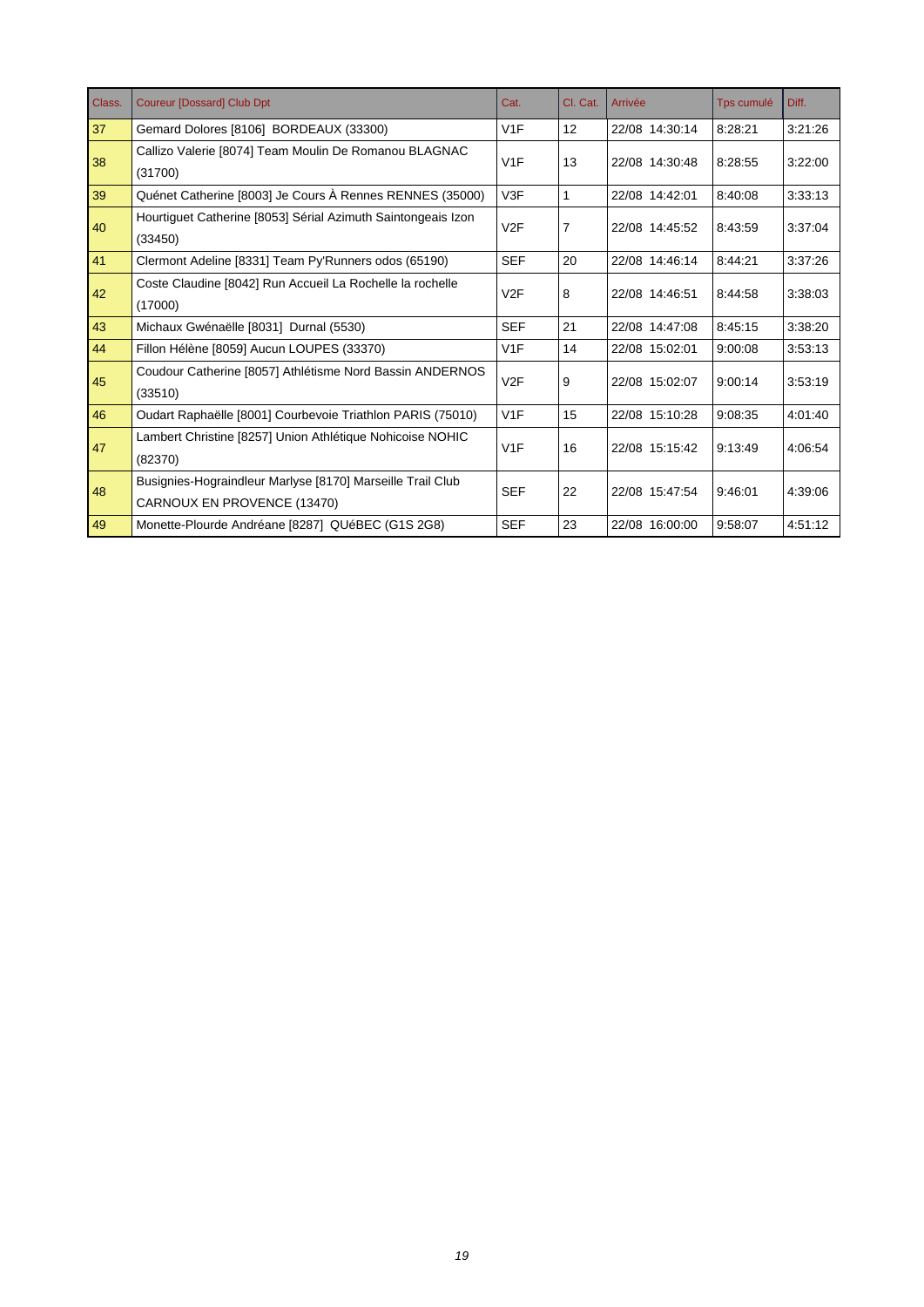

#### **Classement ESH**

Arrivée Etape 1 - Pic du Midi **2019-08-22 - 2019-08-24**



**Distance: 100 D+: 7700**

| P13181106.100 1.100<br>urro         |            |                      |                |                   |       |  |  |
|-------------------------------------|------------|----------------------|----------------|-------------------|-------|--|--|
| Class.   Coureur [Dossard] Club Dpt | Cat.       | I CI. Cat.   Arrivée |                | <b>Tos cumulé</b> | Diff. |  |  |
| Rusti Simon [8028] chaniers (17610) | <b>ESH</b> |                      | 22/08 11:36:28 | 15.34.35          |       |  |  |

**Non classés ESH**

2 Girouard Gaylord [8337] Saint Hilaire du Harcouet (50600) ESH 2 22/08 11:36:51 5:34:58 [0:00:23](http://www.geofp.com) 3 Claveau Lucas [8018] RENNES (35700) Claveau Lucas [8018] RENNES (35700)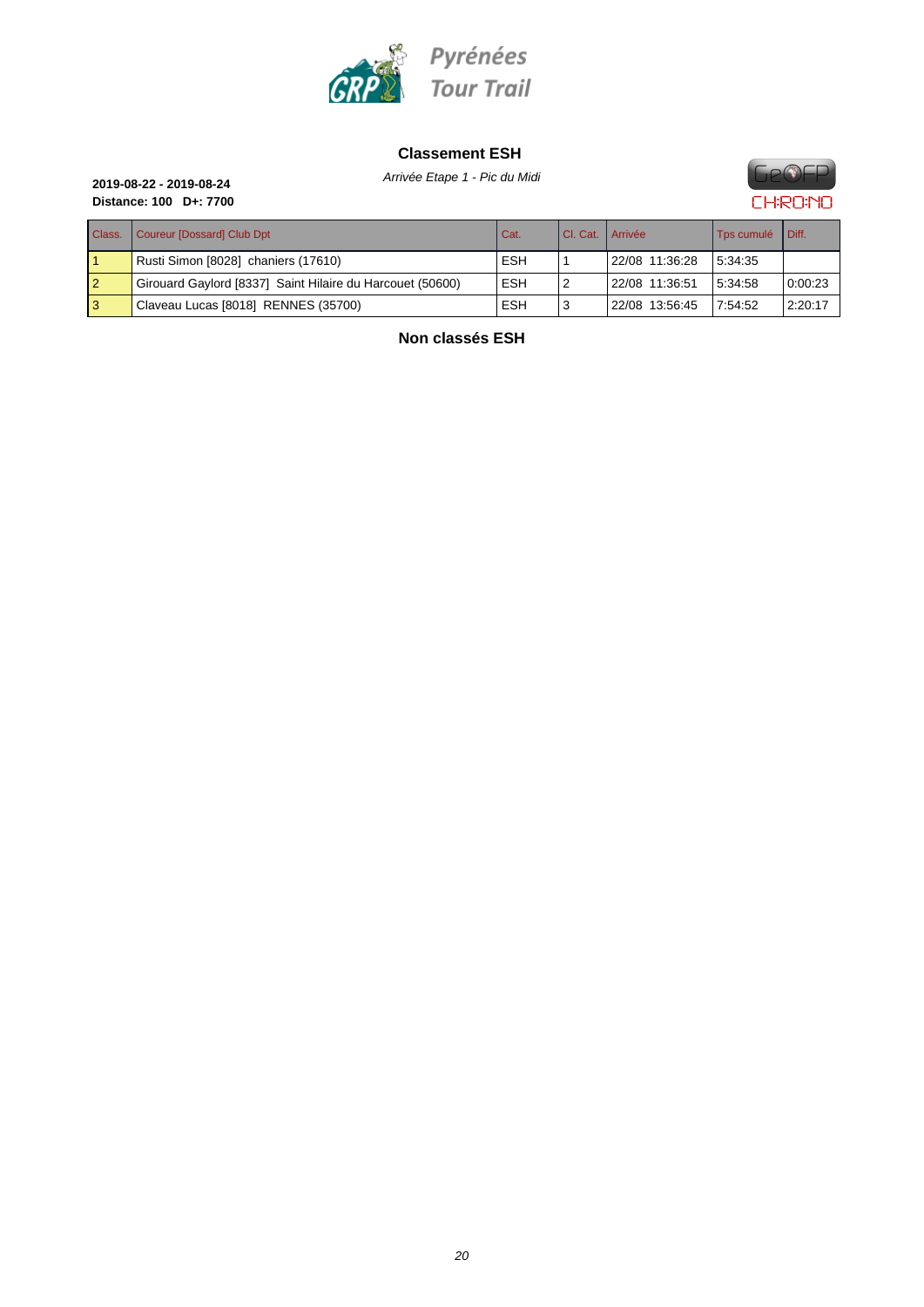

#### **Classement SEF**

Arrivée Etape 1 - Pic du Midi **2019-08-22 - 2019-08-24**



## **GPOFP CHRONO**

**Distance: 100 D+: 7700**

| Class.         | <b>Coureur [Dossard] Club Dpt</b>                                                         | Cat.       | Cl. Cat.       | Arrivée        | Tps cumulé | Diff.   |
|----------------|-------------------------------------------------------------------------------------------|------------|----------------|----------------|------------|---------|
| $\mathbf{1}$   | Finas Mélanie [8220] Satuc Toulouse (31400)                                               | <b>SEF</b> | 1              | 22/08 11:08:48 | 5:06:55    |         |
| $\overline{2}$ | Launay Emmanuelle [8292] Montussan (33450)                                                | <b>SEF</b> | $\overline{2}$ | 22/08 11:49:23 | 5:47:30    | 0:40:35 |
| 3              | Guilbaud Anne-Sophie [8313] Asbrezé REZE (44400)                                          | <b>SEF</b> | 3              | 22/08 12:03:00 | 6:01:07    | 0:54:12 |
| $\overline{4}$ | Estivalet Julie [8006] CUGNAUX (31270)                                                    | <b>SEF</b> | 4              | 22/08 12:06:37 | 6:04:44    | 0:57:49 |
| 5              | Zandvliet Cécile [8116] BOURG DE PEAGE (26300)                                            | <b>SEF</b> | 5              | 22/08 12:19:06 | 6:17:13    | 1:10:18 |
| 6              | Guerin Solenn [8061] SAINTE-PAZANNE (44680)                                               | <b>SEF</b> | 6              | 22/08 12:42:42 | 6:40:49    | 1:33:54 |
| $\overline{7}$ | Malle Noemie [8101] MESNIL-CLINCHAMP (14380)                                              | <b>SEF</b> | $\overline{7}$ | 22/08 12:42:55 | 6:41:02    | 1:34:07 |
| 8              | Boyer Aurélie [8234] 1000pattes De Buxerolles buxerolles<br>(86180)                       | <b>SEF</b> | 8              | 22/08 13:03:43 | 7:01:50    | 1:54:55 |
| 9              | Rideau-Petit Emilie [8034] SAINT-MéDARD-DE-MUSSIDAN<br>(24400)                            | <b>SEF</b> | 9              | 22/08 13:03:47 | 7:01:54    | 1:54:59 |
| 10             | Baldet Marine [8245] Les Résistants MONTBONNOT (38330)                                    | <b>SEF</b> | 10             | 22/08 13:07:50 | 7:05:57    | 1:59:02 |
| 11             | Savio Lisa [8184] Pessac (33600)                                                          | <b>SEF</b> | 11             | 22/08 13:07:53 | 7:06:00    | 1:59:05 |
| 12             | Paillard Sabrina [8166] Acb 35 RENNES (35000)                                             | <b>SEF</b> | 12             | 22/08 13:14:36 | 7:12:43    | 2:05:48 |
| 13             | Robiolle Charlène [8165] Acb 35 CHANTEPIE (35135)                                         | <b>SEF</b> | 13             | 22/08 13:14:59 | 7:13:06    | 2:06:11 |
| 14             | Delavergne Johanna [8109] AVRILLE (85440)                                                 | <b>SEF</b> | 14             | 22/08 13:15:35 | 7:13:42    | 2:06:47 |
| 15             | Vallee Elodie [8241] GUJAN MESTRAS (3347 »)                                               | <b>SEF</b> | 15             | 22/08 13:16:47 | 7:14:54    | 2:07:59 |
| 16             | Depret Helene [8333] FERON (59610)                                                        | <b>SEF</b> | 16             | 22/08 13:37:30 | 7:35:37    | 2:28:42 |
| 17             | Wrobel Marion [8199] Toubkarmeliet Poey de Lescar (64230)                                 | <b>SEF</b> | 17             | 22/08 13:41:13 | 7:39:20    | 2:32:25 |
| 18             | Forestier Clotilde [8279] Asn 15 SAINT GEORGES (15100)                                    | <b>SEF</b> | 18             | 22/08 13:45:38 | 7:43:45    | 2:36:50 |
| 19             | Gicquel Valerie [8068] SANGUINET (40460)                                                  | <b>SEF</b> | 19             | 22/08 14:05:17 | 8:03:24    | 2:56:29 |
| 20             | Clermont Adeline [8331] Team Py'Runners odos (65190)                                      | <b>SEF</b> | 20             | 22/08 14:46:14 | 8:44:21    | 3:37:26 |
| 21             | Michaux Gwénaëlle [8031] Durnal (5530)                                                    | <b>SEF</b> | 21             | 22/08 14:47:08 | 8:45:15    | 3:38:20 |
| 22             | Busignies-Hograindleur Marlyse [8170] Marseille Trail Club<br>CARNOUX EN PROVENCE (13470) | <b>SEF</b> | 22             | 22/08 15:47:54 | 9:46:01    | 4:39:06 |
| 23             | Monette-Plourde Andréane [8287] QUéBEC (G1S 2G8)                                          | <b>SEF</b> | 23             | 22/08 16:00:00 | 9:58:07    | 4.51.12 |

**Non classés SEF**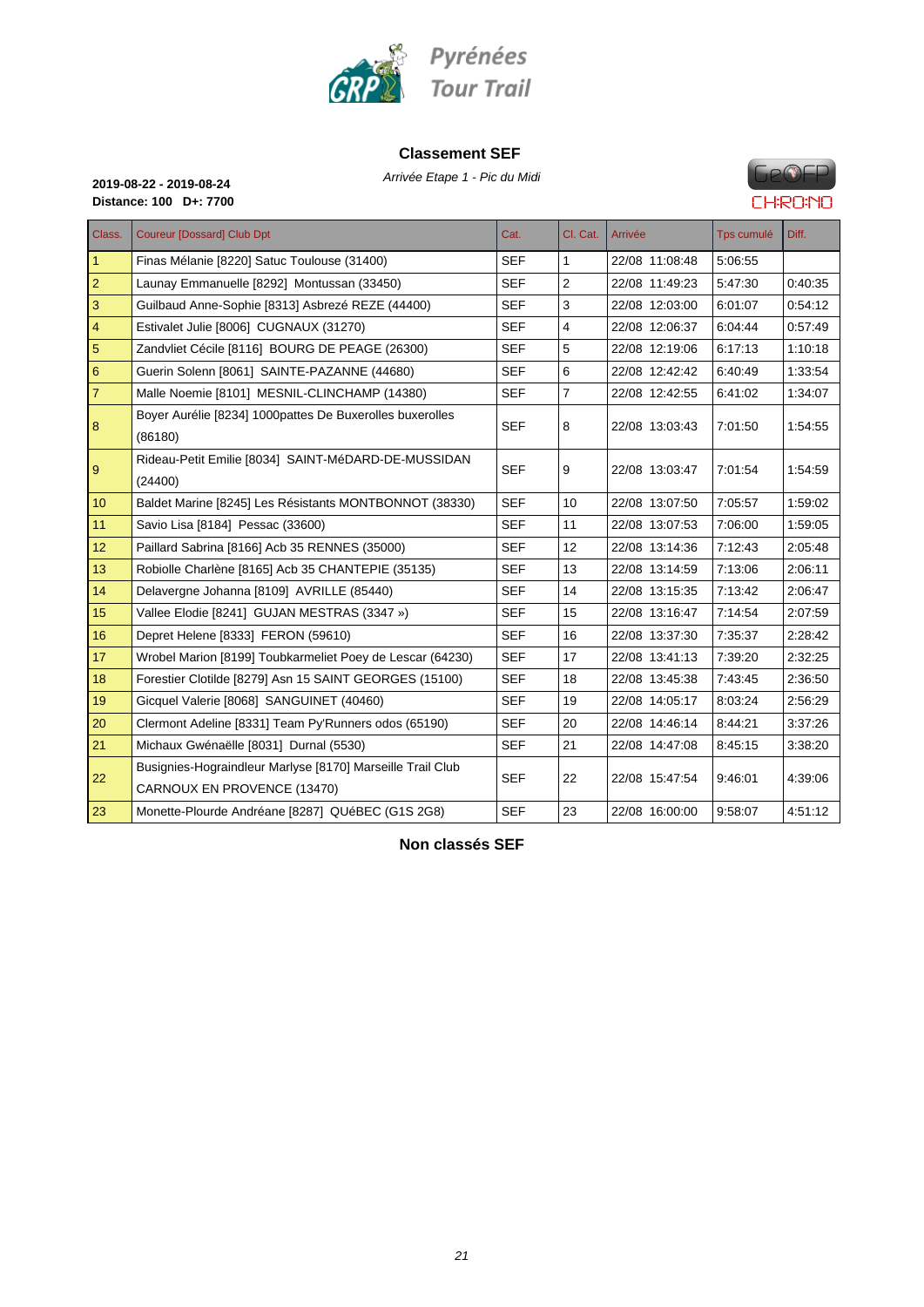

#### **Classement SEH**

Arrivée Etape 1 - Pic du Midi **2019-08-22 - 2019-08-24**



**Distance: 100 D+: 7700**

| Class.         | <b>Coureur [Dossard] Club Dpt</b>                                                   | Cat.       | Cl. Cat.       | Arrivée        | Tps cumulé | Diff.   |
|----------------|-------------------------------------------------------------------------------------|------------|----------------|----------------|------------|---------|
| 1              | Badoc Rémi [8300] Cardinal Édifice MAURE DE BRETAGNE<br>(35330)                     | SEH        | 1              | 22/08 10:12:59 | 4:11:06    |         |
| $\overline{2}$ | Oger Niels [8219] Satuc Toulouse (31400)                                            | <b>SEH</b> | 2              | 22/08 10:20:19 | 4:18:26    | 0.07:20 |
| 3              | Ladaurade Bastien [8178] Oloron O Béarn Sport Nature<br>OLORON-SAINTE-MARIE (64400) | SEH        | 3              | 22/08 10:30:30 | 4:28:37    | 0:17:31 |
| $\overline{4}$ | Postaire Benjamin [8323] STE MARIE (97438)                                          | <b>SEH</b> | 4              | 22/08 10:32:01 | 4:30:08    | 0.19:02 |
| $\overline{5}$ | Parise Jonathan [8151] perros guirec (22700)                                        | SEH        | 5              | 22/08 10:32:07 | 4:30:14    | 0:19:08 |
| 6              | Douvry Damien [8194] Waa Team SAINT OUEN D'AUNIS<br>(17230)                         | SEH        | 6              | 22/08 10:36:44 | 4:34:51    | 0:23:45 |
| 7              | Lebel Sylvain [8142] Cap Trail Gagnac 31 Fenouillet (31150)                         | <b>SEH</b> | $\overline{7}$ | 22/08 10:40:54 | 4:39:01    | 0:27:55 |
| $\bf8$         | Kiéné Grégory [8275] Runstore Bordeaux Pujols (47300)                               | <b>SEH</b> | 8              | 22/08 10:41:51 | 4:39:58    | 0:28:52 |
| $9\,$          | Belay Cédric [8110] ANGERS (49100)                                                  | <b>SEH</b> | 9              | 22/08 10:44:24 | 4:42:31    | 0:31:25 |
| 10             | Larroque Emmanuel [8036] Team Rrun Castres REVEL (31250)                            | <b>SEH</b> | 10             | 22/08 10:51:04 | 4:49:11    | 0.38:05 |
| 11             | Lang Thomas [8294] herimoncourt (25310)                                             | SEH        | 11             | 22/08 10:58:15 | 4:56:22    | 0.45:16 |
| 12             | Blouet Jérémy [8143] Les perques (50260)                                            | <b>SEH</b> | 12             | 22/08 10:59:53 | 4:58:00    | 0:46:54 |
| 13             | Bray Julien [8329] Lille (59000)                                                    | <b>SEH</b> | 13             | 22/08 11:01:41 | 4:59:48    | 0:48:42 |
| 14             | Desbonnet Simon [8067] Acbp ST PAUL TROIS CHATEAUX<br>(26130)                       | <b>SEH</b> | 14             | 22/08 11:04:37 | 5:02:44    | 0:51:38 |
| 15             | Touzé Vincent [8224] TEYRAN (34820)                                                 | <b>SEH</b> | 15             | 22/08 11:05:42 | 5:03:49    | 0:52:43 |
| 16             | Canton Clément [8140] Tuc Triathlon Toulouse (31200)                                | <b>SEH</b> | 16             | 22/08 11:08:01 | 5:06:08    | 0.55:02 |
| 17             | Petit Anthony [8225] Aspg Lyon LYON (69008)                                         | SEH        | 17             | 22/08 11:11:03 | 5.09.10    | 0.58:04 |
| 18             | Hourdebaigts Maxime [8022] Les Galopins Chalossais<br>POMAREZ (40360)               | <b>SEH</b> | 18             | 22/08 11:13:58 | 5:12:05    | 1:00:59 |
| 19             | Loue Florian [8098] ANGEAC - CHARENTE (16120)                                       | <b>SEH</b> | 19             | 22/08 11:15:40 | 5:13:47    | 1:02:41 |
| 20             | Perrin Ugo [8272] Run Odyssea NAYEMONT LES FOSSES<br>(88100)                        | SEH        | 20             | 22/08 11:17:21 | 5:15:28    | 1:04:22 |
| 21             | Lafon Jonathan [8077] Otb12 livinhac-le-haut (12300)                                | SEH        | 21             | 22/08 11:18:30 | 5:16:37    | 1:05:31 |
| 22             | Cisneros Aguelo Jaime [8017] Fraga Bajo Cinca Zaragoza<br>(50007)                   | SEH        | 22             | 22/08 11:20:03 | 5:18:10    | 1:07:04 |
| 23             | Andrieux Clément [8271] ARITH (73340)                                               | <b>SEH</b> | 23             | 22/08 11:20:35 | 5:18:42    | 1:07:36 |
| 24             | Durillo Valles Germán [8175] Correcosteres TEULADA (03725)                          | <b>SEH</b> | 24             | 22/08 11:21:16 | 5:19:23    | 1:08:17 |
| 25             | Lion Mathieu [8214] Défi-Outdoor Aytré (17440)                                      | <b>SEH</b> | 25             | 22/08 11:22:04 | 5:20:11    | 1:09:05 |
| 26             | Besset Patrick [8273] Asph Montpellier Triathlon MONTPELLIER<br>(34090)             | <b>SEH</b> | 26             | 22/08 11:22:08 | 5.20:15    | 1:09:09 |
| 27             | Janvier Guillaume [8120] Les Crocos Dundee GRENOBLE<br>(38000)                      | <b>SEH</b> | 27             | 22/08 11:23:09 | 5.21:16    | 1:10:10 |
| 28             | Pilon Manu [8121] Les Crocos Dundee VILLAINES LA JUHEL<br>(53700)                   | <b>SEH</b> | 28             | 22/08 11:23:15 | 5:21:22    | 1:10:16 |
| 29             | Bouby Maxime [8076] Otb12 rodez (12000)                                             | <b>SEH</b> | 29             | 22/08 11:23:18 | 5:21:25    | 1:10:19 |
| 30             | Loudèche Thomas [8062] ROLY (5600)                                                  | <b>SEH</b> | 30             | 22/08 11:23:54 | 5:22:01    | 1:10:55 |
| 31             | Jaud Anthony [8261] Bordeaux (33800)                                                | <b>SEH</b> | 31             | 22/08 11:24:20 | 5:22:27    | 1:11:21 |
| 32             | Morin Franck [8180] Us Talence Canéjan (33610)                                      | <b>SEH</b> | 32             | 22/08 11:24:49 | 5:22:56    | 1:11:50 |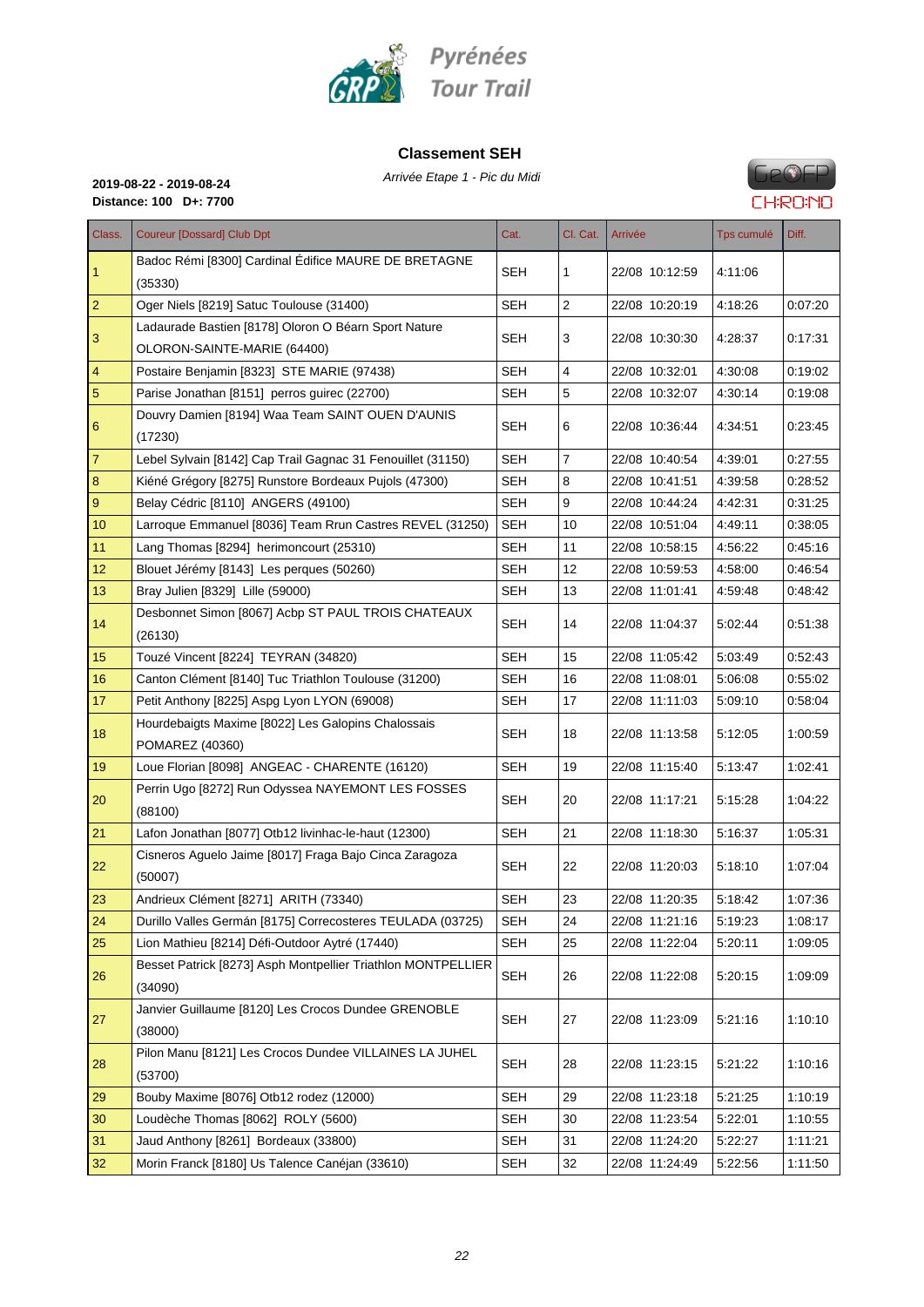| Class. | <b>Coureur [Dossard] Club Dpt</b>                                                                       | Cat.       | Cl. Cat. | Arrivée        | <b>Tps cumulé</b> | Diff.   |
|--------|---------------------------------------------------------------------------------------------------------|------------|----------|----------------|-------------------|---------|
| 33     | Le Bihan Régis [8228] Team Humblezh SAINT FRÉGANT                                                       | <b>SEH</b> | 33       | 22/08 11:25:06 | 5:23:13           | 1:12:07 |
|        | (29260)                                                                                                 |            |          |                |                   |         |
| 34     | Bourjade Freddy [8084] Beauville No Team Trail Beauville<br>(47470)                                     | SEH        | 34       | 22/08 11:27:43 | 5:25:50           | 1:14:44 |
| 35     | Llorca Anthony [8306] Défi Outdoor PERIGNY (17180)                                                      | <b>SEH</b> | 35       | 22/08 11:27:51 | 5:25:58           | 1:14:52 |
| 36     | Audouin Maxime [8267] NOILHAN (32130)                                                                   | SEH        | 36       | 22/08 11:28:04 | 5:26:11           | 1:15:05 |
| 37     | Imhoff Julien [8338] Muret Ac MURET (31600)                                                             | <b>SEH</b> | 37       | 22/08 11:28:30 | 5:26:37           | 1:15:31 |
| 38     | Alliot Alexis [8208] MONNAIE (37380)                                                                    | SEH        | 38       | 22/08 11:29:55 | 5:28:02           | 1:16:56 |
| 39     | Gilli Franc [8276] Splach L' Isle Jourdain Tri Pujaudran<br>(32600)                                     | SEH        | 39       | 22/08 11:34:51 | 5:32:58           | 1:21:52 |
| 40     | Fourez Michael [8126] Beauville No Team Trail AGEN (47000)                                              | <b>SEH</b> | 40       | 22/08 11:40:11 | 5:38:18           | 1:27:12 |
|        | Burdack Julien [8124] Otb 12/ Endurance Shop Rodez Rodez                                                |            |          |                |                   |         |
| 41     | (12000)                                                                                                 | <b>SEH</b> | 41       | 22/08 11:41:40 | 5:39:47           | 1:28:41 |
| 42     | Bodard Mathias [8021] Défi Outdoor La Rochelle (17000)                                                  | <b>SEH</b> | 42       | 22/08 11:43:38 | 5:41:45           | 1:30:39 |
| 43     | Girard Pierrot [8103] VOUILLE (79230)                                                                   | <b>SEH</b> | 43       | 22/08 11:45:51 | 5:43:58           | 1:32:52 |
| 44     | Mercier Quentin [8227] BORDEAUX (33000)                                                                 | <b>SEH</b> | 44       | 22/08 11:46:30 | 5:44:37           | 1:33:31 |
| 45     | Abouhali Mouad [8281] Team La Gouache SARTROUVILLE                                                      | <b>SEH</b> | 45       | 22/08 11:47:05 | 5:45:12           | 1:34:06 |
| 46     | (78500)<br>Aveline Vincent [8288] Domont Athlétisme DOMONT (95330)                                      | <b>SEH</b> | 46       | 22/08 11:49:12 | 5:47:19           | 1:36:13 |
| 47     |                                                                                                         | <b>SEH</b> | 47       | 22/08 11:49:26 | 5.47.33           | 1:36:27 |
|        | Meygret Benjamin [8299] Asvel Triathlon LYON (69002)<br>Carme Pierre [8216] Team Never Flinch, Acp Agde |            |          |                |                   |         |
| 48     | SAINT-THIBéRY (34630)                                                                                   | SEH        | 48       | 22/08 11:50:23 | 5:48:30           | 1:37:24 |
| 49     | Rabat Jean-Noël [8019] Aspoc / Team Papy Coach CAGNOTTE                                                 | <b>SEH</b> | 49       | 22/08 11:52:44 | 5:50:51           | 1:39:45 |
|        | (40300)                                                                                                 |            |          |                |                   |         |
| 50     | Perrin Bruno [8293] BESANCON (25000)                                                                    | <b>SEH</b> | 50       | 22/08 11:54:44 | 5:52:51           | 1:41:45 |
| 51     | Colombi Jean-Loup [8264] My Tribe PHNOM PENH (1132)                                                     | <b>SEH</b> | 51       | 22/08 11:56:50 | 5:54:57           | 1:43:51 |
| 52     | Maillet Léo [8309] Caf Auxerre VAUX (89290)                                                             | <b>SEH</b> | 52       | 22/08 11:58:10 | 5:56:17           | 1:45:11 |
| 53     | Yonnet Guillaume [8048] Saintes Triathlon Saint Savinien                                                | <b>SEH</b> | 53       | 22/08 11:59:23 | 5:57:30           | 1:46:24 |
|        | (17350)                                                                                                 |            |          |                |                   |         |
| 54     | Monge François [8253] L'ISLE JOURDAIN (32600)                                                           | SEH        | 54       | 22/08 11:59:45 | 5:57:52           | 1:46:46 |
| 55     | Burlaud Antony [8045] LOUHOSSOA (64250)                                                                 | <b>SEH</b> | 55       | 22/08 12:02:12 | 6:00:19           | 1:49:13 |
| 56     | Boursier Lilian [8049] RIOUX (17460)                                                                    | <b>SEH</b> | 56       | 22/08 12:02:45 | 6:00:52           | 1:49:46 |
| 57     | Nicolas Johan [8088] Triathlon Club Nantais NANTES (44000)                                              | <b>SEH</b> | 57       | 22/08 12:03:10 | 6:01:17           | 1:50:11 |
| 58     | Cazelle Sébastien [8265] Figeac Athétisme Club<br>BALAGUIER-D'OLT (12260)                               | <b>SEH</b> | 58       | 22/08 12:04:59 | 6:03:06           | 1:52:00 |
| 59     | Foresti Pierre [8304] Rlp BESANCON (25000)                                                              | <b>SEH</b> | 59       | 22/08 12:06:34 | 6:04:41           | 1:53:35 |
| 60     | Renaudie Romain [8063] Team La Girafe LES FOURGS                                                        | <b>SEH</b> | 60       | 22/08 12:06:55 | 6:05:02           | 1:53:56 |
|        | (25300)                                                                                                 |            |          |                |                   |         |
| 61     | Saint Martin Cedric [8162] le brouilh monbert (32350)                                                   | <b>SEH</b> | 61       | 22/08 12:07:31 | 6:05:38           | 1:54:32 |
| 62     | Despray Nicolas [8100] Usm Vire Mesnil-Clinchamp (14380)                                                | <b>SEH</b> | 62       | 22/08 12:10:28 | 6:08:35           | 1:57:29 |
| 63     | Souchelot Aurélien [8343] Rorthais Sport Endurance Melle<br>(79500)                                     | <b>SEH</b> | 63       | 22/08 12:10:35 | 6:08:42           | 1:57:36 |
| 64     | Pierard Maxime [8221] Bpbo 31 / Tis Cap Beauville (31460)                                               | <b>SEH</b> | 64       | 22/08 12:10:41 | 6:08:48           | 1:57:42 |
|        | Fontanille Romain [8335] Les Galopins De Guyenne QUEYRAC                                                |            |          |                |                   |         |
| 65     | (33340)                                                                                                 | <b>SEH</b> | 65       | 22/08 12:10:53 | 6:09:00           | 1:57:54 |
|        | Alvarez De La Marina Adrien [8046] Vafa Trail CAMBRAI                                                   | <b>SEH</b> | 66       | 22/08 12:13:54 | 6:12:01           | 2:00:55 |
| 66     | (59400)                                                                                                 |            |          |                |                   |         |
| 67     | Bahor Sebastien [8092] Acva LILLE (59800)                                                               | <b>SEH</b> | 67       | 22/08 12:13:58 | 6:12:05           | 2:00:59 |
| 68     | Genty Jeremy [8244] VILLEURBANNE (69100)                                                                | <b>SEH</b> | 68       | 22/08 12:14:41 | 6:12:48           | 2:01:42 |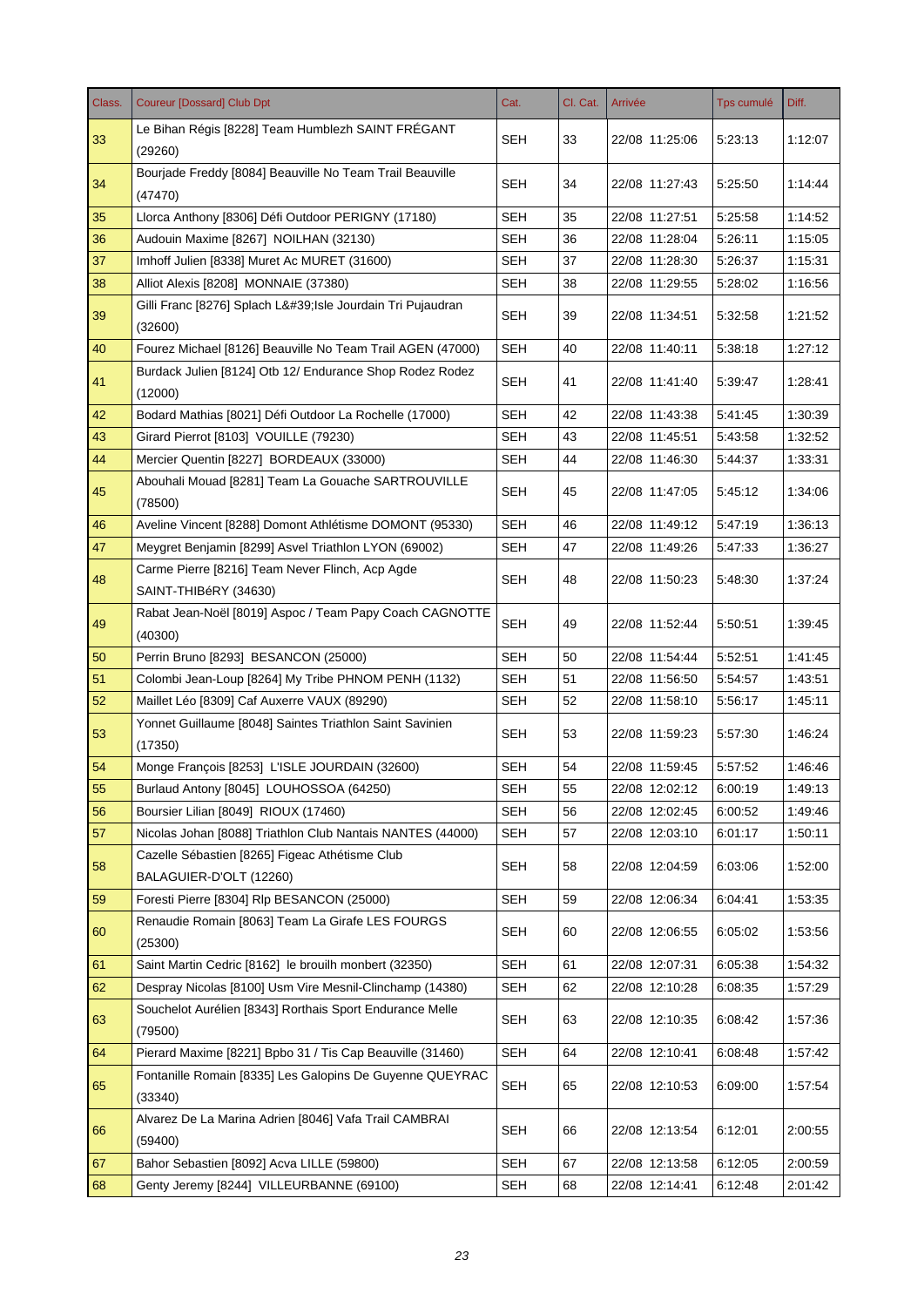| Class. | <b>Coureur [Dossard] Club Dpt</b>                                   | Cat.       | Cl. Cat. | Arrivée        | <b>Tps cumulé</b> | Diff.   |
|--------|---------------------------------------------------------------------|------------|----------|----------------|-------------------|---------|
| 69     | Barritaud Remi [8157] Raid Apte AUBIGNY (85430)                     | SEH        | 69       | 22/08 12:15:00 | 6:13:07           | 2:02:01 |
| 70     | Carenou Michael [8164] Trix Team MONTAUBAN (82000)                  | <b>SEH</b> | 70       | 22/08 12:15:03 | 6:13:10           | 2:02:04 |
| 71     | Verouil Maxime [8037] aurillac (15000)                              | <b>SEH</b> | 71       | 22/08 12:15:35 | 6:13:42           | 2:02:36 |
| 72     | Helbling Jean-Chrsitophe [8009] BORDEAUX (33000)                    | <b>SEH</b> | 72       | 22/08 12:16:09 | 6:14:16           | 2:03:10 |
| 73     | Soubiran Vincent [8073] Stade Montois MONT DE MARSAN<br>(40000)     | SEH        | 73       | 22/08 12:17:17 | 6:15:24           | 2:04:18 |
|        | Mouillard Jerome [8248] As Ambares Sport Endurance                  |            |          |                |                   |         |
| 74     | AMBARES ET LAGRAVE (33440)                                          | <b>SEH</b> | 74       | 22/08 12:21:21 | 6:19:28           | 2:08:22 |
| 75     | Renard Rodrigue [8155] FONTAINES (85200)                            | <b>SEH</b> | 75       | 22/08 12:23:13 | 6:21:20           | 2:10:14 |
| 76     | Brochot Vincent [8230] LILLE (59000)                                | <b>SEH</b> | 76       | 22/08 12:23:29 | 6:21:36           | 2:10:30 |
| 77     | Bernard Elias [8303] BESSEY-LA-COUR (21360)                         | SEH        | 77       | 22/08 12:24:24 | 6:22:31           | 2:11:25 |
| 78     | Raimond Kevin [8041] BRIOUZE (61220)                                | <b>SEH</b> | 78       | 22/08 12:24:48 | 6:22:55           | 2:11:49 |
| 79     | Teyssier Simon [8243] VILLEURBANNE (69100)                          | SEH        | 79       | 22/08 12:24:54 | 6:23:01           | 2:11:55 |
| 80     | Bouquet Paul [8315] Asec La Pommeraye La Pommeraye<br>(49620)       | SEH        | 80       | 22/08 12:25:31 | 6:23:38           | 2:12:32 |
| 81     | Caudal Romain [8159] LE LESLAY (22800)                              | <b>SEH</b> | 81       | 22/08 12:26:04 | 6:24:11           | 2:13:05 |
| 82     | Gassie Paul [8161] Aucun merignac (33700)                           | <b>SEH</b> | 82       | 22/08 12:27:32 | 6:25:39           | 2:14:33 |
| 83     | Bienaimé Alexandre [8290] Domont Athlétisme ERMONT<br>(95120)       | <b>SEH</b> | 83       | 22/08 12:31:23 | 6:29:30           | 2:18:24 |
| 84     | Lepage Ludovic [8236] Es Couëron COUËRON (44220)                    | <b>SEH</b> | 84       | 22/08 12:32:37 | 6:30:44           | 2:19:38 |
| 85     | Escoubre Nicolas [8044] verfeil (31590)                             | <b>SEH</b> | 85       | 22/08 12:38:26 | 6:36:33           | 2:25:27 |
| 86     | Galvez Gauthier [8075] Cabw JEMEPPE SUR SAMBRE (5190)               | <b>SEH</b> | 86       | 22/08 12:40:32 | 6:38:39           | 2:27:33 |
| 87     | Estivalet Cedric [8007] Team Trail Again CUGNAUX (31270)            | <b>SEH</b> | 87       | 22/08 12:40:36 | 6:38:43           | 2:27:37 |
| 88     | Grenier Yoann [8310] GARGENVILLE (78440)                            | <b>SEH</b> | 88       | 22/08 12:40:47 | 6:38:54           | 2:27:48 |
| 89     | Braibant Kevin [8189] NISMES (5670)                                 | <b>SEH</b> | 89       | 22/08 12:41:16 | 6:39:23           | 2:28:17 |
| 90     | Perennec Kévin [8229] GAILLAC TOULZA (31550)                        | <b>SEH</b> | 90       | 22/08 12:42:14 | 6:40:21           | 2:29:15 |
| 91     | Boulgakoff Julien [8144] Saint Genest Malifaux (42660)              | SEH        | 91       | 22/08 12:44:37 | 6:42:44           | 2:31:38 |
| 92     | Tonna Mathieu [8218] SAINT SELVE (33650)                            | <b>SEH</b> | 92       | 22/08 12:44:41 | 6:42:48           | 2:31:42 |
| 93     | Chauvet Mathieu [8023] Cap Endurance SAINTE PAZANNE<br>(44680)      | <b>SEH</b> | 93       | 22/08 12:45:38 | 6:43:45           | 2:32:39 |
| 94     | Panloup Romain [8150] Paris (75013)                                 | <b>SEH</b> | 94       | 22/08 12:46:49 | 6:44:56           | 2:33:50 |
| 95     | Alliot Baptiste [8209] PUSSAY (91740)                               | <b>SEH</b> | 95       | 22/08 12:47:11 | 6:45:18           | 2:34:12 |
| 96     | Bras Frederic [8104] Team Eurexia MEILHAN SUR GARONNE<br>(47180)    | <b>SEH</b> | 96       | 22/08 12:50:52 | 6:48:59           | 2:37:53 |
| 97     | Potier Maxime [8138] AVRILLé (85440)                                | <b>SEH</b> | 97       | 22/08 12:53:50 | 6:51:57           | 2:40:51 |
| 98     | Delmas Etienne [8085] Chignin (73800)                               | <b>SEH</b> | 98       | 22/08 12:54:19 | 6:52:26           | 2:41:20 |
| 99     | Carmes Romain [8083] BLAGNAC (31700)                                | <b>SEH</b> | 99       | 22/08 12:54:22 | 6.52.29           | 2:41:23 |
| 100    | Gabaston Thierry [8203] Seysses (31600)                             | <b>SEH</b> | 100      | 22/08 12:58:30 | 6:56:37           | 2:45:31 |
| 101    | Rideau Florian [8032] ST MEDARD DE MUSSIDAN (24400)                 | <b>SEH</b> | 101      | 22/08 12:59:21 | 6:57:28           | 2:46:22 |
| 102    | Beranger Florian [8102] AVRILLé (85440)                             | <b>SEH</b> | 102      | 22/08 12:59:26 | 6:57:33           | 2:46:27 |
| 103    | Raoult Emeric [8341] Lille Triathlon Lille (59000)                  | <b>SEH</b> | 103      | 22/08 13:00:00 | 6:58:07           | 2:47:01 |
| 104    | Bourguignon Antoine [8195] Mjc UKKEL (1180)                         | <b>SEH</b> | 104      | 22/08 13:01:12 | 6:59:19           | 2:48:13 |
| 105    | Loizeau Maxime [8125] Abv LES HERBIERS (85500)                      | <b>SEH</b> | 105      | 22/08 13:01:52 | 6:59:59           | 2:48:53 |
|        | Sacriste Yoann [8089] Team La Girafe ST FRONT SUR                   |            |          |                |                   |         |
| 106    | <b>NIZONNE (24300)</b>                                              | <b>SEH</b> | 106      | 22/08 13:04:28 | 7:02:35           | 2:51:29 |
| 107    | Jardon Tom [8146] Cap Bollène ROCHEGUDE (26790)                     | <b>SEH</b> | 107      | 22/08 13:07:22 | 7:05:29           | 2:54:23 |
| 108    | Schouler Raphael [8129] Evian Off Course evian les bains<br>(74500) | <b>SEH</b> | 108      | 22/08 13:07:39 | 7:05:46           | 2:54:40 |
| 109    | Barost Sylvain [8131] OLONNE SUR MER (85340)                        | <b>SEH</b> | 109      | 22/08 13:08:04 | 7:06:11           | 2:55:05 |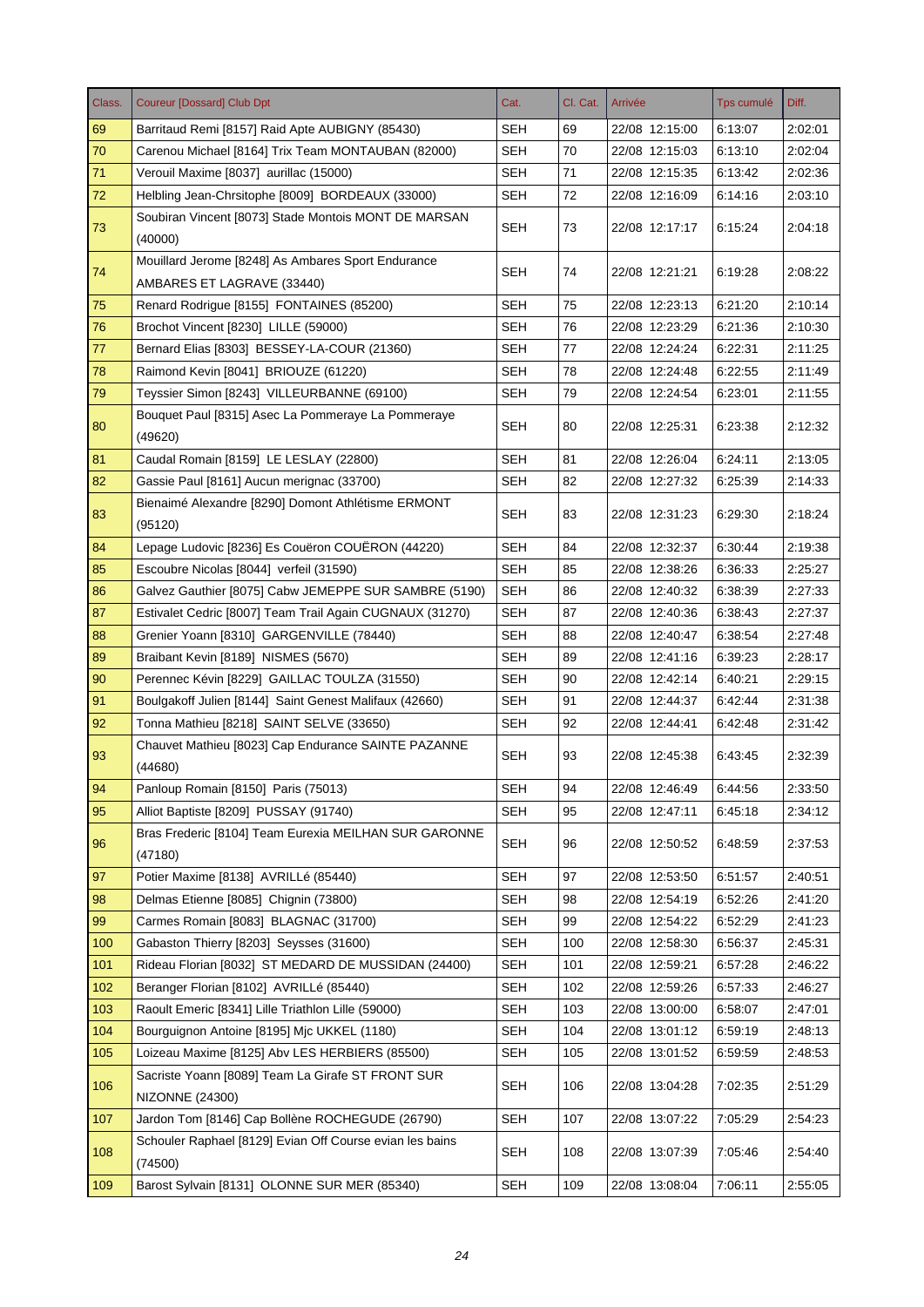| Class. | <b>Coureur [Dossard] Club Dpt</b>                                                     | Cat.       | Cl. Cat. | Arrivée        | Tps cumulé | Diff.   |
|--------|---------------------------------------------------------------------------------------|------------|----------|----------------|------------|---------|
| 110    | Le Friec Rodolphe [8167] Asppt Rennes Athletisme RENNES<br>(35700)                    | <b>SEH</b> | 110      | 22/08 13:14:40 | 7:12:47    | 3:01:41 |
| 111    | Plantard Sylvain [8174] Asptt Rennes RENNES (35700)                                   | <b>SEH</b> | 111      | 22/08 13:15:03 | 7:13:10    | 3:02:04 |
| 112    | Hilairet Wilfried [8132] S/L Abv Les Herbiers MOUCHAMPS<br>(85640)                    | <b>SEH</b> | 112      | 22/08 13:18:07 | 7:16:14    | 3:05:08 |
| 113    | Chasseloup Florent [8226] Les Mordus Du Trail 17 ECOYEUX<br>(17770)                   | <b>SEH</b> | 113      | 22/08 13:19:39 | 7:17:46    | 3:06:40 |
| 114    | Fleuret Quentin [8105] ST SAUVANT (17610)                                             | <b>SEH</b> | 114      | 22/08 13:22:27 | 7:20:34    | 3:09:28 |
| 115    | Chan Gobain [8200] Toubkarmeliet bordeaux (33000)                                     | <b>SEH</b> | 115      | 22/08 13:22:30 | 7:20:37    | 3:09:31 |
| 116    | Desachy Antoine [8113] Grand Angoulême Athlétisme<br>Montpellier (34000)              | SEH        | 116      | 22/08 13:25:03 | 7:23:10    | 3:12:04 |
| 117    | Bosser Loig [8012] QUIMPER (29000)                                                    | <b>SEH</b> | 117      | 22/08 13:27:24 | 7:25:31    | 3:14:25 |
| 118    | Leroy Simon [8250] Ambares Sport Endurance AMBARES ET<br><b>LAGRAVE (33440)</b>       | <b>SEH</b> | 118      | 22/08 13:29:08 | 7:27:15    | 3:16:09 |
| 119    | Soulhac David [8108] SAINT éTIENNE CANTALèS (15150)                                   | <b>SEH</b> | 119      | 22/08 13:30:37 | 7:28:44    | 3:17:38 |
| 120    | Gautier Baptiste [8141] PARIS (75010)                                                 | <b>SEH</b> | 120      | 22/08 13:34:39 | 7:32:46    | 3:21:40 |
| 121    | Raimond Thomas [8096] Les Pieds Ornais BRIOUZE (61220)                                | SEH        | 121      | 22/08 13:34:41 | 7:32:48    | 3:21:42 |
| 122    | Pijarias Julien [8117] Team La Girafe NONTRON (24300)                                 | <b>SEH</b> | 122      | 22/08 13:41:29 | 7:39:36    | 3:28:30 |
| 123    | Dumortier Quentin [8033] BEAUVOIR-SUR-NIORT (79360)                                   | SEH        | 123      | 22/08 13:44:37 | 7:42:44    | 3:31:38 |
| 124    | Francheteau Guillaume [8025] La Mothe Achard (85150)                                  | <b>SEH</b> | 124      | 22/08 13:54:00 | 7:52:07    | 3:41:01 |
| 125    | Batisse Vincent [8301] SAINT ANDRE DE SANGONIS (34725)                                | <b>SEH</b> | 125      | 22/08 13:55:45 | 7:53:52    | 3:42:46 |
| 126    | Poiret Jonathan [8014] St Just Raid Aventure SAINT JUST EN<br><b>CHAUSSEE (60130)</b> | <b>SEH</b> | 126      | 22/08 14:02:04 | 8:00:11    | 3:49:05 |
| 127    | Bichat Stephane [8029] Asptt Compiegne/St Just Raid Aventure<br>compiegne (60200)     | <b>SEH</b> | 127      | 22/08 14:02:06 | 8:00:13    | 3:49:07 |
| 128    | Le Corre Nicolas [8317] Solidaire En Peloton VAY (44170)                              | <b>SEH</b> | 128      | 22/08 14:04:27 | 8:02:34    | 3:51:28 |
| 129    | Dumont Cédric [8016] AGNETZ (60600)                                                   | <b>SEH</b> | 129      | 22/08 14:04:34 | 8:02:41    | 3:51:35 |
| 130    | Gosse Kevin [8240] ARSAC (33460)                                                      | <b>SEH</b> | 130      | 22/08 14:04:40 | 8:02:47    | 3:51:41 |
| 131    | Maury Guillaume [8246] As Ambares Sport Endurance<br>AMBARES ET LAGRAVE (33440)       | <b>SEH</b> | 131      | 22/08 14:25:51 | 8:23:58    | 4:12:52 |
| 132    | Lafantaisie Mathieu [8286] Coureur Nordique QUéBEC<br>(G1R1J2)                        | <b>SEH</b> | 132      | 22/08 16:00:00 | 9:58:07    | 5:47:01 |

### **Non classés SEH**

| Coureur [Dossard] Club Dpt                   | Cat.       |
|----------------------------------------------|------------|
| Matthieu Almoyner [8030] Team Kiné Rpz 69005 | <b>SEH</b> |
| Gaspar Bouca Nova [8249] As Ambares 33440    | <b>SEH</b> |
| Damien Siecker [8342] 51150                  | <b>SEH</b> |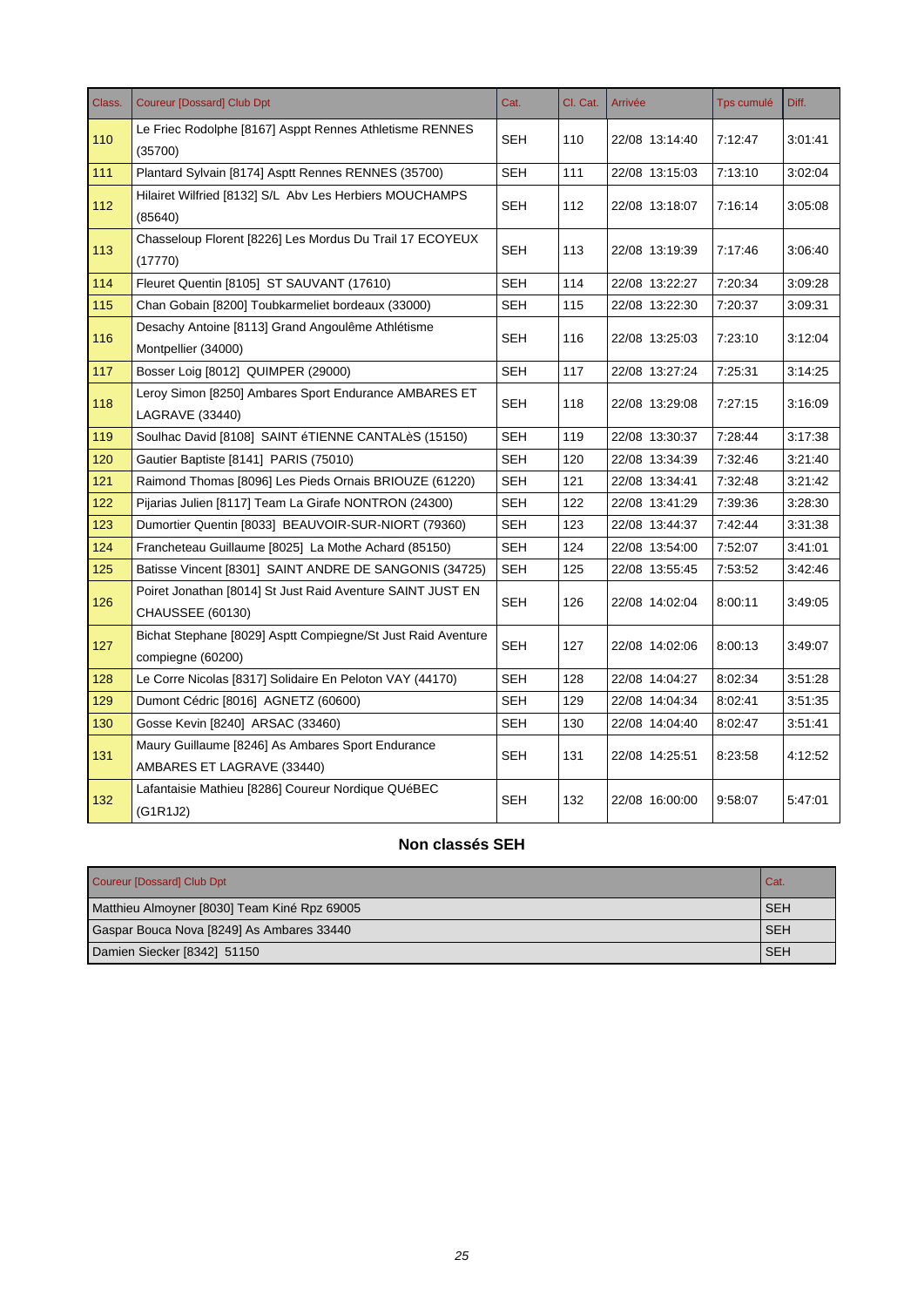

#### **Classement V1F**

Arrivée Etape 1 - Pic du Midi **2019-08-22 - 2019-08-24**



**Distance: 100 D+: 7700**

| Class.           | <b>Coureur [Dossard] Club Dpt</b>                                            | Cat.             | Cl. Cat.       | Arrivée        | Tps cumulé | Diff.   |
|------------------|------------------------------------------------------------------------------|------------------|----------------|----------------|------------|---------|
| 1                | Nogue Laurence [8319] Bouliac Sport Plaisir carignan de<br>bordeaux (33360)  | V1F              | 1              | 22/08 11:22:20 | 5:20:27    |         |
| $\overline{2}$   | Raoul Armelle [8266] MONTROZIER (12630)                                      | V1F              | 2              | 22/08 11:51:45 | 5:49:52    | 0:29:25 |
| 3                | Mathie Nathalie [8136] lauzerville (31650)                                   | V1F              | 3              | 22/08 12:06:52 | 6:04:59    | 0:44:32 |
| 4                | Billet Sandrine [8066] Saint Lary Aure Athlétisme CASTILLON<br>SAVES (32490) | V1F              | 4              | 22/08 12:53:03 | 6:51:10    | 1:30:43 |
| 5                | Bonnet Chrystelle [8231] Racing Club Nantais VALLET (44330)                  | V1F              | 5              | 22/08 13:03:37 | 7:01:44    | 1:41:17 |
| 6                | Berkès Céline [8192] Sudolux Saint-Mard (6762)                               | V1F              | 6              | 22/08 13:21:13 | 7:19:20    | 1:58:53 |
| $\overline{7}$   | Lafforgue Veronique [8011] Hsi Prepaphysique Istres ISTRES<br>(13800)        | V1F              | $\overline{7}$ | 22/08 13:29:02 | 7:27:09    | 2:06:42 |
| 8                | Chappe Michèle [8139] Ea Saint Quentin CHEVREUSE (78460)                     | V1F              | 8              | 22/08 13:33:26 | 7:31:33    | 2:11:06 |
| 9                | Girard Sophie [8112] Ama Cugand SAINT GEORGES DE<br><b>MONTAIGU (85600)</b>  | V1F              | 9              | 22/08 13:54:29 | 7:52:36    | 2:32:09 |
| 10 <sup>10</sup> | Lasies Claire [8251] IGNY (91430)                                            | V <sub>1</sub> F | 10             | 22/08 14:00:01 | 7:58:08    | 2:37:41 |
| 11               | Le Floch Elisabeth [8004] Je Cours À Rennes ST ARMEL<br>(35230)              | V1F              | 11             | 22/08 14:23:51 | 8:21:58    | 3:01:31 |
| 12 <sup>2</sup>  | Gemard Dolores [8106] BORDEAUX (33300)                                       | V1F              | 12             | 22/08 14:30:14 | 8:28:21    | 3:07:54 |
| 13               | Callizo Valerie [8074] Team Moulin De Romanou BLAGNAC<br>(31700)             | V1F              | 13             | 22/08 14:30:48 | 8:28:55    | 3:08:28 |
| 14               | Fillon Hélène [8059] Aucun LOUPES (33370)                                    | V1F              | 14             | 22/08 15:02:01 | 9:00:08    | 3:39:41 |
| 15               | Oudart Raphaëlle [8001] Courbevoie Triathlon PARIS (75010)                   | V1F              | 15             | 22/08 15:10:28 | 9:08:35    | 3:48:08 |
| 16               | Lambert Christine [8257] Union Athlétique Nohicoise NOHIC<br>(82370)         | V1F              | 16             | 22/08 15:15:42 | 9:13:49    | 3:53:22 |

**Non classés V1F**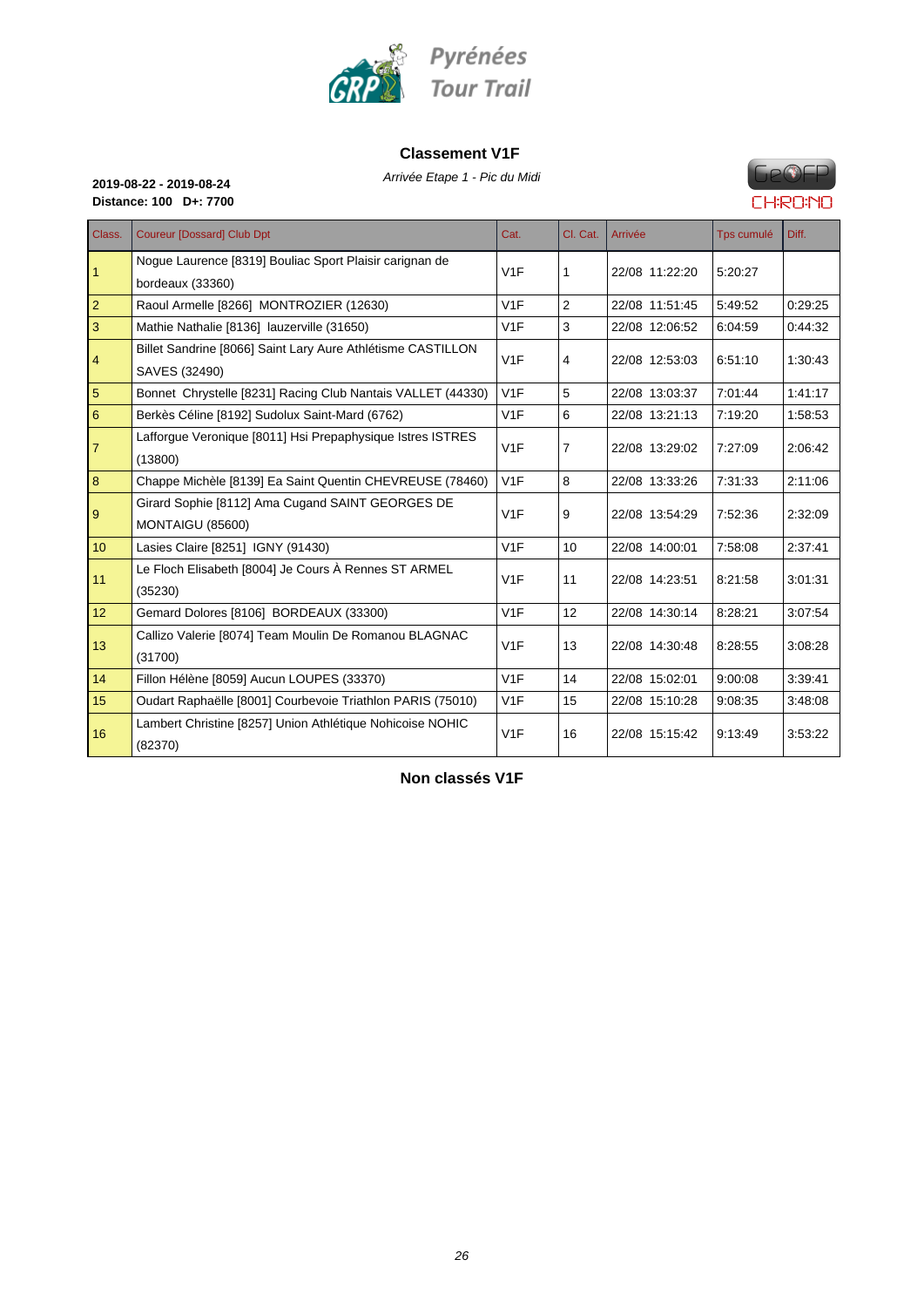

#### **Classement V1H**

Arrivée Etape 1 - Pic du Midi **2019-08-22 - 2019-08-24**



**Distance: 100 D+: 7700**

| Class.         | <b>Coureur [Dossard] Club Dpt</b>                                                     | Cat.             | Cl. Cat.       | Arrivée        | Tps cumulé | Diff.   |
|----------------|---------------------------------------------------------------------------------------|------------------|----------------|----------------|------------|---------|
| 1              | Gea Jérôme [8207] Sport2000 Font Romeu corneilla de conflent<br>(66820)               | V <sub>1</sub> H | 1              | 22/08 10:29:56 | 4:28:03    |         |
| $\overline{2}$ | Robin Olivier [8090] Perf&Santé Champhol (28300)                                      | V <sub>1</sub> H | 2              | 22/08 10:46:12 | 4:44:19    | 0:16:16 |
|                | Lastisneres Frederic [8190] Jeunesse Amicale Borderaise                               |                  |                |                |            |         |
| 3              | SERON (65320)                                                                         | V <sub>1</sub> H | 3              | 22/08 10:51:09 | 4:49:16    | 0.21:13 |
| 4              | Lenormand Frédéric [8295] Team Trail Bocage vire (14500)                              | V1H              | $\overline{4}$ | 22/08 10:56:16 | 4:54:23    | 0.26:20 |
| 5              | Bigot Simon [8065] CHASSENEUIL DU POITOU (86360)                                      | V <sub>1</sub> H | 5              | 22/08 11:07:19 | 5:05:26    | 0.37:23 |
| 6              | Soisson Urbain [8259] GErde (65200)                                                   | V <sub>1</sub> H | 6              | 22/08 11:17:50 | 5.15:57    | 0.47:54 |
| 7              | Lalo Frederic [8078] Otb12 MONTREDON (46270)                                          | V1H              | 7              | 22/08 11:18:34 | 5:16:41    | 0:48:38 |
| 8              | Cerisier Christophe [8344] Team Py' Runners Odos (65310)                              | V <sub>1</sub> H | 8              | 22/08 11:21:36 | 5:19:43    | 0:51:40 |
| 9              | Meynsan Jerome [8340] BORDEAUX (33000)                                                | V1H              | 9              | 22/08 11:28:54 | 5:27:01    | 0:58:58 |
| 10             | Godinho Jean-Claude [8213] Ac Noyon CARLEPONT (60170)                                 | V <sub>1</sub> H | 10             | 22/08 11:28:57 | 5:27:04    | 0:59:01 |
| 11             | Lechevallier Franck [8254] Acc Tri Groupe Psa VAUDRY<br>(14500)                       | V <sub>1</sub> H | 11             | 22/08 11:30:09 | 5:28:16    | 1:00:13 |
| 12             | Tocu Yannis [8232] TOULOUSE (31100)                                                   | V <sub>1</sub> H | 12             | 22/08 11:31:53 | 5:30:00    | 1:01:57 |
| 13             | Vinsonneau David [8015] Team Aspoc PEYREHORADE<br>(40300)                             | V <sub>1</sub> H | 13             | 22/08 11:38:22 | 5:36:29    | 1:08:26 |
| 14             | Bertrand Christophe [8314] Tracks Athle L Isle Jourdain 32 L'isle<br>Jourdain (32600) | V <sub>1</sub> H | 14             | 22/08 11:39:52 | 5.37:59    | 1:09:56 |
| 15             | Perez Loic [8260] Cahors (46000)                                                      | V <sub>1</sub> H | 15             | 22/08 11:43:09 | 5.41.16    | 1:13:13 |
| 16             | Geerebaert Matthieu [8095] Urban Runners Arcachon LE TEICH<br>(33470)                 | V <sub>1</sub> H | 16             | 22/08 11:50:06 | 5:48:13    | 1:20:10 |
| 17             | Simon Richard [8247] As Ambares Sport Endurance ambares<br>(33440)                    | V <sub>1</sub> H | 17             | 22/08 11:55:22 | 5:53:29    | 1:25:26 |
| 18             | Sempey Romain [8252] CENON (33150)                                                    | V <sub>1</sub> H | 18             | 22/08 12:00:01 | 5.58.08    | 1:30:05 |
| 19             | Brochoire Jean Francois [8270] la roche sur yon (85000)                               | V <sub>1</sub> H | 19             | 22/08 12:03:26 | 6:01:33    | 1:33:30 |
| 20             | Morillon Mickael [8179] Asec La Pommeraye Le Mesnil en<br>Vallée (49410)              | V1H              | 20             | 22/08 12:03:33 | 6:01:40    | 1:33:37 |
| 21             | Durand Baptiste [8123] Asptt Athle Agen BRAX (47310)                                  | V <sub>1</sub> H | 21             | 22/08 12:09:39 | 6:07:46    | 1.39.43 |
| 22             | Fradin Nicolas [8010] Cap Endurance rezé (44400)                                      | V <sub>1</sub> H | 22             | 22/08 12:16:28 | 6:14:35    | 1.46.32 |
| 23             | Krauch Bruno [8238] Running Concept VILLERS DEVANT<br>ORVAL (6823)                    | V <sub>1</sub> H | 23             | 22/08 12:17:45 | 6.15.52    | 1:47:49 |
| 24             | Puyo Matthieu [8156] Pessac Ac PESSAC (33600)                                         | V1H              | 24             | 22/08 12:19:25 | 6:17:32    | 1:49:29 |
| 25             | Guineheux Cyril [8280] Jogging Meslay LA CROPTE (53170)                               | V <sub>1</sub> H | 25             | 22/08 12:20:41 | 6:18:48    | 1:50:45 |
| 26             | Pigache Guillaume [8183] MéRIGNAC (33700)                                             | V <sub>1</sub> H | 26             | 22/08 12:27:35 | 6.25.42    | 1.57.39 |
| 27             | Lours Christophe [8188] H2r HERLIES (59134)                                           | V <sub>1</sub> H | 27             | 22/08 12:29:13 | 6.27.20    | 1.59:17 |
| 28             | David Sylvain [8055] SAFFRé (44390)                                                   | V <sub>1</sub> H | 28             | 22/08 12:30:02 | 6:28:09    | 2:00:06 |
| 29             | Dumas Franck [8122] ST CERE (46400)                                                   | V1H              | 29             | 22/08 12:30:12 | 6:28:19    | 2:00:16 |
| 30             | Geraud Nicolas [8091] Sans Montussan (33450)                                          | V <sub>1</sub> H | 30             | 22/08 12:31:42 | 6:29:49    | 2:01:46 |
| 31             | Boudaud Sébastien [8210] Es Coueron SAINT HERBLAIN<br>(44800)                         | V1H              | 31             | 22/08 12:32:34 | 6:30:41    | 2:02:38 |
| 32             | Tereso Jpaul [8222] STE LUCE SUR LOIRE (44980)                                        | V <sub>1</sub> H | 32             | 22/08 12:36:23 | 6:34:30    | 2:06:27 |
| 33             | Barbier Maurice [8217] Apérun Tapas Trail NANTES (44300)                              | V <sub>1</sub> H | 33             | 22/08 12:36:43 | 6.34.50    | 2.06.47 |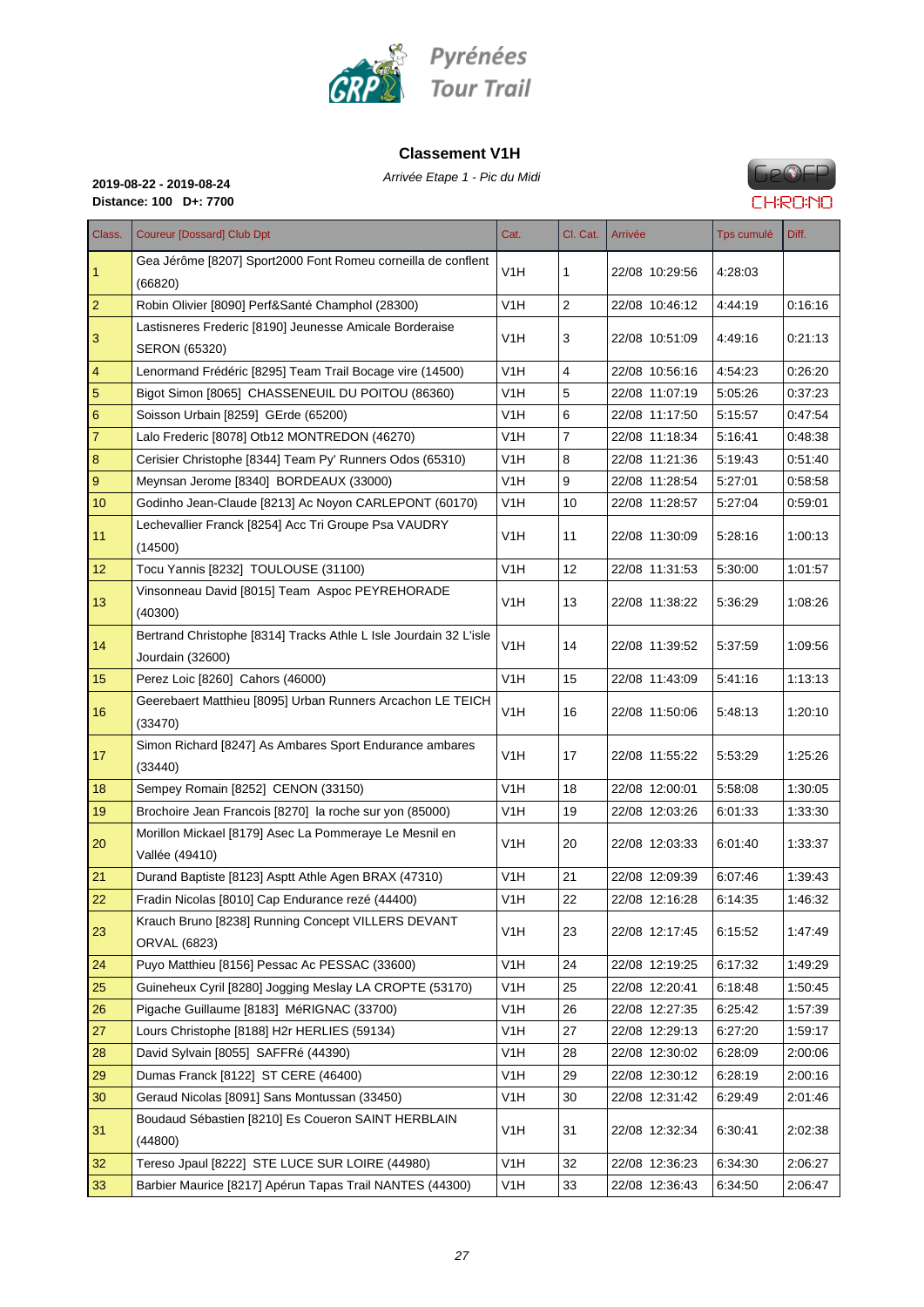| Class. | <b>Coureur [Dossard] Club Dpt</b>                                                       | Cat.             | Cl. Cat. | Arrivée        | <b>Tps cumulé</b> | Diff.   |
|--------|-----------------------------------------------------------------------------------------|------------------|----------|----------------|-------------------|---------|
| 34     | Jouhannaud Jerome [8005] Team La Gouache mont de marsan<br>(40000)                      | V1H              | 34       | 22/08 12:38:28 | 6:36:35           | 2:08:32 |
| 35     | De Saint Palais Alain [8187] Gag Gif sur Yvette (91190)                                 | V1H              | 35       | 22/08 12:40:27 | 6:38:34           | 2:10:31 |
| 36     | Carneiro Moreira Thierry [8262] Asc Cuts CUTS (60400)                                   | V1H              | 36       | 22/08 12:42:28 | 6:40:35           | 2:12:32 |
| 37     | Boulanger Xavier [8328] CARLEPONT (60170)                                               | V <sub>1</sub> H | 37       | 22/08 12:42:32 | 6:40:39           | 2:12:36 |
| 38     | Dache Frederic [8346] pessac (33600)                                                    | V1H              | 38       | 22/08 12:42:37 | 6:40:44           | 2:12:41 |
| 39     | Nogue Géric [8318] Bouliac Sport Plaisir carignan de bordeaux<br>(33360)                | V <sub>1</sub> H | 39       | 22/08 12:48:07 | 6:46:14           | 2:18:11 |
| 40     | Riviere Sebastien [8070] SAINT SEBASTIEN SUR LOIRE<br>(44230)                           | V1H              | 40       | 22/08 12:48:10 | 6:46:17           | 2:18:14 |
| 41     | Rimbert Jean Francois [8047] LE HAVRE (76620)                                           | V1H              | 41       | 22/08 12:49:53 | 6:48:00           | 2:19:57 |
| 42     | Henri Arnaud [8176] Trix Team vaissac (82800)                                           | V1H              | 42       | 22/08 12:50:04 | 6:48:11           | 2:20:08 |
| 43     | Besnard Francois [8297] Esprit Trail Anjou Mazé (49630)                                 | V1H              | 43       | 22/08 12:50:25 | 6:48:32           | 2:20:29 |
| 44     | Allene Freddy [8099] Biscarrosse Olympique Triathlon<br>BISCARROSSE (40600)             | V1H              | 44       | 22/08 12:52:31 | 6:50:38           | 2:22:35 |
| 45     | Loyau Arnaud [8305] Domont Athletisme DOMONT (95330)                                    | V1H              | 45       | 22/08 12:52:55 | 6:51:02           | 2:22:59 |
| 46     | Garinet Vincent [8321] MONTBERT (44140)                                                 | V1H              | 46       | 22/08 12:53:55 | 6:52:02           | 2:23:59 |
| 47     | Galtier Samuel [8320] NOTRE-DAME-DES-LANDES (44130)                                     | V1H              | 47       | 22/08 12:53:59 | 6:52:06           | 2:24:03 |
| 48     | Diener Yvan [8008] Ajmontmoreau Athlétisme MONMOREAU<br>(16190)                         | V1H              | 48       | 22/08 12:56:59 | 6:55:06           | 2:27:03 |
| 49     | Bissey Guillaume [8024] LANTON (33138)                                                  | V1H              | 49       | 22/08 12:57:05 | 6:55:12           | 2:27:09 |
| 50     | Leymarie Christophe [8289] Happy Run Andernos ARèS<br>(33740)                           | V1H              | 50       | 22/08 12:57:14 | 6:55:21           | 2:27:18 |
| 51     | Charie Stéphane [8242] Rvt SAINT SULPICE LE VERDON<br>(85260)                           | V <sub>1</sub> H | 51       | 22/08 12:57:17 | 6:55:24           | 2:27:21 |
| 52     | Menanteau Herve [8148] ANGERS (49000)                                                   | V1H              | 52       | 22/08 13:01:07 | 6:59:14           | 2:31:11 |
| 53     | Sol Yannick [8127] Volvic Natura Trail COMBRONDE (63460)                                | V1H              | 53       | 22/08 13:03:02 | 7:01:09           | 2:33:06 |
| 54     | Leyssenne Christophe [8086] Ag Pierre Buffière<br>CHATEAU-CHERVIX (87380)               | V1H              | 54       | 22/08 13:03:13 | 7:01:20           | 2:33:17 |
| 55     | Hadjadj Norbert [8171] MERIGNAC (33700)                                                 | V <sub>1</sub> H | 55       | 22/08 13:03:33 | 7:01:40           | 2:33:37 |
| 56     | Mouillet-Chaudet Carlo [8043] Aspoc/Psa ORTHEVIELLE<br>(40300)                          | V <sub>1</sub> H | 56       | 22/08 13:06:30 | 7:04:37           | 2:36:34 |
| 57     | Dubourg Grégory [8255] Pessac Athletic Club PESSAC (33600)                              | V <sub>1</sub> H | 57       | 22/08 13:06:37 | 7:04:44           | 2:36:41 |
| 58     | Gay Christophe [8128] Volvic Natura Trail Loubeyrat (63410)                             | V <sub>1</sub> H | 58       | 22/08 13:08:12 | 7:06:19           | 2:38:16 |
| 59     | Poey Jean Michel [8137] Duathlon Liebherr Lauzerville (31650)                           | V <sub>1</sub> H | 59       | 22/08 13:09:29 | 7:07:36           | 2:39:33 |
| 60     | Potdvin Régis [8204] Courir En Layon TRELAZE (49800)                                    | V <sub>1</sub> H | 60       | 22/08 13:10:58 | 7:09:05           | 2:41:02 |
| 61     | Degardin Cyril [8205] ANDARD (49800)                                                    | V <sub>1</sub> H | 61       | 22/08 13:11:08 | 7:09:15           | 2:41:12 |
| 62     | Lebigre William [8298] Kalon Eag LAGOR (64150)                                          | V <sub>1</sub> H | 62       | 22/08 13:14:27 | 7:12:34           | 2:44:31 |
| 63     | Castaignede Jean-Luc [8285] SANGUINET (40460)                                           | V <sub>1</sub> H | 63       | 22/08 13:15:40 | 7:13:47           | 2.45.44 |
| 64     | Vermeiren Nico [8152] Buggenhout (9255)                                                 | V <sub>1</sub> H | 64       | 22/08 13:20:47 | 7:18:54           | 2:50:51 |
| 65     | Moussouteguy Cedric [8163] Mimizan (40200)                                              | V <sub>1</sub> H | 65       | 22/08 13:20:58 | 7:19:05           | 2:51:02 |
| 66     | Ablain Nico [8154] CHâTEAU-D?OLONNE (85180)                                             | V1H              | 66       | 22/08 13:22:38 | 7:20:45           | 2:52:42 |
| 67     | Billon Wilfrid [8027] Saint Jean De Monts Vendee Triathlon LE<br><b>PERRIER (85300)</b> | V <sub>1</sub> H | 67       | 22/08 13:23:15 | 7:21:22           | 2:53:19 |
| 68     | Bauza Manuel [8050] Sjmvta SAINT JEAN DE MONTS (85160)                                  | V <sub>1</sub> H | 68       | 22/08 13:25:32 | 7:23:39           | 2:55:36 |
| 69     | Gaudefroy Alain [8336] CUISE LA MOTTE (60350)                                           | V <sub>1</sub> H | 69       | 22/08 13:31:09 | 7:29:16           | 3:01:13 |
| 70     | Ducamp Mathieu [8211] Les Traileurs Du Marensin CASSEN<br>(40380)                       | V <sub>1</sub> H | 70       | 22/08 13:33:14 | 7:31:21           | 3:03:18 |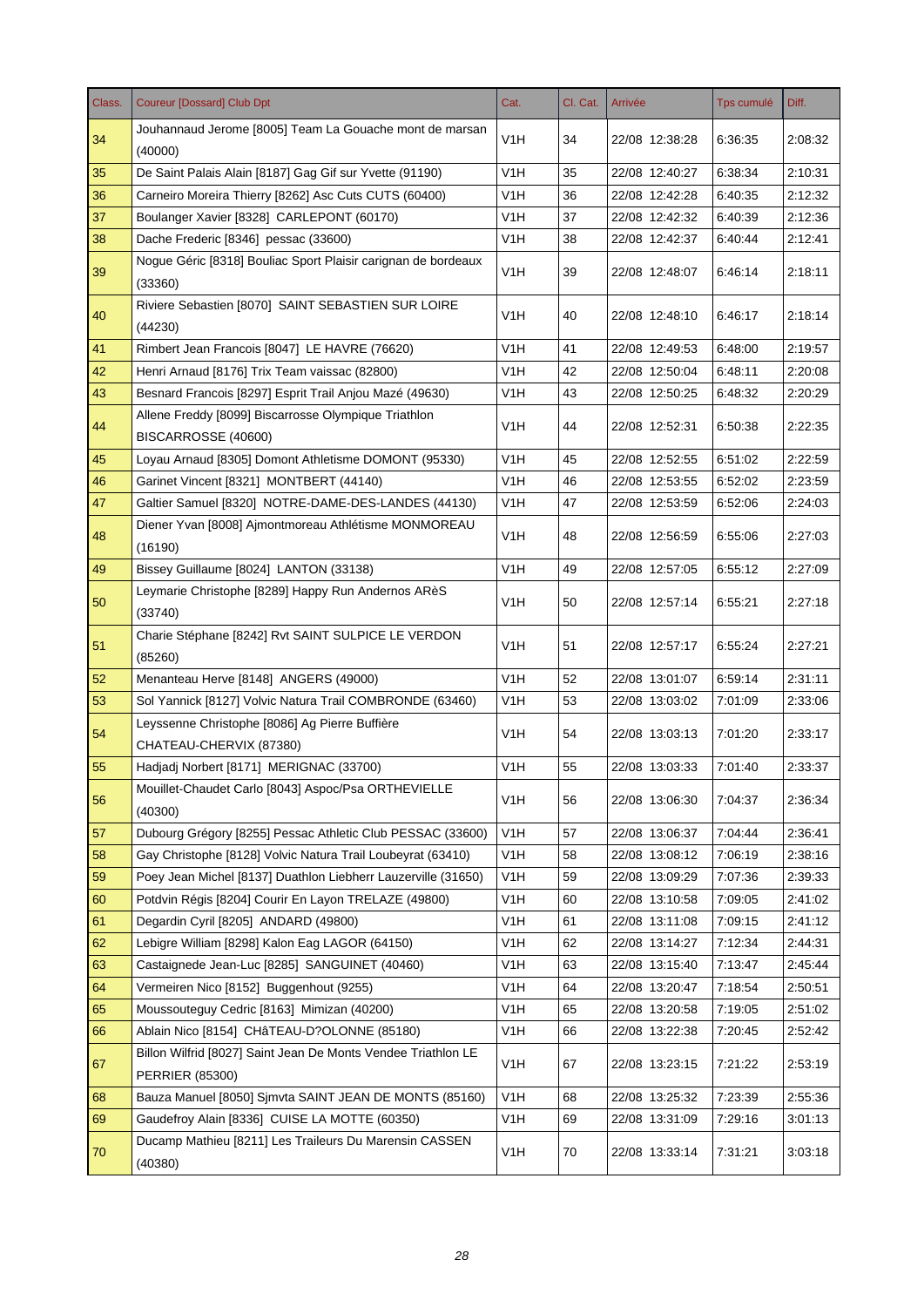| Class. | <b>Coureur [Dossard] Club Dpt</b>                             | Cat.             | Cl. Cat. | Arrivée        | Tps cumulé | Diff.   |
|--------|---------------------------------------------------------------|------------------|----------|----------------|------------|---------|
| 71     | Guittonneau Laurent [8026] Saint Jean De Monts Vendée         | V1H              | 71       |                | 7:32:00    | 3:03:57 |
|        | Triathlon Athletisme LE PERRIER (85300)                       |                  |          | 22/08 13:33:53 |            |         |
| 72     | Hache Edouard [8145] LE TAILLAN MEDOC (33320)                 | V1H              | 72       | 22/08 13:34:27 | 7:32:34    | 3:04:31 |
| 73     | Bourdon Emmanuel [8312] saint jean du cardonnay (76150)       | V <sub>1</sub> H | 73       | 22/08 13:44:08 | 7:42:15    | 3:14:12 |
| 74     | Grizon Cyril [8069] THOUARé SUR LOIRE (44470)                 | V1H              | 74       | 22/08 13:45:12 | 7:43:19    | 3:15:16 |
| 75     | Lapparra Sebastien [8235] Ascff VINCENNES (94300)             | V <sub>1</sub> H | 75       | 22/08 13:59:37 | 7:57:44    | 3:29:41 |
| 76     | Prevot Matthias [8196] MONTIGNY LES METZ (57950)              | V1H              | 76       | 22/08 14:05:13 | 8:03:20    | 3:35:17 |
| 77     | Torlai Guillaume [8071] Les Détraillés SANGUINET (40460)      | V <sub>1</sub> H | 77       | 22/08 14:05:23 | 8:03:30    | 3:35:27 |
| 78     | Sonneck Franck [8020] St Just Raid Aventure MAIGNELAY         | V <sub>1</sub> H | 78       | 22/08 14:05:41 | 8:03:48    | 3:35:45 |
|        | (60420)                                                       |                  |          |                |            |         |
| 79     | Pothier Philippe [8269] Ma Nouvelle Voiture.Com Venansault    | V1H              | 79       | 22/08 14:16:02 | 8:14:09    | 3:46:06 |
|        | (85100)                                                       |                  |          |                |            |         |
| 80     | Faure Alloïc [8282] Ozon Courir MILLERY (69390)               | V <sub>1</sub> H | 80       | 22/08 14:28:15 | 8:26:22    | 3:58:19 |
| 81     | Foucher Sébastien [8058] Courir Fonsegrives quint fonsegrives | V <sub>1</sub> H | 81       | 22/08 14:32:49 | 8:30:56    | 4:02:53 |
|        | (31130)                                                       |                  |          |                |            |         |
| 82     | Fréret Nicolas [8268] Caudebec-lès-Elbeuf (76320)             | V1H              | 82       | 22/08 14:35:20 | 8:33:27    | 4:05:24 |
| 83     | Brossard Frederic [8160] Triathlon Club Nantais NANTES        | V1H              | 83       | 22/08 14:36:23 | 8:34:30    | 4:06:27 |
|        | (44000)                                                       |                  |          |                |            |         |
| 84     | Pacaud Michael [8149] St Jean De Monts Vendée Triathlon       | V <sub>1</sub> H | 84       | 22/08 14:47:05 | 8:45:12    | 4:17:09 |
|        | <b>CHALLANS (85300)</b>                                       |                  |          |                |            |         |
| 85     | Lemonie Jerome [8082] Team Gc ABJAT SUR BANDIAT               | V <sub>1</sub> H |          |                | 8:57:15    | 4:29:12 |
|        | (24300)                                                       |                  | 85       | 22/08 14:59:08 |            |         |
| 86     | Aubineau Remi [8060] BASSENS (33530)                          | V <sub>1</sub> H | 86       | 22/08 15:15:46 | 9:13:53    | 4:45:50 |
|        | Parrinello Gerard [8168] Marseille Trail Club CARNOUX EN      | V1H              |          |                |            |         |
| 87     | PROVENCE (13470)                                              |                  | 87       | 22/08 15:47:56 | 9:46:03    | 5:18:00 |

### **Non classés V1H**

| Coureur [Dossard] Club Dpt            |                  |
|---------------------------------------|------------------|
| Frédéric Alves De Souzac [8181] 46500 | V <sub>1</sub> H |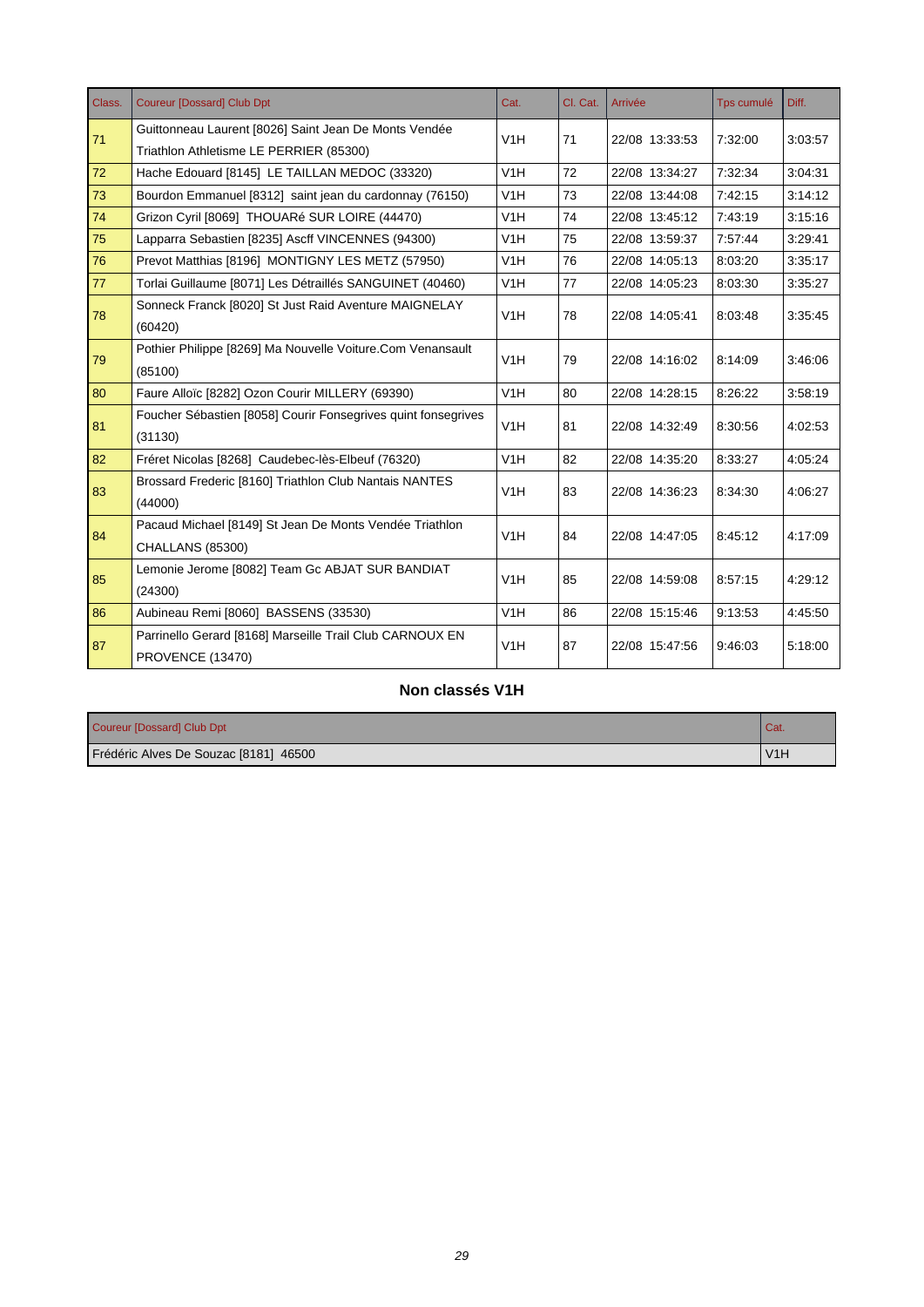

#### **Classement V2F**



8

9

## GeOFP **CHRONO**

|                 | Distance: 100 D+: 7700                                       |      |                |                |            | LHRUIL  |
|-----------------|--------------------------------------------------------------|------|----------------|----------------|------------|---------|
| Class.          | <b>Coureur [Dossard] Club Dpt</b>                            | Cat. | CI. Cat.       | Arrivée        | Tps cumulé | Diff.   |
|                 | Ingles Christel [8052] Rac St Estève PERPIGNAN (66000)       | V2F  |                | 22/08 13:01:19 | 6:59:26    |         |
| $\vert 2 \vert$ | Bessot Veronique [8325] Domont Athletisme domont (95330)     | V2F  | 2              | 22/08 13:03:07 | 7:01:14    | 0:01:48 |
| 3               | Wollner Nina [8051] Rac St Estève BAIXAS (66390)             | V2F  | 3              | 22/08 13:10:04 | 7:08:11    | 0:08:45 |
| $\vert 4 \vert$ | Moreau Nathalie [8274] Spiridon16 SAINT FRAIGNE (16140)      | V2F  | 4              | 22/08 13:12:44 | 7:10:51    | 0:11:25 |
| 5               | Hofstede Martine [8153] hoeven (4741dl)                      | V2F  | 5              | 22/08 13:17:52 | 7:15:59    | 0:16:33 |
| 6               | Cherpin Sylvie [8283] LE COTEAU (42120)                      | V2F  | 6              | 22/08 14:29:22 | 8:27:29    | 1.28.03 |
| $\overline{7}$  | Hourtiquet Catherine [8053] Sérial Azimuth Saintongeais Izon | V2F  | $\overline{7}$ | 22/08 14:45:52 | 8:43:59    | 1:44:33 |
|                 | (33450)                                                      |      |                |                |            |         |
|                 |                                                              |      |                |                |            |         |

| Houringuel Californie (6053) Serial Azimului Salmongeais izon | V2F |   | 22/08 14:45:52 | 8:43:59 | 1:44:33 |
|---------------------------------------------------------------|-----|---|----------------|---------|---------|
| (33450)                                                       |     |   |                |         |         |
| Coste Claudine [8042] Run Accueil La Rochelle la rochelle     | V2F | 8 | 22/08 14:46:51 | 8:44:58 | 1:45:32 |
| (17000)                                                       |     |   |                |         |         |
| Coudour Catherine [8057] Athlétisme Nord Bassin ANDERNOS      | V2F | 9 | 22/08 15:02:07 | 9:00:14 | 2:00:48 |
| (33510)                                                       |     |   |                |         |         |

**Non classés V2F**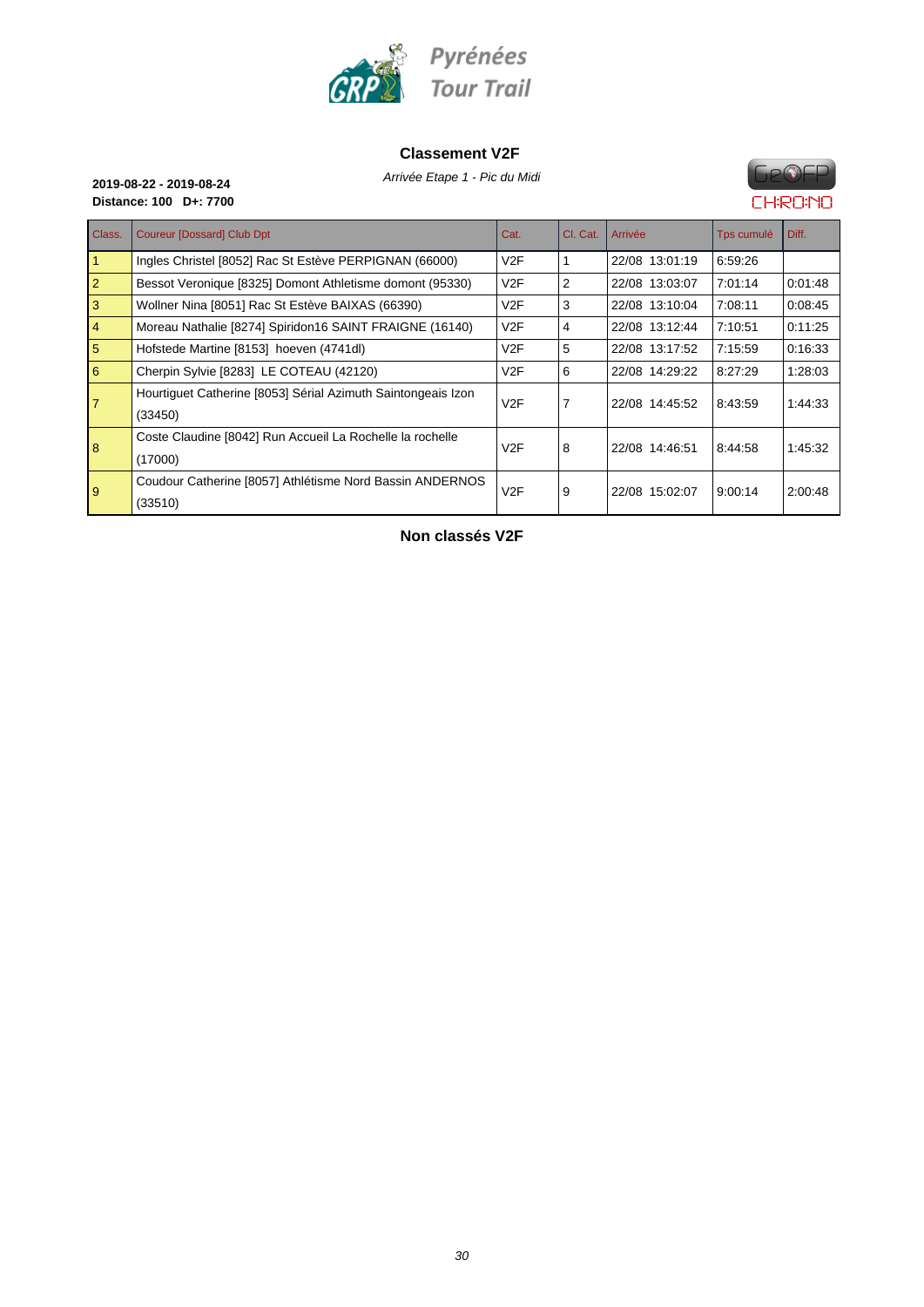

#### **Classement V2H**

Arrivée Etape 1 - Pic du Midi **2019-08-22 - 2019-08-24**



**Distance: 100 D+: 7700**

| Class.          | <b>Coureur [Dossard] Club Dpt</b>                                           | Cat.             | Cl. Cat.     | Arrivée        | Tps cumulé | Diff.   |
|-----------------|-----------------------------------------------------------------------------|------------------|--------------|----------------|------------|---------|
| $\mathbf{1}$    | Godefroy Luc [8284] Domont Athletisme Domont (95330)                        | V2H              | $\mathbf{1}$ | 22/08 11:26:07 | 5:24:14    |         |
| $\overline{2}$  | Raffel Christophe [8316] Cosatrail Toulousain Saint-Jean<br>(31240)         | V <sub>2</sub> H | 2            | 22/08 11:39:20 | 5:37:27    | 0:13:13 |
| 3               | Domec Eric [8296] Tracks Athlé Isle Jourdain FONTENILLES<br>(31470)         | V2H              | 3            | 22/08 12:06:41 | 6:04:48    | 0:40:34 |
| $\overline{4}$  | Kermanac'H Erwann [8158] SAINT POL DE LéON (29250)                          | V2H              | 4            | 22/08 12:12:11 | 6:10:18    | 0.46.04 |
| 5               | Benoit Franck [8093] VALDALLIERE (14410)                                    | V2H              | 5            | 22/08 12:23:22 | 6:21:29    | 0:57:15 |
| 6               | Rousseau Sebastien [8054] CARBON BLNC (33560)                               | V <sub>2</sub> H | 6            | 22/08 12:31:39 | 6:29:46    | 1:05:32 |
| $\overline{7}$  | Merienne Eric [8134] Team Ultra Trail D'Armor TREVENEUC<br>(22410)          | V2H              | 7            | 22/08 12:35:26 | 6:33:33    | 1:09:19 |
| 8               | Burelier David [8056] CELLIEU (42320)                                       | V2H              | 8            | 22/08 12:41:37 | 6:39:44    | 1:15:30 |
| 9               | Sallan Pascal [8107] bordeaux (33300)                                       | V2H              | 9            | 22/08 12:42:18 | 6:40:25    | 1:16:11 |
| 10              | Fourmont Claude [8347] VSF la Ferté Bernard (72)                            | V <sub>2</sub> H | 10           | 22/08 12:44:56 | 6:43:03    | 1:18:49 |
| 11              | Durand Hervé [8118] Rvh ST GEORGES DES GARDES<br>(49120)                    | V2H              | 11           | 22/08 12:51:25 | 6:49:32    | 1:25:18 |
| 12              | Lepley Jérome [8147] Olympique Darnetal ST JACQUES SUR<br>DARNETAL (76160)  | V2H              | 12           | 22/08 12:54:38 | 6:52:45    | 1:28:31 |
| 13              | Garcia David [8277] Encausse (32430)                                        | V2H              | 13           | 22/08 12:56:23 | 6:54:30    | 1:30:16 |
| 14              | Testard Luc [8263] Ac-Gigouzac / Trail A Lot PRADINES<br>(46090)            | V2H              | 14           | 22/08 13:03:27 | 7:01:34    | 1:37:20 |
| 15              | Louis Jean-Christophe [8193] Run In Niort niort (79000)                     | V2H              | 15           | 22/08 13:06:08 | 7:04:15    | 1:40:01 |
|                 | Meunier Bruno [8097] D' Chesnaye Trail                                      |                  |              |                |            |         |
| 16              | SAINTE-NéOMAYE, FRANCE (79260)                                              | V2H              | 16           | 22/08 13:11:55 | 7:10:02    | 1:45:48 |
| 17 <sub>2</sub> | Barrere Eric [8130] Ab Bayonne Tarnos (40220)                               | V <sub>2</sub> H | 17           | 22/08 13:12:57 | 7:11:04    | 1:46:50 |
| 18              | Guyomard Franck [8177] Courir A Ste Luce SAINTE LUCE SUR<br>LOIRE (44980)   | V <sub>2</sub> H | 18           | 22/08 13:13:35 | 7.11.42    | 1:47:28 |
| 19              | Hery Joel [8087] Ploeuc Sur Lie 22150 - PLOEUC SUR LIE<br>(22150)           | V <sub>2</sub> H | 19           | 22/08 13:14:49 | 7:12:56    | 1:48:42 |
| 20              | Chochois Frederic [8182] issendolus (46500)                                 | V2H              | 20           | 22/08 13:30:49 | 7:28:56    | 2:04:42 |
| 21              | Jazede Olivier [8302] A S H Le Haillan Le Haillan (33185)                   | V <sub>2</sub> H | 21           | 22/08 13:35:55 | 7:34:02    | 2:09:48 |
| 22              | Rongvaux Bernard [8191] Sudolux Saint-Mard (6762)                           | V2H              | 22           | 22/08 13:36:27 | 7:34:34    | 2:10:20 |
| 23              | Wrobel Christophe [8201] Toubkarmeliet CAESTRE (59190)                      | V <sub>2</sub> H | 23           | 22/08 13:41:09 | 7:39:16    | 2:15:02 |
| 24              | Girard Franck [8111] Ama Cugand SAINT GEORGES DE<br><b>MONTAIGU (85600)</b> | V2H              | 24           | 22/08 13:45:25 | 7.43.32    | 2:19:18 |
| 25              | Doublet Jean-Marc [8197] As Credit Foncier ETIOLLES (91450)                 | V <sub>2</sub> H | 25           | 22/08 13:59:34 | 7.57:41    | 2:33:27 |
| 26              | Marie Eric [8172] Herlies Rando Run (H2r) MOUVAUX (59420)                   | V2H              | 26           | 22/08 14:03:14 | 8:01:21    | 2:37:07 |
| 27              | Chevrie Antoine [8307] LE PLESSIS ROBINSON (92350)                          | V2H              | 27           | 22/08 14:34:02 | 8:32:09    | 3:07:55 |
| 28              | Lambert-Durand Elian [8256] Union Athlétique Nohicoise NOHIC<br>(82370)     | V <sub>2</sub> H | 28           | 22/08 15:15:38 | 9:13:45    | 3:49:31 |
| 29              | Thomas Stephane [8308] SAVIGNY SUR ORGE (91600)                             | V <sub>2</sub> H | 29           | 22/08 15:48:42 | 9:46:49    | 4:22:35 |
| 30              | Guillot Xavier [8039] CLERMONT FERRAND (63000)                              | V2H              | 30           | 22/08 15:54:36 | 9:52:43    | 4:28:29 |

#### **Non classés V2H**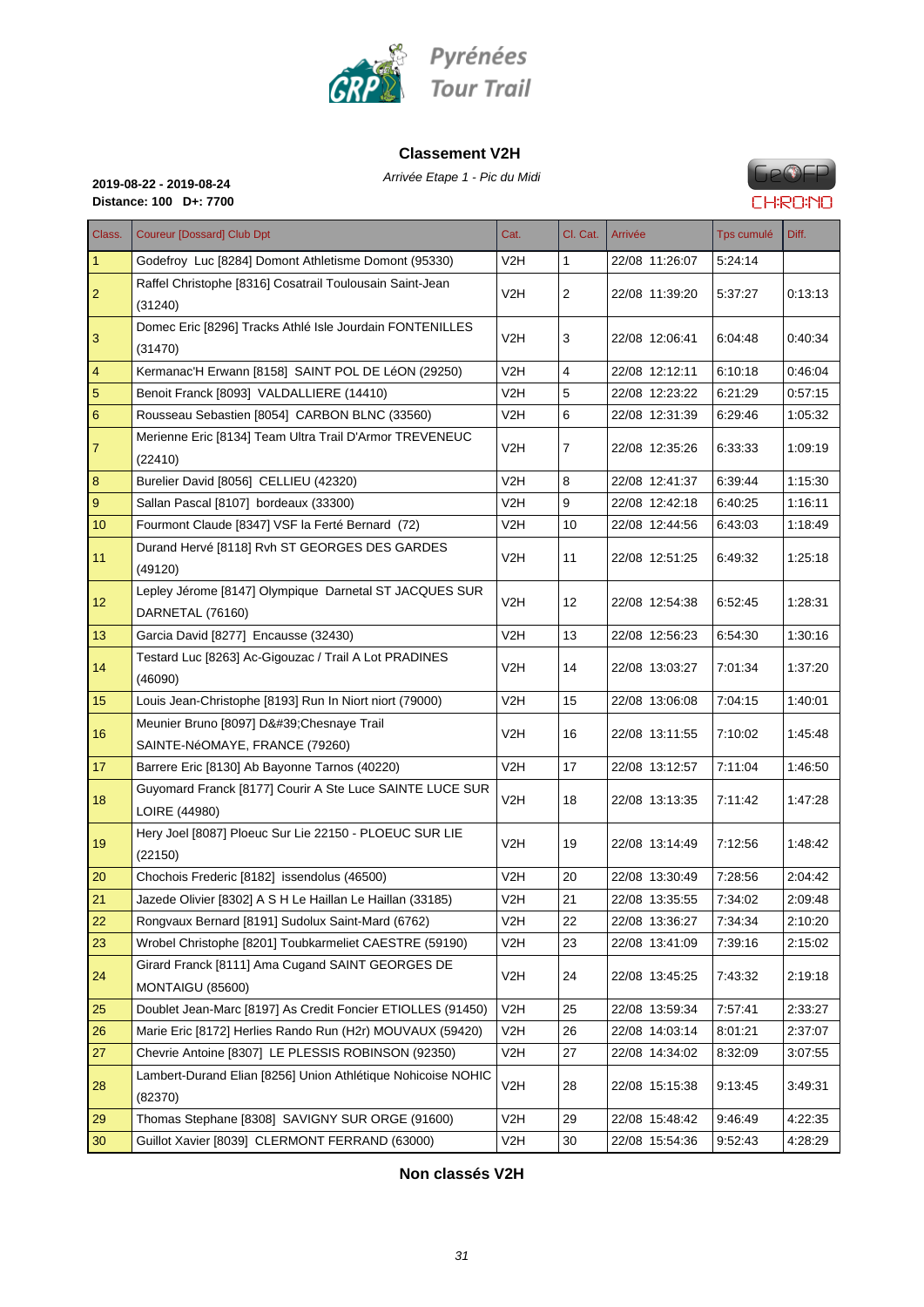

#### **Classement V3F**

Arrivée Etape 1 - Pic du Midi **2019-08-22 - 2019-08-24**

# **Distance: 100 D+: 7700**

## **Ge®EP CHRONO**

| Class. | Coureur [Dossard] Club Dpt                               | Cat.             | I CI. Cat.   Arrivée |                | Tos cumulé | Diff. |
|--------|----------------------------------------------------------|------------------|----------------------|----------------|------------|-------|
|        | Quénet Catherine [8003] Je Cours A Rennes RENNES (35000) | V <sub>3</sub> F |                      | 22/08 14:42:01 | 8.40.08    |       |

**Non classés V3F**